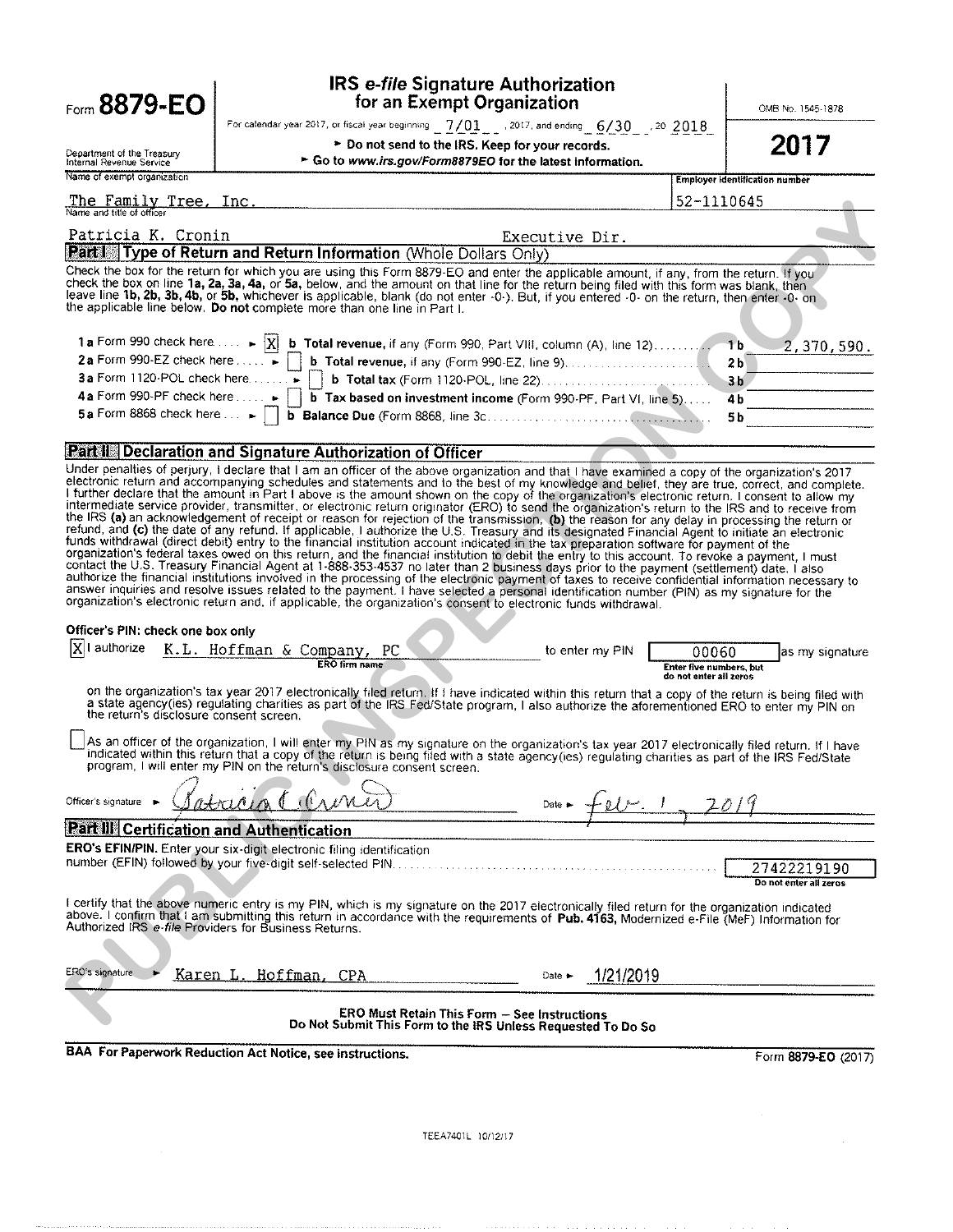Form **990**

| <b>Return of Organization Exempt From Income Tax</b> |  |  |  |  |  |  |
|------------------------------------------------------|--|--|--|--|--|--|
|------------------------------------------------------|--|--|--|--|--|--|

**Return of Organization Exempt From Income Tax** 2017<br>
Under section 501(c), 527, or 4947(a)(1) of the Internal Revenue Code (except private foundations) Department of the Treasury **Department of the Treasury Proper to Public Department of the Treasury Proper to Public**<br>■ **Continuous in the Continuous Continuous Continuous Continuous Continuous Continuous Continuous Cont** 

OMB No. 1545-0047

|                                    |                             | Department of the Treasury<br>Internal Revenue Service | ► Go to www.irs.gov/Form990 for instructions and the latest information.                                                                                                                      |                                                                                   |        | <b>Inspection</b>                |
|------------------------------------|-----------------------------|--------------------------------------------------------|-----------------------------------------------------------------------------------------------------------------------------------------------------------------------------------------------|-----------------------------------------------------------------------------------|--------|----------------------------------|
|                                    |                             |                                                        | For the 2017 calendar year, or tax year beginning<br>, 2017, and ending<br>7/01                                                                                                               | 6/30                                                                              |        | , 2018                           |
| В                                  |                             | Check if applicable:                                   | C                                                                                                                                                                                             |                                                                                   |        | D Employer identification number |
|                                    |                             | Address change                                         | The Family Tree, Inc.                                                                                                                                                                         | 52-1110645                                                                        |        |                                  |
|                                    |                             | Name change                                            | 2108 N. Charles Street                                                                                                                                                                        | E Telephone number                                                                |        |                                  |
|                                    |                             | Initial return                                         | Baltimore, MD 21218                                                                                                                                                                           |                                                                                   |        | $(410)$ 889-2300                 |
|                                    |                             | Final return/terminated                                |                                                                                                                                                                                               |                                                                                   |        |                                  |
|                                    |                             | Amended return                                         |                                                                                                                                                                                               | G Gross receipts $\varsigma$                                                      |        | 3,161,032.                       |
|                                    |                             | Application pending                                    | F Name and address of principal officer: Patricia K. Cronin                                                                                                                                   | H(a) Is this a group return for subordinates?                                     |        | Yes<br>$ X _{\mathsf{No}}$       |
|                                    |                             |                                                        | Same As C Above                                                                                                                                                                               | H(b) Are all subordinates included?<br>If 'No,' attach a list. (see instructions) |        | Yes<br>  No                      |
|                                    |                             | Tax-exempt status                                      | $ X $ 501(c)(3)<br>527<br>$501(c)$ (<br>$\sqrt{ }$ (insert no.)<br>4947(a)(1) or                                                                                                              |                                                                                   |        |                                  |
| J                                  |                             | Website: $\blacktriangleright$                         | www.familytreemd.org                                                                                                                                                                          | $H(c)$ Group exemption number                                                     |        |                                  |
| K                                  |                             | Form of organization:                                  | $ X $ Corporation<br>Trust<br>Association<br>Other $\blacktriangleright$<br>L Year of formation: 1976                                                                                         |                                                                                   |        | M State of legal domicile: MD    |
|                                    | Part I                      | Summary                                                |                                                                                                                                                                                               |                                                                                   |        |                                  |
|                                    | 1                           |                                                        | Briefly describe the organization's mission or most significant activities: The Family Tree leads Maryland in                                                                                 |                                                                                   |        |                                  |
|                                    |                             |                                                        | preventing child abuse, connects caring communities, and builds strong families to                                                                                                            |                                                                                   |        |                                  |
|                                    |                             |                                                        | improve society for generations.<br>___________________                                                                                                                                       |                                                                                   |        |                                  |
|                                    |                             |                                                        |                                                                                                                                                                                               |                                                                                   |        |                                  |
|                                    | 2                           | Check this box $\blacktriangleright$                   | if the organization discontinued its operations or disposed of more than 25% of its net assets.                                                                                               |                                                                                   |        |                                  |
|                                    | 3                           |                                                        | Number of voting members of the governing body (Part VI, line 1a)                                                                                                                             |                                                                                   | 3      | 40                               |
|                                    | 4                           |                                                        | Number of independent voting members of the governing body (Part VI, line 1b)                                                                                                                 |                                                                                   | 4      | 40                               |
|                                    | 5                           |                                                        | Total number of individuals employed in calendar year 2017 (Part V, line 2a)                                                                                                                  |                                                                                   | 5<br>6 | 59                               |
| <b>Activities &amp; Governance</b> |                             |                                                        |                                                                                                                                                                                               |                                                                                   | 7a     | 83<br>0.                         |
|                                    |                             |                                                        |                                                                                                                                                                                               |                                                                                   | 7b     | $0$ .                            |
|                                    |                             |                                                        |                                                                                                                                                                                               | <b>Prior Year</b>                                                                 |        | <b>Current Year</b>              |
|                                    | 8                           |                                                        |                                                                                                                                                                                               | 2,531,109.                                                                        |        | 2,034,961.                       |
|                                    | 9                           |                                                        |                                                                                                                                                                                               | 36,228.                                                                           |        | 15,592.                          |
| Revenue                            | 10                          |                                                        |                                                                                                                                                                                               | 171,365.                                                                          |        | 233, 752.                        |
|                                    | 11                          |                                                        | Other revenue (Part VIII, column (A), lines 5, 6d, 8c, 9c, 10c, and 11e)                                                                                                                      | 68,987.                                                                           |        | 86,285.                          |
|                                    | 12                          |                                                        | Total revenue - add lines 8 through 11 (must equal Part VIII, column (A), line 12)                                                                                                            | 2,807,689.                                                                        |        | $\overline{2,370,590}$ .         |
|                                    | 13                          |                                                        | Grants and similar amounts paid (Part IX, column (A), lines 1-3)                                                                                                                              |                                                                                   |        |                                  |
|                                    | 14                          |                                                        |                                                                                                                                                                                               |                                                                                   |        |                                  |
|                                    | 15                          |                                                        | Salaries, other compensation, employee benefits (Part IX, column (A), lines 5-10)                                                                                                             | 2,381,743.                                                                        |        | 2,335,402.                       |
| Expenses                           |                             |                                                        |                                                                                                                                                                                               |                                                                                   |        |                                  |
|                                    |                             |                                                        | <b>b</b> Total fundraising expenses (Part IX, column (D), line 25) $\blacktriangleright$<br>275,525.                                                                                          |                                                                                   |        |                                  |
|                                    | 17                          |                                                        | Other expenses (Part IX, column (A), lines 11a-11d, 11f-24e)                                                                                                                                  | 774,120.                                                                          |        | 697,305.                         |
|                                    | 18                          |                                                        | Total expenses. Add lines 13-17 (must equal Part IX, column (A), line 25)                                                                                                                     | 3, 155, 863.                                                                      |        | 3,032,707.                       |
|                                    | 19                          |                                                        | Revenue less expenses. Subtract line 18 from line 12                                                                                                                                          | $-348, 174.$                                                                      |        | $-662, 117.$                     |
|                                    |                             |                                                        |                                                                                                                                                                                               | <b>Beginning of Current Year</b>                                                  |        | End of Year                      |
| Net Assets or<br>Fund Balances     | 20                          |                                                        |                                                                                                                                                                                               | 7,817,470.                                                                        |        | 7,163,228.                       |
|                                    | 21                          |                                                        |                                                                                                                                                                                               | 220,476.                                                                          |        | 183, 471.                        |
|                                    | 22                          |                                                        | Net assets or fund balances. Subtract line 21 from line 20                                                                                                                                    | 7,596,994.                                                                        |        | 6,979,757.                       |
|                                    | <b>Part II</b>              | <b>Signature Block</b>                                 |                                                                                                                                                                                               |                                                                                   |        |                                  |
|                                    |                             |                                                        | Under penalties of perjury, I declare that I have examined this return, including accompanying schedules and statements, and to the best of my knowledge and belief, it is true, correct, and |                                                                                   |        |                                  |
|                                    |                             |                                                        | complete. Declaration of preparer (other than officer) is based on all information of which preparer has any knowledge.                                                                       |                                                                                   |        |                                  |
|                                    |                             |                                                        | Signature of officer                                                                                                                                                                          | Date                                                                              |        |                                  |
| Sign                               |                             |                                                        |                                                                                                                                                                                               |                                                                                   |        |                                  |
| <b>Here</b>                        |                             |                                                        | Patricia K. Cronin<br>Type or print name and title                                                                                                                                            | Executive Dir.                                                                    |        |                                  |
|                                    |                             |                                                        | Print/Type preparer's name<br>Preparer's signature<br>Date                                                                                                                                    |                                                                                   |        | PTIN                             |
|                                    |                             |                                                        |                                                                                                                                                                                               | Check                                                                             | if     |                                  |
| Paid                               |                             |                                                        | 02/05/2019<br>Karen L. Hoffman, CPA<br>Karen L. Hoffman, CPA                                                                                                                                  | self-employed                                                                     |        | P01317844                        |
|                                    | Preparer<br><b>Use Only</b> | Firm's name                                            | K.L. Hoffman & Company, PC                                                                                                                                                                    |                                                                                   |        |                                  |
|                                    |                             | Firm's address                                         | 2809 BOSTON ST                                                                                                                                                                                |                                                                                   |        | Firm's EIN > 83-1053015          |
|                                    |                             |                                                        | BALTIMORE, MD 21224                                                                                                                                                                           | Phone no.                                                                         |        | 443-990-1005<br>X                |
|                                    |                             |                                                        | May the IRS discuss this return with the preparer shown above? (see instructions)                                                                                                             |                                                                                   |        | Yes<br>No                        |
|                                    |                             |                                                        | BAA For Paperwork Reduction Act Notice, see the separate instructions.                                                                                                                        | TEEA0113L 08/08/17                                                                |        | Form 990 (2017)                  |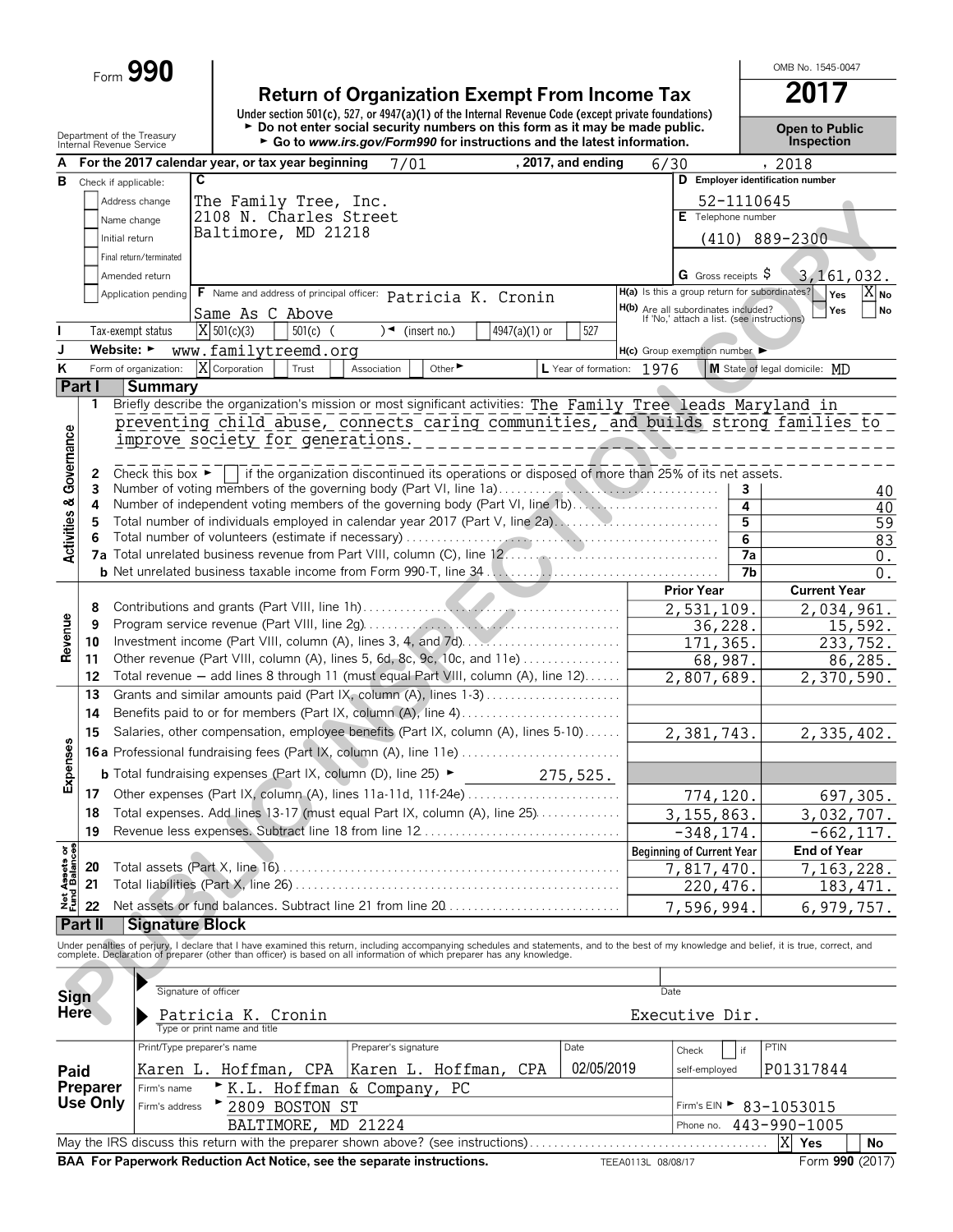

## **Application for Automatic Extension of Time To File an** Form **8868** FOMB No. 1545-1709 **Exempt Organization Return**  $\mathsf{R}\mathsf{e}$  **COMB No. 1545-1709**

Grieve Sandary 2017<br>
Department of the Treasury<br> **File a separate application for each return.**<br>
Information about Form 8868 and its instructions is at www. ► Information about Form 8868 and its instructions is at *www.irs.gov/form8868.* 

**Electronic filing (e-file).** You can electronically file Form 8868 to request a 6-month automatic extension of time to file any of the forms listed<br>below with the exception of Form 8870, Information Return for Transfers A extension request must be sent to the IRS in paper format (see instructions). For more details on the electronic filing of this form, visit *www.irs.gov/efile*, click on Charities & Non-Profits, and click on *e-file* for *Charities and Non-Profits*.

#### **Automatic 6-Month Extension of Time.** Only submit original (no copies needed).

|                              | Automatic 6-Month Extension of Time. Only submit original (no copies needed).                                                                                                                                                                                                                                                                                                                                                                                                                                                      |                |                                                    |              |                              |                                         |
|------------------------------|------------------------------------------------------------------------------------------------------------------------------------------------------------------------------------------------------------------------------------------------------------------------------------------------------------------------------------------------------------------------------------------------------------------------------------------------------------------------------------------------------------------------------------|----------------|----------------------------------------------------|--------------|------------------------------|-----------------------------------------|
|                              | All corporations required to file an income tax return other than Form 990-T (including 1120-C filers), partnerships, REMICs, and trusts must<br>use Form 7004 to request an extension of time to file income tax returns.                                                                                                                                                                                                                                                                                                         |                |                                                    |              |                              |                                         |
|                              |                                                                                                                                                                                                                                                                                                                                                                                                                                                                                                                                    |                | Enter filer's identifying number, see instructions |              |                              |                                         |
|                              | Name of exempt organization or other filer, see instructions.                                                                                                                                                                                                                                                                                                                                                                                                                                                                      |                |                                                    |              |                              | Employer identification number (EIN) or |
| Type or                      |                                                                                                                                                                                                                                                                                                                                                                                                                                                                                                                                    |                |                                                    |              |                              |                                         |
|                              | print<br>52-1110645<br>The Family Tree, Inc.<br>Number, street, and room or suite number. If a P.O. box, see instructions.                                                                                                                                                                                                                                                                                                                                                                                                         |                |                                                    |              |                              |                                         |
| File by the                  |                                                                                                                                                                                                                                                                                                                                                                                                                                                                                                                                    |                |                                                    |              | Social security number (SSN) |                                         |
| due date for<br>filing your  | 2108 N. Charles Street                                                                                                                                                                                                                                                                                                                                                                                                                                                                                                             |                |                                                    |              |                              |                                         |
| return. See<br>instructions. | City, town or post office, state, and ZIP code. For a foreign address, see instructions.                                                                                                                                                                                                                                                                                                                                                                                                                                           |                |                                                    |              |                              |                                         |
|                              | Baltimore, MD 21218                                                                                                                                                                                                                                                                                                                                                                                                                                                                                                                |                |                                                    |              |                              |                                         |
|                              |                                                                                                                                                                                                                                                                                                                                                                                                                                                                                                                                    |                |                                                    |              |                              |                                         |
|                              |                                                                                                                                                                                                                                                                                                                                                                                                                                                                                                                                    |                |                                                    |              |                              | $ 01\rangle$                            |
| Application<br>ls For        |                                                                                                                                                                                                                                                                                                                                                                                                                                                                                                                                    | Return<br>Code | Application<br>ls For                              |              |                              | Return<br>Code                          |
|                              | Form 990 or Form 990-EZ                                                                                                                                                                                                                                                                                                                                                                                                                                                                                                            | 01             | Form 990-T (corporation)                           |              |                              | 07                                      |
| Form 990-BL                  |                                                                                                                                                                                                                                                                                                                                                                                                                                                                                                                                    | 02             | Form 1041-A                                        |              |                              | 08                                      |
| Form 4720 (individual)       |                                                                                                                                                                                                                                                                                                                                                                                                                                                                                                                                    | 03             | Form 4720 (other than individual)                  |              |                              | 09                                      |
| Form 990-PF                  |                                                                                                                                                                                                                                                                                                                                                                                                                                                                                                                                    | 04             | Form 5227                                          |              |                              | 10                                      |
|                              | Form 990-T (section 401(a) or 408(a) trust)                                                                                                                                                                                                                                                                                                                                                                                                                                                                                        | 05             | Form 6069                                          |              |                              | 11                                      |
|                              | Form 990-T (trust other than above)                                                                                                                                                                                                                                                                                                                                                                                                                                                                                                | 06             | Form 8870                                          |              |                              | 12                                      |
|                              | • The books are in the care of • Management<br>Telephone No. ► (410) 889-2300<br>• If the organization does not have an office or place of business in the United States, check this box<br>• If this is for a Group Return, enter the organization's four digit Group Exemption Number (GEN) [f this is for the whole group,<br>check this box $\blacktriangleright$   . If it is for part of the group, check this box $\blacktriangleright$   and attach a list with the names and EINs of all members<br>the extension is for. | Fax No. ►      |                                                    |              |                              |                                         |
|                              | 1 I request an automatic 6-month extension of time until 5/15 , 20 19, to file the exempt organization return<br>for the organization named above. The extension is for the organization's return for:<br>calendar year 20 or                                                                                                                                                                                                                                                                                                      |                |                                                    |              |                              |                                         |
|                              | $\overrightarrow{X}$ tax year beginning $\overrightarrow{7/01}_{---}$ , 20 17, and ending $\overrightarrow{6/30}_{---}$ , 20 18,                                                                                                                                                                                                                                                                                                                                                                                                   |                |                                                    |              |                              |                                         |
| 2                            | Change in accounting period                                                                                                                                                                                                                                                                                                                                                                                                                                                                                                        |                |                                                    | Final return |                              |                                         |
|                              | 3a If this application is for Forms 990-BL, 990-PF, 990-T, 4720, or 6069, enter the tentative tax, less any                                                                                                                                                                                                                                                                                                                                                                                                                        |                |                                                    | 3a 5         |                              | $0$ .                                   |
|                              | <b>b</b> If this application is for Forms 990-PF, 990-T, 4720, or 6069, enter any refundable credits and estimated<br>tax payments made. Include any prior year overpayment allowed as a credit                                                                                                                                                                                                                                                                                                                                    |                |                                                    | 3b 5         |                              | $0$ .                                   |
|                              | c Balance due. Subtract line 3b from line 3a. Include your payment with this form, if required, by using                                                                                                                                                                                                                                                                                                                                                                                                                           |                |                                                    | 3c           |                              | 0.                                      |
| payment instructions.        | Caution: If you are going to make an electronic funds withdrawal (direct debit) with this Form 8868, see Form 8453-EO and Form 8879-EO for                                                                                                                                                                                                                                                                                                                                                                                         |                |                                                    |              |                              |                                         |
|                              |                                                                                                                                                                                                                                                                                                                                                                                                                                                                                                                                    |                |                                                    |              |                              |                                         |

| <b>Application</b><br>Is For                | Return<br>Code | <b>Application</b><br>lls For     | Return<br>Code |
|---------------------------------------------|----------------|-----------------------------------|----------------|
| Form 990 or Form 990-EZ                     | 01             | Form 990-T (corporation)          | 07             |
| Form 990-BL                                 | 02             | Form 1041-A                       | 08             |
| Form 4720 (individual)                      | 03             | Form 4720 (other than individual) | 09             |
| Form 990-PF                                 | 04             | Form 5227                         | 10             |
| Form 990-T (section 401(a) or 408(a) trust) | 05             | Form 6069                         | 11             |
| Form 990-T (trust other than above)         | 06             | Form 8870                         | 12             |

- If the organization does not have an office or place of business in the United States, check this box  $\ldots$
- If this is for a Group Return, enter the organization's four digit Group Exemption Number (GEN) . If this is for the whole group, check this box.....  $\blacktriangleright$  | |. If it is for part of the group, check this box....  $\blacktriangleright$  | |and attach a list with the names and EINs of all members the extension is for.
- **1** I request an automatic 6-month extension of time until  $\frac{5/15}{5/15}$ , 20 19, to file the exempt organization return for the organization named above. The extension is for the organization's return for:
	- calendar year 20 or

|  | $\cdot$<br>יו זיו ו<br>vear |  | 20<br>$\overline{\phantom{0}}$ | -<br>_ _ |  |  | v<br>$\overline{\phantom{0}}$<br>$\sim$ | - - |  |
|--|-----------------------------|--|--------------------------------|----------|--|--|-----------------------------------------|-----|--|
|--|-----------------------------|--|--------------------------------|----------|--|--|-----------------------------------------|-----|--|

| 2 If the tax year entered in line 1 is for less than 12 months, check reason: | Initial return | Final return |  |
|-------------------------------------------------------------------------------|----------------|--------------|--|
| Change in accounting period                                                   |                |              |  |

**BAA For Privacy Act and Paperwork Reduction Act Notice, see instructions.** Form **8868** (Rev. 1-2017)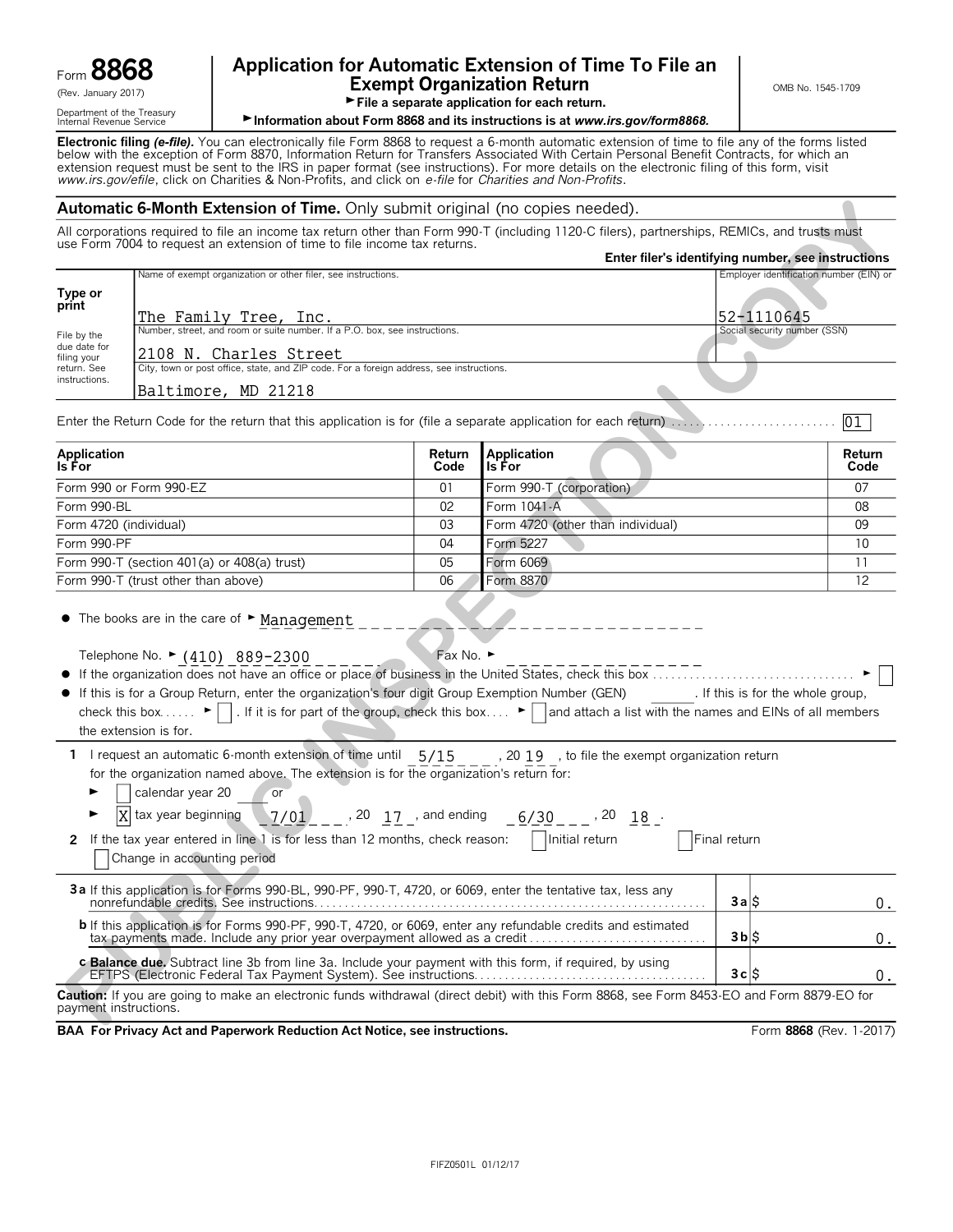|                 | Form 990 (2017) | The Family Tree, Inc.                                   |                                                                                                                                                                                                                                                                                  | 52-1110645            | Page 2          |
|-----------------|-----------------|---------------------------------------------------------|----------------------------------------------------------------------------------------------------------------------------------------------------------------------------------------------------------------------------------------------------------------------------------|-----------------------|-----------------|
| <b>Part III</b> |                 |                                                         | <b>Statement of Program Service Accomplishments</b>                                                                                                                                                                                                                              |                       |                 |
|                 |                 |                                                         |                                                                                                                                                                                                                                                                                  |                       | X               |
| 1               |                 | Briefly describe the organization's mission:            |                                                                                                                                                                                                                                                                                  |                       |                 |
|                 | See Schedule O  |                                                         |                                                                                                                                                                                                                                                                                  |                       |                 |
|                 |                 |                                                         |                                                                                                                                                                                                                                                                                  |                       |                 |
|                 |                 |                                                         |                                                                                                                                                                                                                                                                                  |                       |                 |
|                 |                 |                                                         |                                                                                                                                                                                                                                                                                  |                       |                 |
|                 |                 |                                                         | 2 Did the organization undertake any significant program services during the year which were not listed on the prior                                                                                                                                                             |                       |                 |
|                 |                 | If 'Yes,' describe these new services on Schedule O.    |                                                                                                                                                                                                                                                                                  | Yes                   | No              |
| 3               |                 |                                                         | Did the organization cease conducting, or make significant changes in how it conducts, any program services?                                                                                                                                                                     | <b>Yes</b>            |                 |
|                 |                 | If 'Yes,' describe these changes on Schedule O.         |                                                                                                                                                                                                                                                                                  |                       | ΙX<br>No        |
| 4               |                 | and revenue, if any, for each program service reported. | Describe the organization's program service accomplishments for each of its three largest program services, as measured by expenses.<br>Section 501(c)(3) and 501(c)(4) organizations are required to report the amount of grants and allocations to others, the total expenses, |                       |                 |
|                 | 4a (Code:       | ) (Expenses $\frac{1}{2}$                               | 2, 302, 868. including grants of $$$                                                                                                                                                                                                                                             | -\$<br>) (Revenue     | 15, 592.        |
|                 |                 |                                                         | The Family Tree leads Maryland in preventing child abuse, connects caring                                                                                                                                                                                                        |                       |                 |
|                 |                 |                                                         | communities, and builds strong families to improve society for generations. We                                                                                                                                                                                                   |                       |                 |
|                 |                 |                                                         | educate and empower parents to make good decisions when raising their families. Every                                                                                                                                                                                            |                       |                 |
|                 |                 |                                                         | year, more than 22,000 people go through our evidence-based programs, parenting                                                                                                                                                                                                  |                       |                 |
|                 |                 |                                                         | classes and parent helpline. In addition, we provide professional trainings, conduct                                                                                                                                                                                             |                       |                 |
|                 |                 |                                                         | community outreach, and advocate for legislation that prevents child abuse and                                                                                                                                                                                                   |                       |                 |
|                 |                 |                                                         | neglect. The Family Tree is a 4 star rated charity by Charity Navigator, platinum                                                                                                                                                                                                |                       |                 |
|                 |                 |                                                         | rated on Guidestar, and is the Maryland Chapter for both Prevent Child Abuse America                                                                                                                                                                                             |                       |                 |
|                 |                 | and Parents Anonymous.                                  |                                                                                                                                                                                                                                                                                  |                       |                 |
|                 |                 |                                                         |                                                                                                                                                                                                                                                                                  |                       |                 |
|                 |                 |                                                         |                                                                                                                                                                                                                                                                                  |                       |                 |
|                 |                 |                                                         |                                                                                                                                                                                                                                                                                  |                       |                 |
|                 | $4b$ (Code:     | ) (Expenses $\sqrt{5}$                                  | including grants of $\frac{1}{5}$                                                                                                                                                                                                                                                | ) (Revenue            |                 |
|                 |                 |                                                         |                                                                                                                                                                                                                                                                                  |                       |                 |
|                 |                 |                                                         |                                                                                                                                                                                                                                                                                  |                       |                 |
|                 |                 |                                                         |                                                                                                                                                                                                                                                                                  |                       |                 |
|                 |                 |                                                         |                                                                                                                                                                                                                                                                                  |                       |                 |
|                 |                 |                                                         |                                                                                                                                                                                                                                                                                  |                       |                 |
|                 |                 |                                                         |                                                                                                                                                                                                                                                                                  |                       |                 |
|                 |                 |                                                         |                                                                                                                                                                                                                                                                                  |                       |                 |
|                 |                 |                                                         |                                                                                                                                                                                                                                                                                  |                       |                 |
|                 |                 |                                                         |                                                                                                                                                                                                                                                                                  |                       |                 |
|                 |                 |                                                         |                                                                                                                                                                                                                                                                                  |                       |                 |
|                 |                 |                                                         |                                                                                                                                                                                                                                                                                  |                       |                 |
|                 |                 |                                                         |                                                                                                                                                                                                                                                                                  |                       |                 |
|                 | 4c (Code:       | ) (Expenses \$                                          | including grants of $$$                                                                                                                                                                                                                                                          | ) (Revenue            |                 |
|                 |                 |                                                         |                                                                                                                                                                                                                                                                                  |                       |                 |
|                 |                 |                                                         |                                                                                                                                                                                                                                                                                  |                       |                 |
|                 |                 |                                                         |                                                                                                                                                                                                                                                                                  |                       |                 |
|                 |                 |                                                         |                                                                                                                                                                                                                                                                                  |                       |                 |
|                 |                 |                                                         |                                                                                                                                                                                                                                                                                  |                       |                 |
|                 |                 |                                                         |                                                                                                                                                                                                                                                                                  |                       |                 |
|                 |                 |                                                         |                                                                                                                                                                                                                                                                                  |                       |                 |
|                 |                 |                                                         |                                                                                                                                                                                                                                                                                  |                       |                 |
|                 |                 |                                                         |                                                                                                                                                                                                                                                                                  |                       |                 |
|                 |                 |                                                         |                                                                                                                                                                                                                                                                                  |                       |                 |
|                 |                 |                                                         |                                                                                                                                                                                                                                                                                  |                       |                 |
|                 |                 |                                                         |                                                                                                                                                                                                                                                                                  |                       |                 |
|                 |                 | 4d Other program services (Describe in Schedule O.)     |                                                                                                                                                                                                                                                                                  |                       |                 |
|                 | (Expenses       | \$                                                      | including grants of<br>\$                                                                                                                                                                                                                                                        | ) (Revenue $\sqrt{5}$ |                 |
|                 |                 | <b>4e</b> Total program service expenses                | 2,302,868.                                                                                                                                                                                                                                                                       |                       |                 |
| BAA             |                 |                                                         | TEEA0102L 12/05/17                                                                                                                                                                                                                                                               |                       | Form 990 (2017) |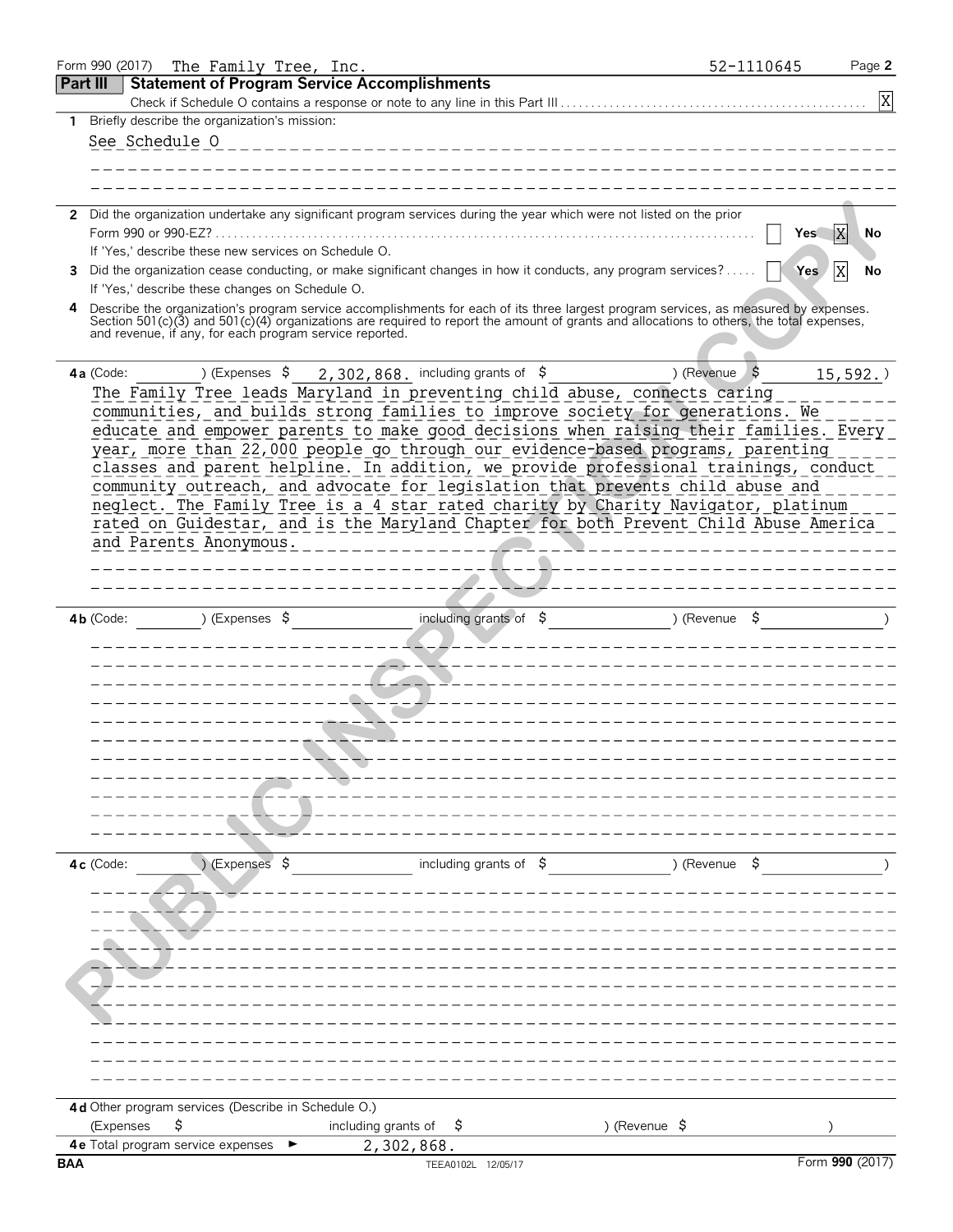Form 990 (2017) Page **3** The Family Tree, Inc. 52-1110645

|    | Part IV | <b>Checklist of Required Schedules</b>                                                                                                                                                                                                              |                 |     |    |
|----|---------|-----------------------------------------------------------------------------------------------------------------------------------------------------------------------------------------------------------------------------------------------------|-----------------|-----|----|
|    |         |                                                                                                                                                                                                                                                     |                 | Yes | No |
|    |         | 1 Is the organization described in section 501(c)(3) or 4947(a)(1) (other than a private foundation)? If 'Yes,' complete                                                                                                                            | $\mathbf{1}$    | X   |    |
|    |         |                                                                                                                                                                                                                                                     | $\overline{2}$  | X   |    |
| 3. |         | Did the organization engage in direct or indirect political campaign activities on behalf of or in opposition to candidates                                                                                                                         | $\mathbf{3}$    |     | Χ  |
| 4  |         | Section 501(c)(3) organizations. Did the organization engage in lobbying activities, or have a section 501(h) election<br>in effect during the tax year? If 'Yes,' complete Schedule C, Part II.                                                    | 4 <sup>4</sup>  | X   |    |
| 5. |         | Is the organization a section 501(c)(4), 501(c)(5), or 501(c)(6) organization that receives membership dues,<br>assessments, or similar amounts as defined in Revenue Procedure 98-19? If 'Yes,' complete Schedule C, Part III                      | 5 <sup>1</sup>  |     | X  |
| 6. |         | Did the organization maintain any donor advised funds or any similar funds or accounts for which donors have the right<br>to provide advice on the distribution or investment of amounts in such funds or accounts? If 'Yes,' complete Schedule D,  | 6               |     | Χ  |
| 7  |         | Did the organization receive or hold a conservation easement, including easements to preserve open space, the                                                                                                                                       | $\overline{ }$  |     | Χ  |
| 8  |         | Did the organization maintain collections of works of art, historical treasures, or other similar assets? If 'Yes,'                                                                                                                                 | 8               |     | Χ  |
| 9  |         | Did the organization report an amount in Part X, line 21, for escrow or custodial account liability, serve as a custodian<br>for amounts not listed in Part X; or provide credit counseling, debt management, credit repair, or debt negotiation    | 9               |     | Χ  |
| 10 |         | Did the organization, directly or through a related organization, hold assets in temporarily restricted endowments,<br>permanent endowments, or quasi-endowments? If 'Yes,' complete Schedule D, Part V.                                            | 10              | X   |    |
|    |         | 11 If the organization's answer to any of the following questions is 'Yes', then complete Schedule D, Parts VI, VII, VIII, IX,<br>or X as applicable.                                                                                               |                 |     |    |
|    |         | a Did the organization report an amount for land, buildings, and equipment in Part X, line 10? If 'Yes,' complete Schedule                                                                                                                          | 11 a            | X   |    |
|    |         | <b>b</b> Did the organization report an amount for investments - other securities in Part X, line 12 that is 5% or more of its total                                                                                                                | 11 <sub>b</sub> |     | Χ  |
|    |         | c Did the organization report an amount for investments - program related in Part X, line 13 that is 5% or more of its total                                                                                                                        | 11 c            |     | Χ  |
|    |         | d Did the organization report an amount for other assets in Part X, line 15 that is 5% or more of its total assets reported                                                                                                                         | 11d             |     | Χ  |
|    |         | e Did the organization report an amount for other liabilities in Part X, line 25? If 'Yes,' complete Schedule D, Part X                                                                                                                             | 11e             |     | X  |
|    |         | f Did the organization's separate or consolidated financial statements for the tax year include a footnote that addresses<br>the organization's liability for uncertain tax positions under FIN 48 (ASC 740)? If 'Yes,' complete Schedule D, Part X | 11 f            | X   |    |
|    |         | 12a Did the organization obtain separate, independent audited financial statements for the tax year? If 'Yes,' complete                                                                                                                             | 12a             | Χ   |    |
|    |         | <b>b</b> Was the organization included in consolidated, independent audited financial statements for the tax year? If 'Yes,' and<br>if the organization answered 'No' to line 12a, then completing Schedule D, Parts XI and XII is optional         | 12 b            |     | Χ  |
|    |         |                                                                                                                                                                                                                                                     | 13              |     | X  |
|    |         |                                                                                                                                                                                                                                                     | 14a             |     | Χ  |
|    |         | <b>b</b> Did the organization have aggregate revenues or expenses of more than \$10,000 from grantmaking, fundraising,<br>business, investment, and program service activities outside the United States, or aggregate foreign investments valued   | 14b             |     | Χ  |
|    |         | 15 Did the organization report on Part IX, column (A), line 3, more than \$5,000 of grants or other assistance to or for any                                                                                                                        | 15              |     | Χ  |
|    |         | 16 Did the organization report on Part IX, column (A), line 3, more than \$5,000 of aggregate grants or other assistance to                                                                                                                         | 16              |     | Χ  |
| 17 |         | Did the organization report a total of more than \$15,000 of expenses for professional fundraising services on Part IX,                                                                                                                             | 17              |     | Χ  |
| 18 |         | Did the organization report more than \$15,000 total of fundraising event gross income and contributions on Part VIII,                                                                                                                              | 18              | X   |    |
| 19 |         | Did the organization report more than \$15,000 of gross income from gaming activities on Part VIII, line 9a? If 'Yes,'                                                                                                                              | 19              |     | X  |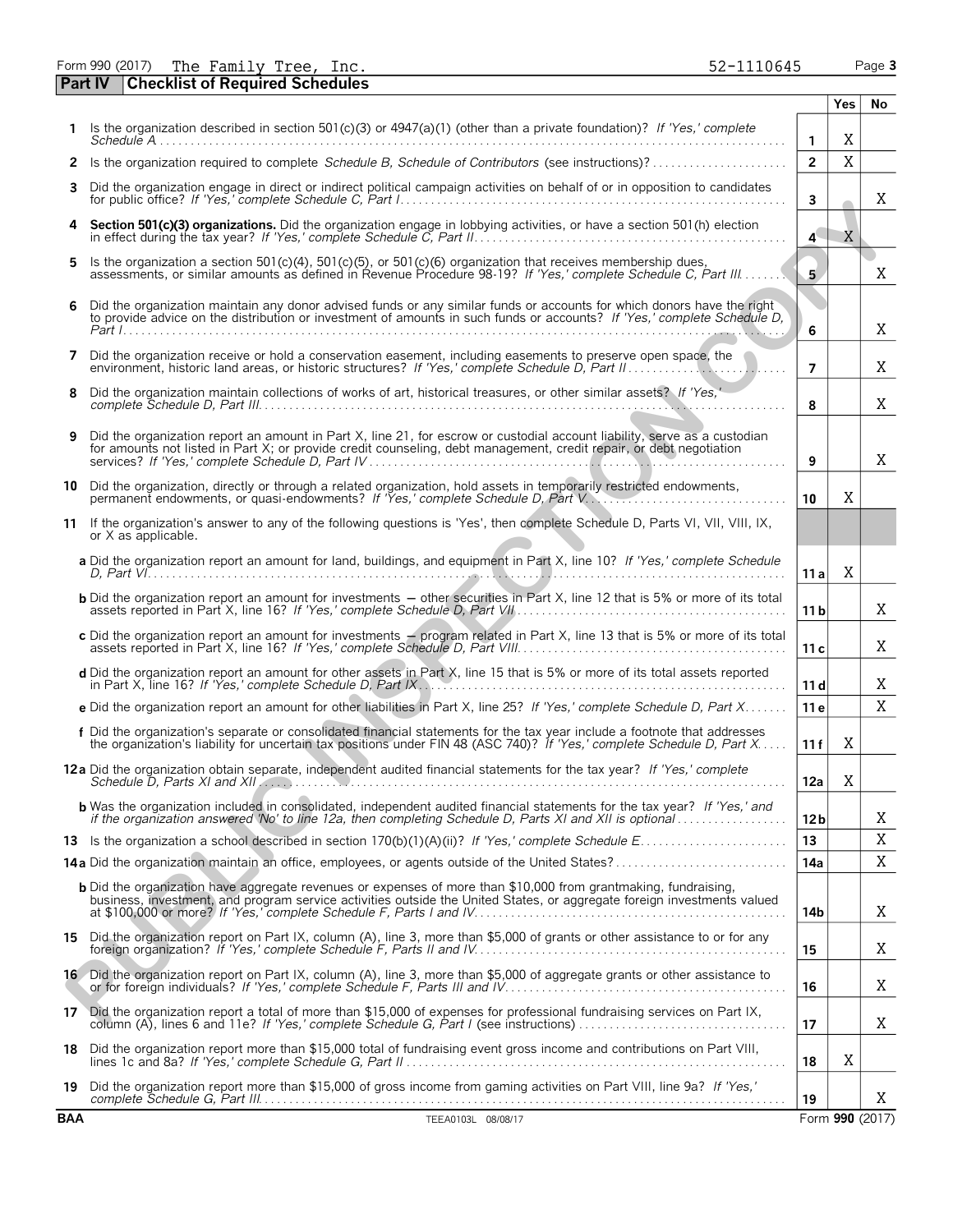Form 990 (2017) Page **4** The Family Tree, Inc. 52-1110645

|     | <b>Checklist of Required Schedules</b> (continued)<br>  Part IV                                                                                                                                                                                 |                 |                       |                       |
|-----|-------------------------------------------------------------------------------------------------------------------------------------------------------------------------------------------------------------------------------------------------|-----------------|-----------------------|-----------------------|
|     |                                                                                                                                                                                                                                                 |                 | Yes                   | <b>No</b>             |
|     |                                                                                                                                                                                                                                                 | 20a             |                       | X                     |
|     | <b>b</b> If 'Yes' to line 20a, did the organization attach a copy of its audited financial statements to this return?                                                                                                                           | 20 <sub>b</sub> |                       |                       |
|     | 21 Did the organization report more than \$5,000 of grants or other assistance to any domestic organization or                                                                                                                                  | 21              |                       | X                     |
|     | 22 Did the organization report more than \$5,000 of grants or other assistance to or for domestic individuals on Part IX,                                                                                                                       | 22              |                       | X                     |
|     | 23 Did the organization answer 'Yes' to Part VII, Section A, line 3, 4, or 5 about compensation of the organization's current<br>and former officers, directors, trustees, key employees, and highest compensated employees? If 'Yes,' complete | 23              |                       | Χ                     |
|     | 24 a Did the organization have a tax-exempt bond issue with an outstanding principal amount of more than \$100,000 as of the last day of the year, that was issued after December 31, 2002? If 'Yes,' answer lines 24b through                  | 24a             |                       | X                     |
|     |                                                                                                                                                                                                                                                 | 24 <sub>b</sub> |                       |                       |
|     | c Did the organization maintain an escrow account other than a refunding escrow at any time during the year to defease                                                                                                                          | 24с             |                       |                       |
|     | d Did the organization act as an 'on behalf of' issuer for bonds outstanding at any time during the year?                                                                                                                                       | 24d             |                       |                       |
|     | 25 a Section 501(c)(3), 501(c)(4), and 501(c)(29) organizations. Did the organization engage in an excess benefit<br>transaction with a disqualified person during the year? If 'Yes,' complete Schedule L, Part I.                             | 25a             |                       | X                     |
|     | <b>b</b> Is the organization aware that it engaged in an excess benefit transaction with a disqualified person in a prior year, and that the transaction has not been reported on any of the organization's prior Forms 990 or 990-             | 25b             |                       | X                     |
|     | 26 Did the organization report any amount on Part X, line 5, 6, or 22 for receivables from or payables to any current or<br>former officers, directors, trustees, key employees, highest compensated employees, or disqualified persons?        | 26              |                       | X                     |
| 27  | Did the organization provide a grant or other assistance to an officer, director, trustee, key employee, substantial<br>contributor or employee thereof, a grant selection committee member, or to a 35% controlled entity or fam               | 27              |                       | Χ                     |
|     | 28 Was the organization a party to a business transaction with one of the following parties (see Schedule L, Part IV<br>instructions for applicable filing thresholds, conditions, and exceptions):                                             |                 |                       |                       |
|     | a A current or former officer, director, trustee, or key employee? If 'Yes,' complete Schedule L, Part IV                                                                                                                                       | 28a             |                       | Χ                     |
|     | <b>b</b> A family member of a current or former officer, director, trustee, or key employee? If 'Yes,' complete                                                                                                                                 | 28b             |                       | X                     |
|     | c An entity of which a current or former officer, director, trustee, or key employee (or a family member thereof) was an<br>officer, director, trustee, or direct or indirect owner? If "Yes,' complete Schedule L, Part IV.                    | 28 <sub>c</sub> |                       | Χ                     |
| 29  | Did the organization receive more than \$25,000 in non-cash contributions? If 'Yes,' complete Schedule M.                                                                                                                                       | 29              | $\overline{\text{X}}$ |                       |
| 30  | Did the organization receive contributions of art, historical treasures, or other similar assets, or qualified conservation                                                                                                                     | 30              |                       | Χ                     |
| 31  | Did the organization liquidate, terminate, or dissolve and cease operations? If 'Yes,' complete Schedule N, Part I.                                                                                                                             | 31              |                       | Χ                     |
| 32  | Did the organization sell, exchange, dispose of, or transfer more than 25% of its net assets? If 'Yes,' complete                                                                                                                                | 32              |                       | Χ                     |
|     | 33 Did the organization own 100% of an entity disregarded as separate from the organization under Regulations sections                                                                                                                          | 33              |                       | Χ                     |
|     | 34 Was the organization related to any tax-exempt or taxable entity? If 'Yes,' complete Schedule R, Part II, III, or IV,                                                                                                                        | 34              |                       | Χ                     |
|     |                                                                                                                                                                                                                                                 | 35a             |                       | $\overline{\text{X}}$ |
|     | <b>b</b> If 'Yes' to line 35a, did the organization receive any payment from or engage in any transaction with a controlled<br>entity within the meaning of section 512(b)(13)? If 'Yes,' complete Schedule R, Part V, line 2                   | 35 <sub>b</sub> |                       |                       |
|     | 36 Section 501(c)(3) organizations. Did the organization make any transfers to an exempt non-charitable related                                                                                                                                 | 36              |                       | Χ                     |
| 37  | Did the organization conduct more than 5% of its activities through an entity that is not a related organization and that is                                                                                                                    | 37              |                       | Χ                     |
| 38  | Did the organization complete Schedule O and provide explanations in Schedule O for Part VI, lines 11b and 19?                                                                                                                                  | 38              | X                     |                       |
| BAA |                                                                                                                                                                                                                                                 |                 |                       | Form 990 (2017)       |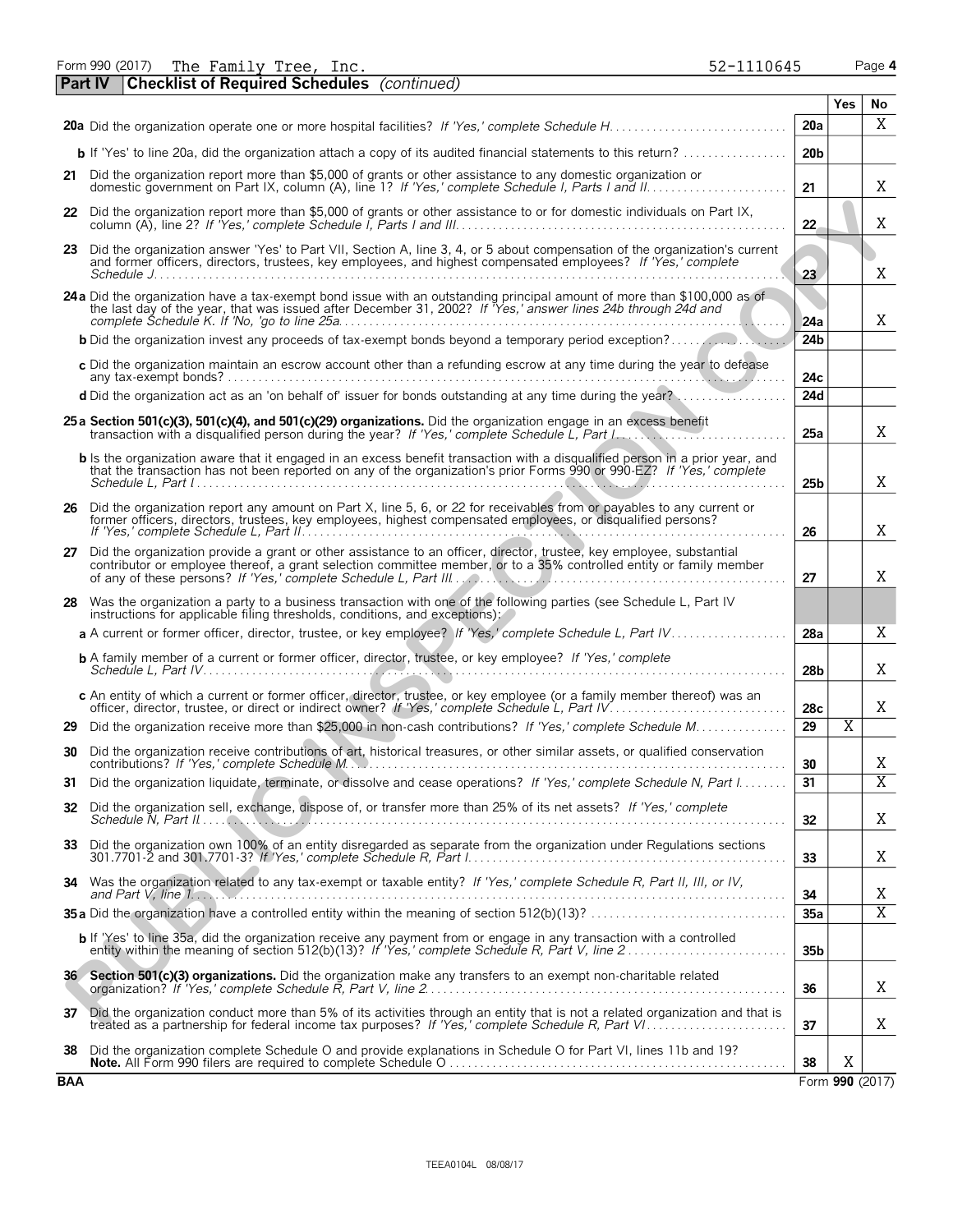|            | Form 990 (2017)<br>The Family Tree, Inc.                                                                                                   | 52-1110645              | Page 5                |
|------------|--------------------------------------------------------------------------------------------------------------------------------------------|-------------------------|-----------------------|
|            | <b>Statements Regarding Other IRS Filings and Tax Compliance</b><br>Part V                                                                 |                         |                       |
|            | Check if Schedule O contains a response or note to any line in this Part V                                                                 |                         |                       |
|            |                                                                                                                                            |                         | <b>Yes</b><br>No      |
|            | <b>1a</b> Enter the number reported in Box 3 of Form 1096. Enter -0- if not applicable<br>1 a                                              | 20                      |                       |
|            | <b>b</b> Enter the number of Forms W-2G included in line 1a. Enter -0- if not applicable<br>1 <sub>b</sub>                                 | 0                       |                       |
|            | c Did the organization comply with backup withholding rules for reportable payments to vendors and reportable gaming                       |                         |                       |
|            |                                                                                                                                            | 1 с                     | Χ                     |
|            | 2a Enter the number of employees reported on Form W-3, Transmittal of Wage and Tax State-                                                  |                         |                       |
|            | ments, filed for the calendar year ending with or within the year covered by this return<br>2a                                             | 59                      |                       |
|            | <b>b</b> If at least one is reported on line 2a, did the organization file all required federal employment tax returns?                    | 2 <sub>b</sub>          | $\overline{X}$        |
|            | Note. If the sum of lines 1a and 2a is greater than 250, you may be required to e-file (see instructions)                                  |                         |                       |
|            |                                                                                                                                            | 3a                      | Χ                     |
|            |                                                                                                                                            | 3 <sub>b</sub>          |                       |
|            | 4a At any time during the calendar year, did the organization have an interest in, or a signature or other authority over, a               |                         |                       |
|            | financial account in a foreign country (such as a bank account, securities account, or other financial account)?                           | 4a                      | Χ                     |
|            | <b>b</b> If 'Yes,' enter the name of the foreign country: $\blacktriangleright$                                                            |                         |                       |
|            | See instructions for filing requirements for FinCEN Form 114, Report of Foreign Bank and Financial Accounts (FBAR).                        |                         |                       |
|            | 5a Was the organization a party to a prohibited tax shelter transaction at any time during the tax year?                                   | 5а                      | Χ                     |
|            | <b>b</b> Did any taxable party notify the organization that it was or is a party to a prohibited tax shelter transaction?                  | 5 <sub>b</sub>          | $\overline{\text{X}}$ |
|            |                                                                                                                                            | 5с                      |                       |
|            | 6a Does the organization have annual gross receipts that are normally greater than \$100,000, and did the organization                     |                         |                       |
|            | solicit any contributions that were not tax deductible as charitable contributions?                                                        | 6а                      | Χ                     |
|            | b If 'Yes,' did the organization include with every solicitation an express statement that such contributions or gifts were                |                         |                       |
|            |                                                                                                                                            | 6b                      |                       |
|            | 7 Organizations that may receive deductible contributions under section 170(c).                                                            |                         |                       |
|            | a Did the organization receive a payment in excess of \$75 made partly as a contribution and partly for goods and                          |                         | Χ                     |
|            |                                                                                                                                            | 7а                      |                       |
|            |                                                                                                                                            | 7 <sub>b</sub>          |                       |
|            | c Did the organization sell, exchange, or otherwise dispose of tangible personal property for which it was required to file<br>Form 8282?. | 7 с                     | Χ                     |
|            |                                                                                                                                            |                         |                       |
|            | e Did the organization receive any funds, directly or indirectly, to pay premiums on a personal benefit contract?                          | 7е                      | Χ                     |
|            | f Did the organization, during the year, pay premiums, directly or indirectly, on a personal benefit contract?                             | 7f                      | $\overline{\text{X}}$ |
|            | q If the organization received a contribution of qualified intellectual property, did the organization file Form 8899                      |                         |                       |
|            | as required?                                                                                                                               | 7 g                     |                       |
|            | h If the organization received a contribution of cars, boats, airplanes, or other vehicles, did the organization file a<br>Form 1098-C?    | 7 h                     |                       |
|            | Sponsoring organizations maintaining donor advised funds. Did a donor advised fund maintained by the sponsoring                            |                         |                       |
|            |                                                                                                                                            | 8                       |                       |
| 9          | Sponsoring organizations maintaining donor advised funds.                                                                                  |                         |                       |
|            |                                                                                                                                            | 9а                      |                       |
|            | <b>b</b> Did the sponsoring organization make a distribution to a donor, donor advisor, or related person?                                 | 9 b                     |                       |
|            | 10 Section 501(c)(7) organizations. Enter:                                                                                                 |                         |                       |
|            | 10a                                                                                                                                        |                         |                       |
|            | <b>b</b> Gross receipts, included on Form 990, Part VIII, line 12, for public use of club facilities<br>10 <sub>b</sub>                    |                         |                       |
|            | 11 Section 501(c)(12) organizations. Enter:                                                                                                |                         |                       |
|            | 11a                                                                                                                                        |                         |                       |
|            | <b>b</b> Gross income from other sources (Do not net amounts due or paid to other sources                                                  |                         |                       |
|            | 11 <sub>b</sub>                                                                                                                            |                         |                       |
|            | 12a Section 4947(a)(1) non-exempt charitable trusts. Is the organization filing Form 990 in lieu of Form 1041?                             | 12a                     |                       |
|            | 12b <br><b>b</b> If 'Yes,' enter the amount of tax-exempt interest received or accrued during the year                                     |                         |                       |
|            | 13 Section 501(c)(29) qualified nonprofit health insurance issuers.                                                                        |                         |                       |
|            |                                                                                                                                            | 13a                     |                       |
|            | <b>Note.</b> See the instructions for additional information the organization must report on Schedule O.                                   |                         |                       |
|            | <b>b</b> Enter the amount of reserves the organization is required to maintain by the states in                                            |                         |                       |
|            | 13 <sub>b</sub><br>which the organization is licensed to issue qualified health plans                                                      |                         |                       |
|            | 13c                                                                                                                                        |                         | X                     |
|            |                                                                                                                                            | 14 a<br>14 <sub>b</sub> |                       |
| <b>BAA</b> | <b>b</b> If 'Yes,' has it filed a Form 720 to report these payments? If 'No,' provide an explanation in Schedule O<br>TEEA0105L 08/08/17   |                         | Form 990 (2017)       |
|            |                                                                                                                                            |                         |                       |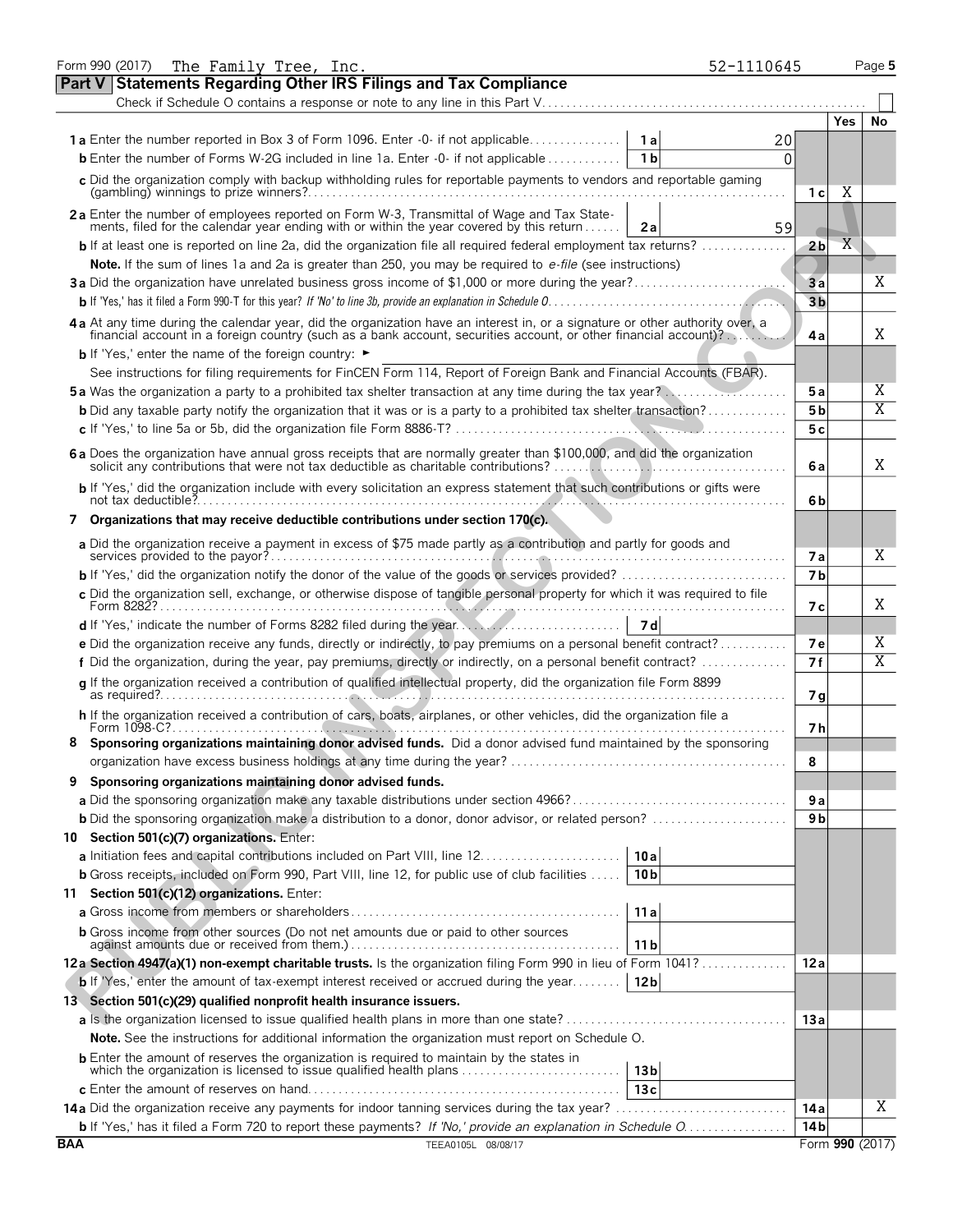|                | Form 990 (2017) The Family Tree, Inc.                                                                                                                                                                     | 52-1110645 |       | Page 6 |
|----------------|-----------------------------------------------------------------------------------------------------------------------------------------------------------------------------------------------------------|------------|-------|--------|
| <b>Part VI</b> | Governance, Management, and Disclosure For each 'Yes' response to lines 2 through 7b below, and for<br>a 'No' response to line 8a, 8b, or 10b below, describe the circumstances, processes, or changes in |            |       |        |
|                | Schedule O. See instructions.                                                                                                                                                                             |            |       |        |
|                | <b>Section A. Governing Body and Management</b>                                                                                                                                                           |            |       |        |
|                |                                                                                                                                                                                                           |            | Yes l | No     |

|                                                                                                                                                                                                                               |                 | Yes            | No                    |
|-------------------------------------------------------------------------------------------------------------------------------------------------------------------------------------------------------------------------------|-----------------|----------------|-----------------------|
| 1a Enter the number of voting members of the governing body at the end of the tax year<br>1 a<br>40                                                                                                                           |                 |                |                       |
| If there are material differences in voting rights among members<br>of the governing body, or if the governing body delegated broad                                                                                           |                 |                |                       |
| authority to an executive committee or similar committee, explain in Schedule O.                                                                                                                                              |                 |                |                       |
| <b>b</b> Enter the number of voting members included in line 1a, above, who are independent    1b<br>40                                                                                                                       |                 |                |                       |
| 2 Did any officer, director, trustee, or key employee have a family relationship or a business relationship with any other                                                                                                    | $\overline{2}$  |                | X                     |
| 3 Did the organization delegate control over management duties customarily performed by or under the direct supervision                                                                                                       |                 |                |                       |
|                                                                                                                                                                                                                               | 3 <sup>2</sup>  |                | Χ                     |
| Did the organization make any significant changes to its governing documents                                                                                                                                                  |                 |                |                       |
|                                                                                                                                                                                                                               | 4               |                | Χ                     |
| Did the organization become aware during the year of a significant diversion of the organization's assets?                                                                                                                    | 5               |                | $\overline{\text{X}}$ |
| 6                                                                                                                                                                                                                             | 6               |                | $\overline{X}$        |
| 7a Did the organization have members, stockholders, or other persons who had the power to elect or appoint one or more                                                                                                        | 7а              |                | X                     |
| <b>b</b> Are any governance decisions of the organization reserved to (or subject to approval by) members,                                                                                                                    | 7 b             |                | Χ                     |
| Did the organization contemporaneously document the meetings held or written actions undertaken during the year by                                                                                                            |                 |                |                       |
| the following:                                                                                                                                                                                                                |                 |                |                       |
|                                                                                                                                                                                                                               | 8a              | X              |                       |
|                                                                                                                                                                                                                               | 8 <sub>b</sub>  | X              |                       |
| Is there any officer, director, trustee, or key employee listed in Part VII, Section A, who cannot be reached at the<br>9                                                                                                     | 9               |                | X                     |
| <b>Section B. Policies</b> (This Section B requests information about policies not required by the Internal Revenue Code.)                                                                                                    |                 |                |                       |
|                                                                                                                                                                                                                               |                 | Yes            | No                    |
|                                                                                                                                                                                                                               | 10a             |                | $\overline{X}$        |
| b If 'Yes,' did the organization have written policies and procedures governing the activities of such chapters, affiliates, and branches to ensure their                                                                     | 10 <sub>b</sub> |                |                       |
|                                                                                                                                                                                                                               | 11a             | $\overline{X}$ |                       |
| <b>b</b> Describe in Schedule O the process, if any, used by the organization to review this Form 990.<br>See Schedule O                                                                                                      |                 |                |                       |
|                                                                                                                                                                                                                               | 12a             | Χ              |                       |
| <b>b</b> Were officers, directors, or trustees, and key employees required to disclose annually interests that could give rise                                                                                                | 12 <sub>b</sub> | Χ              |                       |
| c Did the organization regularly and consistently monitor and enforce compliance with the policy? If 'Yes,' describe in                                                                                                       | 12c             | Χ              |                       |
|                                                                                                                                                                                                                               | 13              | $\overline{X}$ |                       |
|                                                                                                                                                                                                                               | 14              | $\overline{X}$ |                       |
| Did the process for determining compensation of the following persons include a review and approval by independent<br>15<br>persons, comparability data, and contemporaneous substantiation of the deliberation and decision? |                 |                |                       |
|                                                                                                                                                                                                                               | 15 a            | X              |                       |
|                                                                                                                                                                                                                               | 15 <sub>b</sub> |                | Χ                     |
| If 'Yes' to line 15a or 15b, describe the process in Schedule O (see instructions).                                                                                                                                           |                 |                |                       |
| 16a Did the organization invest in, contribute assets to, or participate in a joint venture or similar arrangement with a                                                                                                     |                 |                |                       |
|                                                                                                                                                                                                                               | 16 a            |                | Χ                     |
| b If 'Yes,' did the organization follow a written policy or procedure requiring the organization to evaluate its                                                                                                              |                 |                |                       |
| participation in joint venture arrangements under applicable federal tax law, and take steps to safeguard the                                                                                                                 | 16 b            |                |                       |
| <b>Section C. Disclosure</b>                                                                                                                                                                                                  |                 |                |                       |
| 17 List the states with which a copy of this Form 990 is required to be filed ►<br>MD.                                                                                                                                        |                 |                |                       |
| 18 Section 6104 requires an organization to make its Forms 1023 (or 1024 if applicable), 990, and 990-T (Section 501(c)(3)s only) available                                                                                   |                 |                |                       |
| for public inspection. Indicate how you made these available. Check all that apply.                                                                                                                                           |                 |                |                       |
| $ X $ Another's website<br>$\overline{X}$ Upon request<br>Own website<br>Other (explain in Schedule O)                                                                                                                        |                 |                |                       |

|                                 |                | 19 Describe in Schedule O whether (and if so, how) the organization made its governing documents, conflict of interest policy, and financial statements available to |
|---------------------------------|----------------|----------------------------------------------------------------------------------------------------------------------------------------------------------------------|
| the public during the tax year. | See Schedule O |                                                                                                                                                                      |

**20** State the name, address, and telephone number of the person who possesses the organization's books and records: ► Management 2108 North Charles Street Baltimore MD 21218 (410) 889-2300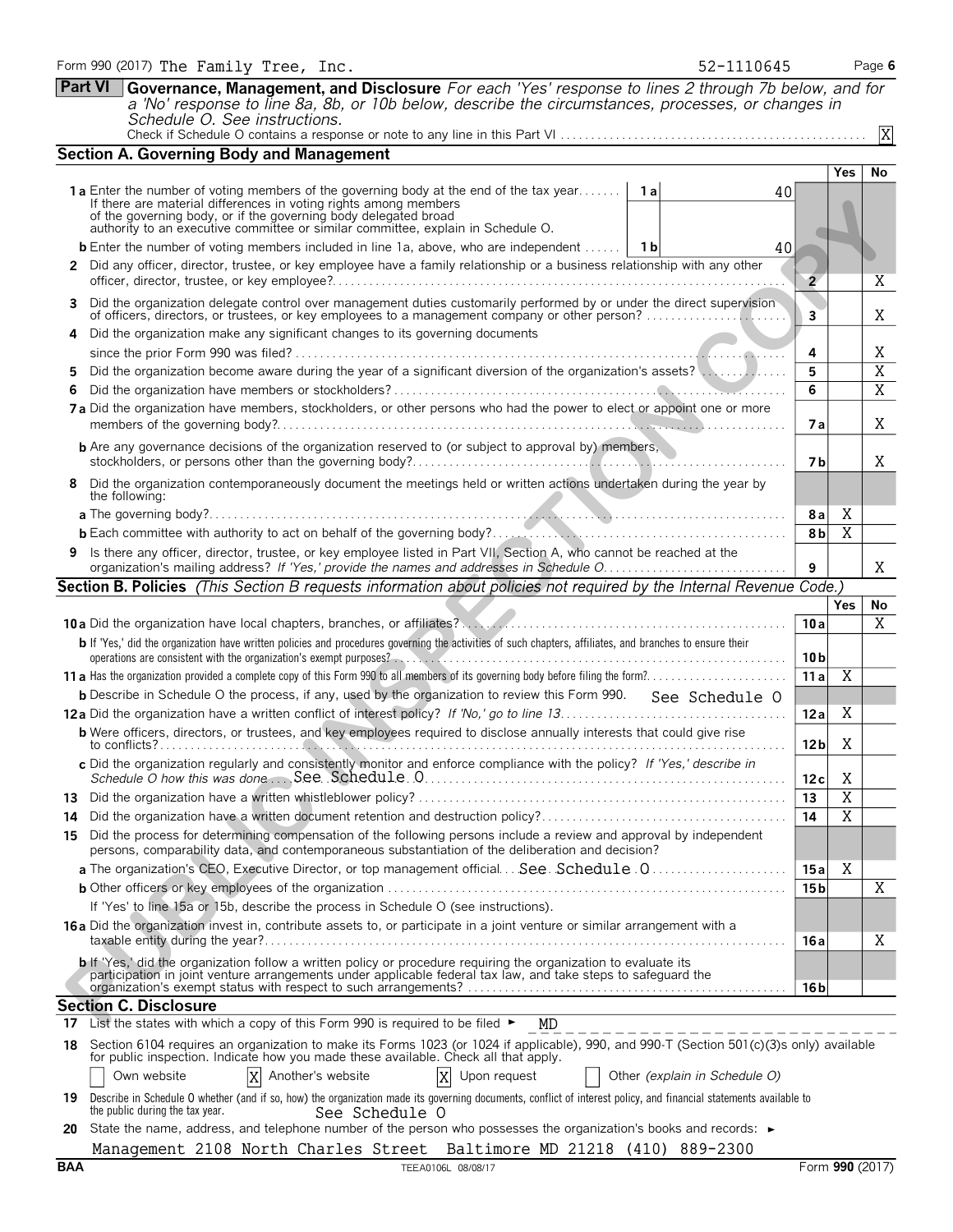| The Family Tree, Inc.<br>Form 990 (2017)                                                                                                                                                                                                                                                                                                                      |                                                                                                                 |                |                       |         |                   |                                                            |  |                                     | 52-1110645                               | Page 7                       |
|---------------------------------------------------------------------------------------------------------------------------------------------------------------------------------------------------------------------------------------------------------------------------------------------------------------------------------------------------------------|-----------------------------------------------------------------------------------------------------------------|----------------|-----------------------|---------|-------------------|------------------------------------------------------------|--|-------------------------------------|------------------------------------------|------------------------------|
| Part VII   Compensation of Officers, Directors, Trustees, Key Employees, Highest Compensated Employees, and                                                                                                                                                                                                                                                   |                                                                                                                 |                |                       |         |                   |                                                            |  |                                     |                                          |                              |
| <b>Independent Contractors</b>                                                                                                                                                                                                                                                                                                                                |                                                                                                                 |                |                       |         |                   |                                                            |  |                                     |                                          |                              |
|                                                                                                                                                                                                                                                                                                                                                               |                                                                                                                 |                |                       |         |                   |                                                            |  |                                     |                                          |                              |
| Section A. Officers, Directors, Trustees, Key Employees, and Highest Compensated Employees                                                                                                                                                                                                                                                                    |                                                                                                                 |                |                       |         |                   |                                                            |  |                                     |                                          |                              |
| 1 a Complete this table for all persons required to be listed. Report compensation for the calendar year ending with or within the<br>organization's tax year.<br>• List all of the organization's current officers, directors, trustees (whether individuals or organizations), regardless of amount of                                                      |                                                                                                                 |                |                       |         |                   |                                                            |  |                                     |                                          |                              |
| compensation. Enter -0- in columns (D), (E), and (F) if no compensation was paid.                                                                                                                                                                                                                                                                             |                                                                                                                 |                |                       |         |                   |                                                            |  |                                     |                                          |                              |
| • List all of the organization's current key employees, if any. See instructions for definition of 'key employee.'                                                                                                                                                                                                                                            |                                                                                                                 |                |                       |         |                   |                                                            |  |                                     |                                          |                              |
| • List the organization's five current highest compensated employees (other than an officer, director, trustee, or key employee)<br>who received reportable compensation (Box 5 of Form W-2 and/or Box 7 of Form 1099-MISC) of more than \$100,000 from the<br>organization and any related organizations.                                                    |                                                                                                                 |                |                       |         |                   |                                                            |  |                                     |                                          |                              |
| • List all of the organization's former officers, key employees, and highest compensated employees who received more than \$100,000<br>of reportable compensation from the organization and any related organizations.<br>• List all of the organization's former directors or trustees that received, in the capacity as a former director or trustee of the |                                                                                                                 |                |                       |         |                   |                                                            |  |                                     |                                          |                              |
| organization, more than \$10,000 of reportable compensation from the organization and any related organizations.                                                                                                                                                                                                                                              |                                                                                                                 |                |                       |         |                   |                                                            |  |                                     |                                          |                              |
| List persons in the following order: individual trustees or directors; institutional trustees; officers; key employees; highest compensated<br>employees; and former such persons.                                                                                                                                                                            |                                                                                                                 |                |                       |         |                   |                                                            |  |                                     |                                          |                              |
| Check this box if neither the organization nor any related organization compensated any current officer, director, or trustee.                                                                                                                                                                                                                                |                                                                                                                 |                |                       |         |                   |                                                            |  |                                     |                                          |                              |
|                                                                                                                                                                                                                                                                                                                                                               |                                                                                                                 |                |                       | (C)     |                   |                                                            |  |                                     |                                          |                              |
| (A)                                                                                                                                                                                                                                                                                                                                                           | (B)                                                                                                             |                |                       |         |                   | Position (do not check more<br>than one box, unless person |  | (D)                                 | (E)                                      | (F)                          |
| Name and Title                                                                                                                                                                                                                                                                                                                                                | Average<br>hours                                                                                                |                |                       |         | director/trustee) | is both an officer and a                                   |  | Reportable<br>compensation from     | Reportable<br>compensation from          | Estimated<br>amount of other |
|                                                                                                                                                                                                                                                                                                                                                               | per<br>week                                                                                                     |                |                       |         |                   |                                                            |  | the organization<br>(W-2/1099-MISC) | related organizations<br>(W-2/1099-MISC) | compensation<br>from the     |
|                                                                                                                                                                                                                                                                                                                                                               | $\frac{1}{\text{R}}$ (list any $\frac{1}{\text{R}}$ )<br>hours for $\frac{1}{\text{R}}$<br>related<br>organiza- | Individual     |                       | Officer | Key employee      | Former<br>Highest con<br>employee                          |  |                                     |                                          | organization<br>and related  |
|                                                                                                                                                                                                                                                                                                                                                               |                                                                                                                 |                |                       |         |                   |                                                            |  |                                     |                                          | organizations                |
|                                                                                                                                                                                                                                                                                                                                                               | tions<br>below                                                                                                  | <b>Trustee</b> | Institutional trustee |         |                   | mensat                                                     |  |                                     |                                          |                              |
|                                                                                                                                                                                                                                                                                                                                                               | dotted<br>line)                                                                                                 |                |                       |         |                   | T                                                          |  |                                     |                                          |                              |
| (1) Charles M. Roebuck, III                                                                                                                                                                                                                                                                                                                                   | 2                                                                                                               |                |                       |         |                   |                                                            |  |                                     |                                          |                              |
| President                                                                                                                                                                                                                                                                                                                                                     | 0                                                                                                               | X              |                       | X       |                   |                                                            |  | 0.                                  | 0.                                       | $0$ .                        |
| (2) Sally Bauer                                                                                                                                                                                                                                                                                                                                               | $\overline{2}$                                                                                                  |                |                       |         |                   |                                                            |  |                                     |                                          |                              |
| Vice President                                                                                                                                                                                                                                                                                                                                                | 0                                                                                                               | X              |                       | X       |                   |                                                            |  | $\mathsf{O}$ .                      | 0.                                       | 0.                           |
| (3) Christopher Johnson                                                                                                                                                                                                                                                                                                                                       | $\overline{2}$                                                                                                  |                |                       |         |                   |                                                            |  |                                     |                                          |                              |
| Treasurer                                                                                                                                                                                                                                                                                                                                                     | 0                                                                                                               | X              |                       | X       |                   |                                                            |  | $\mathbf 0$                         | 0                                        | 0.                           |
| (4) Xandy Waesche                                                                                                                                                                                                                                                                                                                                             | $\overline{c}$                                                                                                  |                |                       |         |                   |                                                            |  |                                     |                                          |                              |
| Secretary                                                                                                                                                                                                                                                                                                                                                     | 0                                                                                                               | X              |                       | X       |                   |                                                            |  | $\mathbf 0$                         | 0.                                       | 0.                           |
| (5) Jeanne Aarsand                                                                                                                                                                                                                                                                                                                                            | $\overline{2}$                                                                                                  |                |                       |         |                   |                                                            |  |                                     |                                          |                              |
| Director                                                                                                                                                                                                                                                                                                                                                      | 0                                                                                                               | X              |                       |         |                   |                                                            |  | 0                                   | $\mathbf{0}$                             | 0.                           |
| (6) Stephanie Adler                                                                                                                                                                                                                                                                                                                                           | 2                                                                                                               |                |                       |         |                   |                                                            |  |                                     |                                          |                              |
| Director                                                                                                                                                                                                                                                                                                                                                      | 0                                                                                                               | X              |                       |         |                   |                                                            |  | 0.                                  | 0.                                       | $0$ .                        |
| (7) Douglas W. Brinkley                                                                                                                                                                                                                                                                                                                                       | $\overline{c}$                                                                                                  |                |                       |         |                   |                                                            |  |                                     |                                          |                              |
| Director                                                                                                                                                                                                                                                                                                                                                      | 0                                                                                                               | $\mathbf X$    |                       |         |                   |                                                            |  | 0.                                  | 0.                                       | $0_{.}$                      |
| (8) Paul R. Cooper                                                                                                                                                                                                                                                                                                                                            | $\overline{c}$                                                                                                  |                |                       |         |                   |                                                            |  |                                     |                                          |                              |
| Director                                                                                                                                                                                                                                                                                                                                                      | 0                                                                                                               | $\mathbf X$    |                       |         |                   |                                                            |  | 0.                                  | 0.                                       | $0_{\cdot}$                  |
| (9) Lacie DeCosta                                                                                                                                                                                                                                                                                                                                             | $\overline{c}$                                                                                                  |                |                       |         |                   |                                                            |  |                                     |                                          |                              |
| Director                                                                                                                                                                                                                                                                                                                                                      | 0                                                                                                               | $\mathbf X$    |                       |         |                   |                                                            |  | 0.                                  | 0.                                       | $0_{\cdot}$                  |
| (10) Peter Fillat                                                                                                                                                                                                                                                                                                                                             | $\overline{c}$                                                                                                  |                |                       |         |                   |                                                            |  |                                     |                                          |                              |
| Director                                                                                                                                                                                                                                                                                                                                                      | 0                                                                                                               | $\mathbf X$    |                       |         |                   |                                                            |  | 0.                                  | 0.                                       | $0_{.}$                      |
| (11) W. Kyle Gore                                                                                                                                                                                                                                                                                                                                             | 2                                                                                                               |                |                       |         |                   |                                                            |  |                                     |                                          |                              |
| Director                                                                                                                                                                                                                                                                                                                                                      | 0                                                                                                               | $\mathbf X$    |                       |         |                   |                                                            |  | 0.                                  | 0.                                       | $0_{\cdot}$                  |
| (12) Dennis Graul                                                                                                                                                                                                                                                                                                                                             | 2                                                                                                               |                |                       |         |                   |                                                            |  |                                     |                                          |                              |
| Director                                                                                                                                                                                                                                                                                                                                                      | 0                                                                                                               | $\mathbf X$    |                       |         |                   |                                                            |  | 0.                                  | 0.                                       | $0_{\cdot}$                  |
| (13) Thomas A. Hauser                                                                                                                                                                                                                                                                                                                                         | 2                                                                                                               |                |                       |         |                   |                                                            |  |                                     |                                          |                              |

**(11)** W. Kyle Gore 2 **(12)** Dennis Graul 2 **(13)** Thomas A. Hauser 2 **(14)** Charlene Hayes 2 **BAA** TEEA0107L 08/08/17 Form **990** (2017) Director 0 X 0. 0. 0. Director 0 X 0. 0. 0. Director 0 X 0. 0. 0. Director 0 X 0. 0. 0.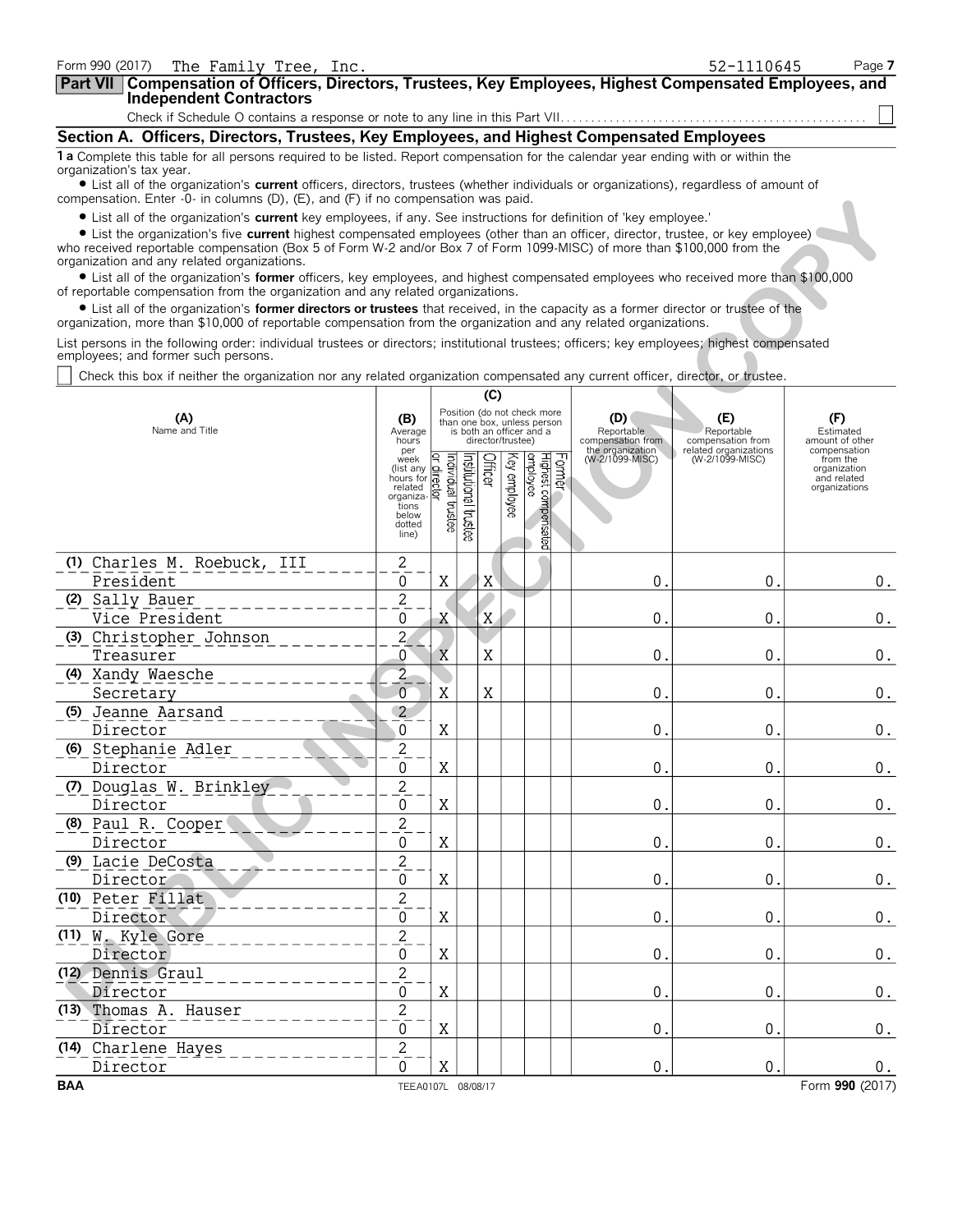|            | Part VII Section A. Officers, Directors, Trustees, Key Employees, and Highest Compensated Employees (continued)                                                                                                                                        |                                 |                               |                                                                                                             |         |              |                               |                                        |                                          |                                          |
|------------|--------------------------------------------------------------------------------------------------------------------------------------------------------------------------------------------------------------------------------------------------------|---------------------------------|-------------------------------|-------------------------------------------------------------------------------------------------------------|---------|--------------|-------------------------------|----------------------------------------|------------------------------------------|------------------------------------------|
|            |                                                                                                                                                                                                                                                        | (B)                             |                               |                                                                                                             | (C)     |              |                               |                                        |                                          |                                          |
|            | (A)<br>Name and title                                                                                                                                                                                                                                  | Average<br>hours<br>per<br>week |                               | Position<br>(do not check more than one<br>box, unless person is both an<br>officer and a director/trustee) |         |              |                               | (D)<br>Reportable<br>compensation from | (E)<br>Reportable<br>compensation from   | (F)<br>Estimated<br>amount of other      |
|            |                                                                                                                                                                                                                                                        | (list any<br>hours              | $\overline{\mathbf{r}}$       |                                                                                                             | Officer | employee     |                               | the organization<br>(W-2/1099-MISC)    | related organizations<br>(W-2/1099-MISC) | compensation<br>from the<br>organization |
|            |                                                                                                                                                                                                                                                        | for<br>related<br>organiza      | Individual trustee<br>irector | hstitutional trustee                                                                                        |         | Key employee |                               |                                        |                                          | and related<br>organizations             |
|            |                                                                                                                                                                                                                                                        | - tions<br>below                |                               |                                                                                                             |         |              |                               |                                        |                                          |                                          |
|            |                                                                                                                                                                                                                                                        | dotted<br>line)                 |                               |                                                                                                             |         |              | Former<br>Highest compensated |                                        |                                          |                                          |
|            | (15) Ira Himmel<br>Director                                                                                                                                                                                                                            | $\overline{2}$<br>0             | $\mathbf X$                   |                                                                                                             |         |              |                               | 0.                                     | 0.                                       | $0$ .                                    |
|            | (16) Adrian Johnson                                                                                                                                                                                                                                    | $\overline{2}$                  |                               |                                                                                                             |         |              |                               |                                        |                                          |                                          |
|            | Director                                                                                                                                                                                                                                               | 0                               | X                             |                                                                                                             |         |              |                               | 0.                                     | 0.                                       | $0$ .                                    |
|            | (17) Sarah B. Kahl                                                                                                                                                                                                                                     | $\overline{2}$                  |                               |                                                                                                             |         |              |                               |                                        |                                          |                                          |
|            | Director                                                                                                                                                                                                                                               | 0                               | X                             |                                                                                                             |         |              |                               | 0.                                     | 0.                                       | $0$ .                                    |
|            | (18) Pat Kirk                                                                                                                                                                                                                                          | $\overline{2}$                  |                               |                                                                                                             |         |              |                               |                                        |                                          |                                          |
|            | Director                                                                                                                                                                                                                                               | 0                               | X                             |                                                                                                             |         |              |                               | 0                                      | 0.                                       | $0$ .                                    |
|            | (19) Ellen Macks                                                                                                                                                                                                                                       | $\overline{c}$                  |                               |                                                                                                             |         |              |                               |                                        |                                          |                                          |
|            | Director                                                                                                                                                                                                                                               | 0                               | X                             |                                                                                                             |         |              |                               | $\overline{0}$ .                       | $0$ .                                    | $0$ .                                    |
|            | (20) Gary Marino                                                                                                                                                                                                                                       | $\overline{c}$<br>0             | X                             |                                                                                                             |         |              |                               | $^{\prime}$ O .                        | 0.                                       |                                          |
|            | Director<br>(21) Stephanie McCormick                                                                                                                                                                                                                   | $\overline{c}$                  |                               |                                                                                                             |         |              |                               |                                        |                                          | $0$ .                                    |
|            | Director                                                                                                                                                                                                                                               | 0                               | X                             |                                                                                                             |         |              |                               | $\mathbf 0$ .                          | 0.                                       | $0$ .                                    |
|            | (22) Thomas P. McDonald                                                                                                                                                                                                                                | $\overline{c}$                  |                               |                                                                                                             |         |              |                               |                                        |                                          |                                          |
|            | Director                                                                                                                                                                                                                                               | $\pmb{0}$                       | X                             |                                                                                                             |         |              |                               | 0                                      | 0.                                       | 0.                                       |
|            | (23) John Meyerhoff                                                                                                                                                                                                                                    | 2                               |                               |                                                                                                             |         |              |                               |                                        |                                          |                                          |
|            | Director                                                                                                                                                                                                                                               | 0                               | X                             |                                                                                                             |         |              |                               | 0.                                     | $0$ .                                    | 0.                                       |
|            | (24) Andrew Michael                                                                                                                                                                                                                                    | $\overline{2}$                  |                               |                                                                                                             |         |              |                               |                                        |                                          |                                          |
|            | Director                                                                                                                                                                                                                                               | $\mathbf{0}$                    | $\mathbf X$                   |                                                                                                             |         |              |                               | 0.                                     | $0$ .                                    | 0.                                       |
|            | (25) Nannette Mitchell                                                                                                                                                                                                                                 | $\overline{c}$                  |                               |                                                                                                             |         |              |                               |                                        |                                          |                                          |
|            | Director                                                                                                                                                                                                                                               | $\Omega$                        | X                             |                                                                                                             |         |              |                               | $\mathbf 0$ .                          | $0$ .                                    | $0$ .                                    |
|            |                                                                                                                                                                                                                                                        |                                 |                               | .                                                                                                           |         |              |                               | 0.                                     | $0$ .                                    | $0$ .                                    |
|            | c Total from continuation sheets to Part VII, Section A                                                                                                                                                                                                |                                 |                               |                                                                                                             |         |              |                               | 227,398.                               | $0$ .                                    | 3,057.                                   |
|            |                                                                                                                                                                                                                                                        |                                 |                               |                                                                                                             |         |              |                               | 227,398.                               | $\overline{0}$ .                         | 3,057.                                   |
|            | 2 Total number of individuals (including but not limited to those listed above) who received more than \$100,000 of reportable compensation                                                                                                            |                                 |                               |                                                                                                             |         |              |                               |                                        |                                          |                                          |
|            | from the organization $\blacktriangleright$<br>$\mathbf{1}$                                                                                                                                                                                            |                                 |                               |                                                                                                             |         |              |                               |                                        |                                          |                                          |
|            |                                                                                                                                                                                                                                                        |                                 |                               |                                                                                                             |         |              |                               |                                        |                                          | Yes<br>No.                               |
|            | Did the organization list any former officer, director, or trustee, key employee, or highest compensated employee                                                                                                                                      |                                 |                               |                                                                                                             |         |              |                               |                                        |                                          | 3<br>Χ                                   |
|            |                                                                                                                                                                                                                                                        |                                 |                               |                                                                                                             |         |              |                               |                                        |                                          |                                          |
|            | 4 For any individual listed on line 1a, is the sum of reportable compensation and other compensation from<br>the organization and related organizations greater than \$150,000? If 'Yes,' complete Schedule J for                                      |                                 |                               |                                                                                                             |         |              |                               |                                        |                                          |                                          |
|            |                                                                                                                                                                                                                                                        |                                 |                               |                                                                                                             |         |              |                               |                                        |                                          | 4<br>X                                   |
| 5.         | Did any person listed on line 1a receive or accrue compensation from any unrelated organization or individual                                                                                                                                          |                                 |                               |                                                                                                             |         |              |                               |                                        |                                          | 5<br>Χ                                   |
|            | <b>Section B. Independent Contractors</b>                                                                                                                                                                                                              |                                 |                               |                                                                                                             |         |              |                               |                                        |                                          |                                          |
|            | Complete this table for your five highest compensated independent contractors that received more than \$100,000 of<br>compensation from the organization. Report compensation for the calendar year ending with or within the organization's tax year. |                                 |                               |                                                                                                             |         |              |                               |                                        |                                          |                                          |
|            | (A)                                                                                                                                                                                                                                                    |                                 |                               |                                                                                                             |         |              |                               | (B)                                    |                                          | (C)                                      |
|            | Name and business address                                                                                                                                                                                                                              |                                 |                               |                                                                                                             |         |              |                               | Description of services                |                                          | Compensation                             |
|            |                                                                                                                                                                                                                                                        |                                 |                               |                                                                                                             |         |              |                               |                                        |                                          |                                          |
|            |                                                                                                                                                                                                                                                        |                                 |                               |                                                                                                             |         |              |                               |                                        |                                          |                                          |
|            |                                                                                                                                                                                                                                                        |                                 |                               |                                                                                                             |         |              |                               |                                        |                                          |                                          |
|            |                                                                                                                                                                                                                                                        |                                 |                               |                                                                                                             |         |              |                               |                                        |                                          |                                          |
|            |                                                                                                                                                                                                                                                        |                                 |                               |                                                                                                             |         |              |                               |                                        |                                          |                                          |
|            | 2 Total number of independent contractors (including but not limited to those listed above) who received more than                                                                                                                                     |                                 |                               |                                                                                                             |         |              |                               |                                        |                                          |                                          |
|            | \$100,000 of compensation from the organization ▶                                                                                                                                                                                                      | $\Omega$                        |                               |                                                                                                             |         |              |                               |                                        |                                          |                                          |
| <b>BAA</b> |                                                                                                                                                                                                                                                        |                                 |                               | TEEA0108L 08/08/17                                                                                          |         |              |                               |                                        |                                          | Form 990 (2017)                          |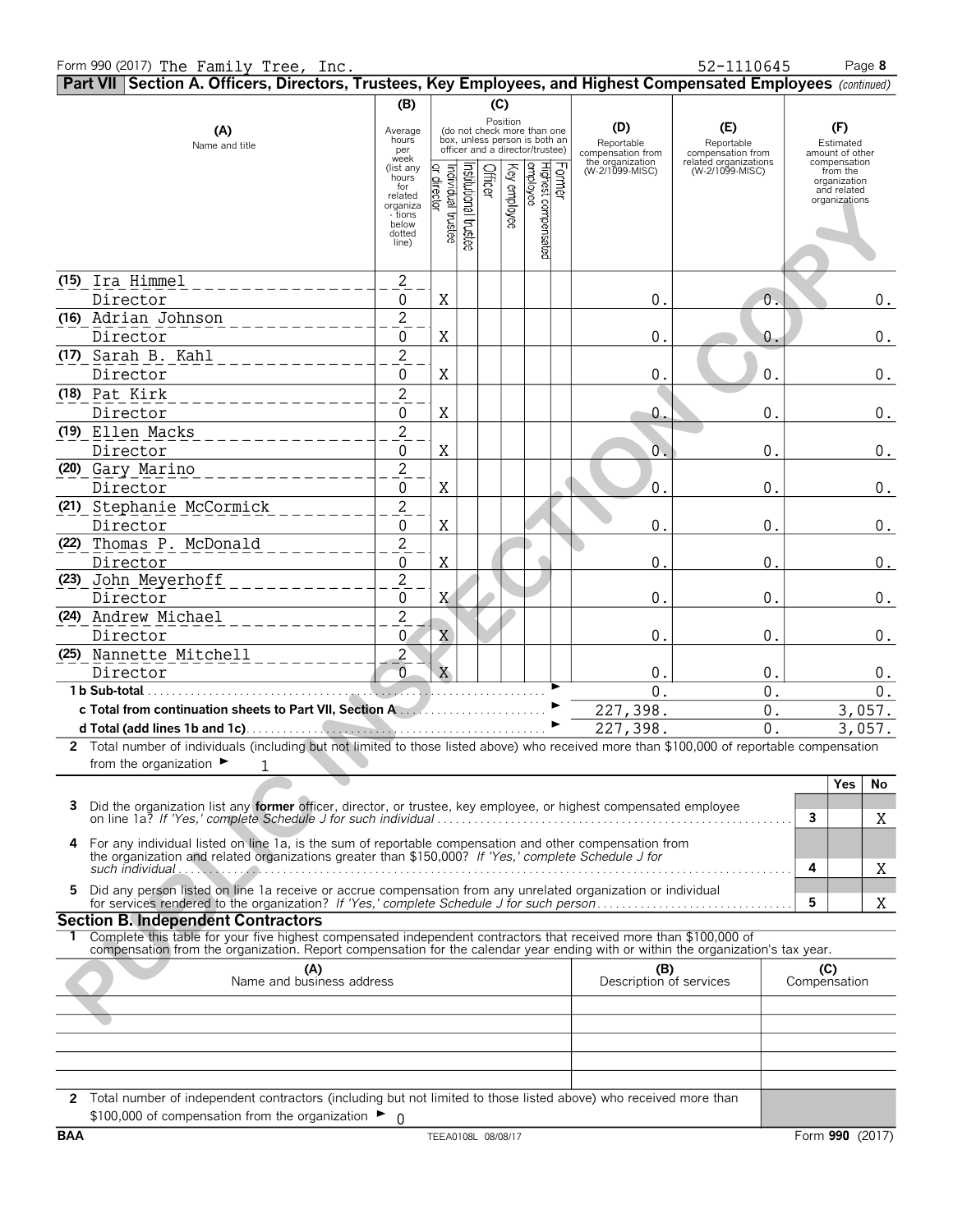# Form 990 **Continuation Sheet for Form 990 Continuation Sheet for Form 990**

Department of the Treasury **2017** Department of the Treasury<br>Internal Revenue Service

Name of the Organization **Employler Identification number Employler Identification number** 

The Family Tree, Inc. 52-1110645

|   |  |            |  | npioyier identification nui |  |
|---|--|------------|--|-----------------------------|--|
| ገ |  | $1110011F$ |  |                             |  |

| (A)                 | (B)                                                                                                              | (C)<br>Position (check all that apply) |                       |         |              |                                 |        | (D)                                                                    | (E)                                                                         | (F)                                                                                                      |
|---------------------|------------------------------------------------------------------------------------------------------------------|----------------------------------------|-----------------------|---------|--------------|---------------------------------|--------|------------------------------------------------------------------------|-----------------------------------------------------------------------------|----------------------------------------------------------------------------------------------------------|
| Name and Title      | Average<br>hours per<br>week<br>(list any<br>hours for<br>related<br>organiza-<br>tions<br>below<br>dotted line) | Individual trustee<br> or director     | Institutional trustes | Officer | Key employee | Highest compensated<br>employee | Former | Reportable<br>compensation from<br>the organization<br>(W-2/1099-MISC) | Reportable<br>compensation from<br>related organizations<br>(W-2/1099-MISC) | Estimated<br>amount of other<br>compensation<br>from the<br>organization<br>and related<br>organizations |
| Sean Murphy         | $\overline{c}$                                                                                                   |                                        |                       |         |              |                                 |        |                                                                        |                                                                             |                                                                                                          |
| Director            | 0                                                                                                                | X                                      |                       |         |              |                                 |        | 0.                                                                     | $\overline{0}$ .                                                            | 0.                                                                                                       |
| Erik Nachbahr       | $\overline{c}$                                                                                                   |                                        |                       |         |              |                                 |        |                                                                        |                                                                             |                                                                                                          |
| Director            | 0                                                                                                                | X                                      |                       |         |              |                                 |        | 0.                                                                     | 0.                                                                          | 0.                                                                                                       |
| Tom Peltier         | $\overline{c}$                                                                                                   |                                        |                       |         |              |                                 |        |                                                                        |                                                                             |                                                                                                          |
| Director            | 0                                                                                                                | X                                      |                       |         |              |                                 |        | 0.                                                                     | $0$ .                                                                       | 0.                                                                                                       |
| Linda Robeson       | $\overline{2}$                                                                                                   |                                        |                       |         |              |                                 |        |                                                                        |                                                                             |                                                                                                          |
| Director            | 0                                                                                                                | X                                      |                       |         |              |                                 |        | 0 <sup>1</sup>                                                         | 0.                                                                          | 0.                                                                                                       |
| Ann Rosenberg       | $\overline{c}$                                                                                                   |                                        |                       |         |              |                                 |        |                                                                        |                                                                             |                                                                                                          |
| Director            | 0                                                                                                                | Χ                                      |                       |         |              |                                 |        | 0.                                                                     | 0.                                                                          | 0.                                                                                                       |
| Rachel Rubin        | $\overline{c}$                                                                                                   |                                        |                       |         |              |                                 |        |                                                                        |                                                                             |                                                                                                          |
| Director            | 0                                                                                                                | X                                      |                       |         |              |                                 |        | 0.                                                                     | 0.                                                                          | 0.                                                                                                       |
| Steve Shaw          | $\overline{a}$                                                                                                   |                                        |                       |         |              |                                 |        |                                                                        |                                                                             |                                                                                                          |
| Director            | 0                                                                                                                | X                                      |                       |         |              |                                 |        | 0.                                                                     | 0.                                                                          | 0.                                                                                                       |
| Betsy_Sherman       | $\overline{2}$                                                                                                   |                                        |                       |         |              |                                 |        |                                                                        |                                                                             |                                                                                                          |
| Director            | 0                                                                                                                | X                                      |                       |         |              |                                 |        | 0.                                                                     | 0.                                                                          | 0.                                                                                                       |
| Lois M. Shofer      | $\overline{c}$                                                                                                   |                                        |                       |         |              |                                 |        |                                                                        |                                                                             |                                                                                                          |
| Director            | 0                                                                                                                | X                                      |                       |         |              |                                 |        | 0.                                                                     | 0.                                                                          | 0.                                                                                                       |
| Joshua F. Slater    | $\overline{c}$                                                                                                   |                                        |                       |         |              |                                 |        |                                                                        |                                                                             |                                                                                                          |
| Director            | 0                                                                                                                | X                                      |                       |         |              |                                 |        | 0.                                                                     | 0.                                                                          | 0.                                                                                                       |
| Missy Sinwell Smith | $\overline{2}$                                                                                                   |                                        |                       |         |              |                                 |        |                                                                        |                                                                             |                                                                                                          |
| Director            | $\overline{0}$                                                                                                   | $\mathbf X$                            |                       |         |              |                                 |        | 0.                                                                     | 0.                                                                          | 0.                                                                                                       |
| Brian Weatherford   | $\overline{2}$                                                                                                   |                                        |                       |         |              |                                 |        |                                                                        |                                                                             |                                                                                                          |
| Director            | $\overline{0}$                                                                                                   | X                                      |                       |         |              |                                 |        | 0.                                                                     | 0.                                                                          | $0$ .                                                                                                    |
| Sonya Weinfeld      | $\overline{a}$                                                                                                   |                                        |                       |         |              |                                 |        |                                                                        |                                                                             |                                                                                                          |
| Director            | 0                                                                                                                | Χ                                      |                       |         |              |                                 |        | 0.                                                                     | 0.                                                                          | $0$ .                                                                                                    |
| Sarah Woods         | $\overline{c}$                                                                                                   |                                        |                       |         |              |                                 |        |                                                                        |                                                                             |                                                                                                          |
| Director            | 0                                                                                                                | Χ                                      |                       |         |              |                                 |        | 0.                                                                     | 0.                                                                          | $0$ .                                                                                                    |
| Stefanie Woodhouse  | $^{2}$                                                                                                           |                                        |                       |         |              |                                 |        |                                                                        |                                                                             |                                                                                                          |
| Director            | 0                                                                                                                | X                                      |                       |         |              |                                 |        | 0.                                                                     | $0$ .                                                                       | $0$ .                                                                                                    |
| Patricia K. Cronin  | $40\,$                                                                                                           |                                        |                       |         |              |                                 |        |                                                                        |                                                                             |                                                                                                          |
| Executive Dir.      | 0                                                                                                                |                                        |                       | X       |              |                                 |        | 138,162.                                                               | 0.                                                                          | 3,041.                                                                                                   |
| Phil Saracino       | $40\,$                                                                                                           |                                        |                       |         |              |                                 |        |                                                                        |                                                                             |                                                                                                          |
| Finance Dir.        | 0                                                                                                                |                                        |                       | X       |              |                                 |        | 89,236.                                                                | $0$ .                                                                       | 16.                                                                                                      |
|                     |                                                                                                                  |                                        |                       |         |              |                                 |        |                                                                        |                                                                             |                                                                                                          |
|                     |                                                                                                                  |                                        |                       |         |              |                                 |        |                                                                        |                                                                             |                                                                                                          |
|                     |                                                                                                                  |                                        |                       |         |              |                                 |        |                                                                        |                                                                             |                                                                                                          |
|                     |                                                                                                                  |                                        |                       |         |              |                                 |        |                                                                        |                                                                             |                                                                                                          |
|                     |                                                                                                                  |                                        |                       |         |              |                                 |        |                                                                        |                                                                             |                                                                                                          |
|                     |                                                                                                                  |                                        |                       |         |              |                                 |        |                                                                        |                                                                             |                                                                                                          |
|                     |                                                                                                                  |                                        |                       |         |              |                                 |        |                                                                        |                                                                             |                                                                                                          |
|                     |                                                                                                                  |                                        |                       |         |              |                                 |        |                                                                        |                                                                             |                                                                                                          |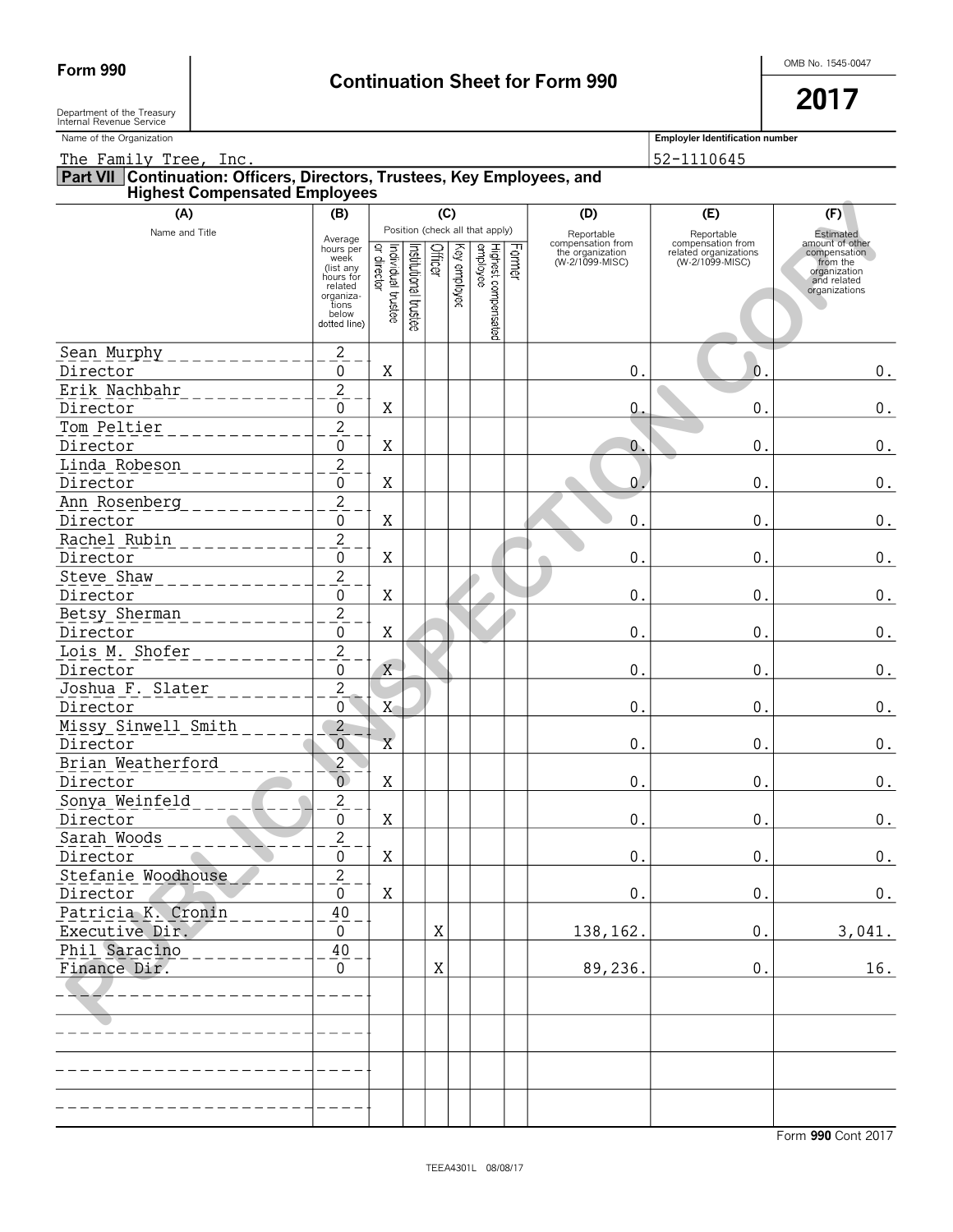Page 9

|                                                           | III       |                                                                                                                                                                  |                                                                       |                      |                                                    |                                         |                                                                  |
|-----------------------------------------------------------|-----------|------------------------------------------------------------------------------------------------------------------------------------------------------------------|-----------------------------------------------------------------------|----------------------|----------------------------------------------------|-----------------------------------------|------------------------------------------------------------------|
|                                                           |           |                                                                                                                                                                  |                                                                       | (A)<br>Total revenue | (B)<br>Related or<br>exempt<br>function<br>revenue | (C)<br>Unrelated<br>business<br>revenue | (D)<br>Revenue<br>excluded from tax<br>under sections<br>512-514 |
| Contributions, Gifts, Grants<br>and Other Similar Amounts |           | 1a Federated campaigns<br><b>b</b> Membership dues<br>c Fundraising events<br><b>d</b> Related organizations $\ldots$                                            | 1 a<br>1 <sub>b</sub><br>1 <sub>c</sub><br>518,685.<br>1 <sub>d</sub> |                      |                                                    |                                         |                                                                  |
|                                                           |           | <b>e</b> Government grants (contributions) $\ldots$<br>f All other contributions, gifts, grants, and                                                             | 1 <sub>e</sub><br>857,243.                                            |                      |                                                    |                                         |                                                                  |
|                                                           |           | similar amounts not included above<br><b>g</b> Noncash contributions included in lines 1a-1f: $\ddot{\mathbf{S}}$                                                | 1f<br>659,033.<br>39,288.                                             | 2,034,961.           |                                                    |                                         |                                                                  |
|                                                           | b         | 2a Program fees_________                                                                                                                                         | <b>Business Code</b>                                                  | 15,592.              | 15,592.                                            |                                         |                                                                  |
|                                                           |           |                                                                                                                                                                  |                                                                       |                      |                                                    |                                         |                                                                  |
| Program Service Revenue                                   |           | f All other program service revenue                                                                                                                              | $\blacktriangleright$                                                 | 15,592.              |                                                    |                                         |                                                                  |
|                                                           | 3         | Investment income (including dividends, interest and                                                                                                             |                                                                       | 105, 321.            | 105, 321.                                          |                                         |                                                                  |
|                                                           | 4<br>5    | Income from investment of tax-exempt bond proceeds▶<br>(i) Real                                                                                                  | (ii) Personal                                                         |                      |                                                    |                                         |                                                                  |
|                                                           |           | <b>6a</b> Gross rents<br><b>b</b> Less: rental expenses<br><b>c</b> Rental income or (loss) $\ldots$                                                             |                                                                       |                      |                                                    |                                         |                                                                  |
|                                                           |           | (i) Securities<br><b>7 a</b> Gross amount from sales of                                                                                                          | (ii) Other                                                            |                      |                                                    |                                         |                                                                  |
|                                                           |           | assets other than inventory<br>784,026.<br><b>b</b> Less: cost or other basis<br>and sales expenses<br>655,595.<br><b>c</b> Gain or (loss). $\ldots$<br>128,431. |                                                                       |                      |                                                    |                                         |                                                                  |
|                                                           |           | 8a Gross income from fundraising events                                                                                                                          |                                                                       | 128,431.             | 128,431.                                           |                                         |                                                                  |
| <b>Other Revenue</b>                                      |           | (not including. $\sharp$<br>518,685.<br>of contributions reported on line 1c).                                                                                   | 221, 132.                                                             |                      |                                                    |                                         |                                                                  |
|                                                           |           | <b>b</b> Less: direct expenses <b>b</b><br>c Net income or (loss) from fundraising events ►                                                                      | 134,847.                                                              | 86,285.              |                                                    |                                         |                                                                  |
|                                                           |           | 9a Gross income from gaming activities.<br><b>b</b> Less: direct expenses <b>b</b>                                                                               |                                                                       |                      |                                                    |                                         |                                                                  |
|                                                           |           | <b>c</b> Net income or (loss) from gaming activities<br>10a Gross sales of inventory, less returns                                                               |                                                                       |                      |                                                    |                                         |                                                                  |
|                                                           |           | <b>b</b> Less: cost of goods sold <b>b</b>                                                                                                                       |                                                                       |                      |                                                    |                                         |                                                                  |
|                                                           |           | c) Net income or (loss) from sales of inventory $\dots \dots$<br>Miscellaneous Revenue                                                                           | <b>Business Code</b>                                                  |                      |                                                    |                                         |                                                                  |
|                                                           | 11 a<br>b |                                                                                                                                                                  |                                                                       |                      |                                                    |                                         |                                                                  |
|                                                           |           | d All other revenue<br>e Total. Add lines 11a-11d                                                                                                                |                                                                       |                      |                                                    |                                         |                                                                  |
|                                                           |           |                                                                                                                                                                  |                                                                       | 2,370,590.           | 249,344.                                           | 0.                                      | $0$ .                                                            |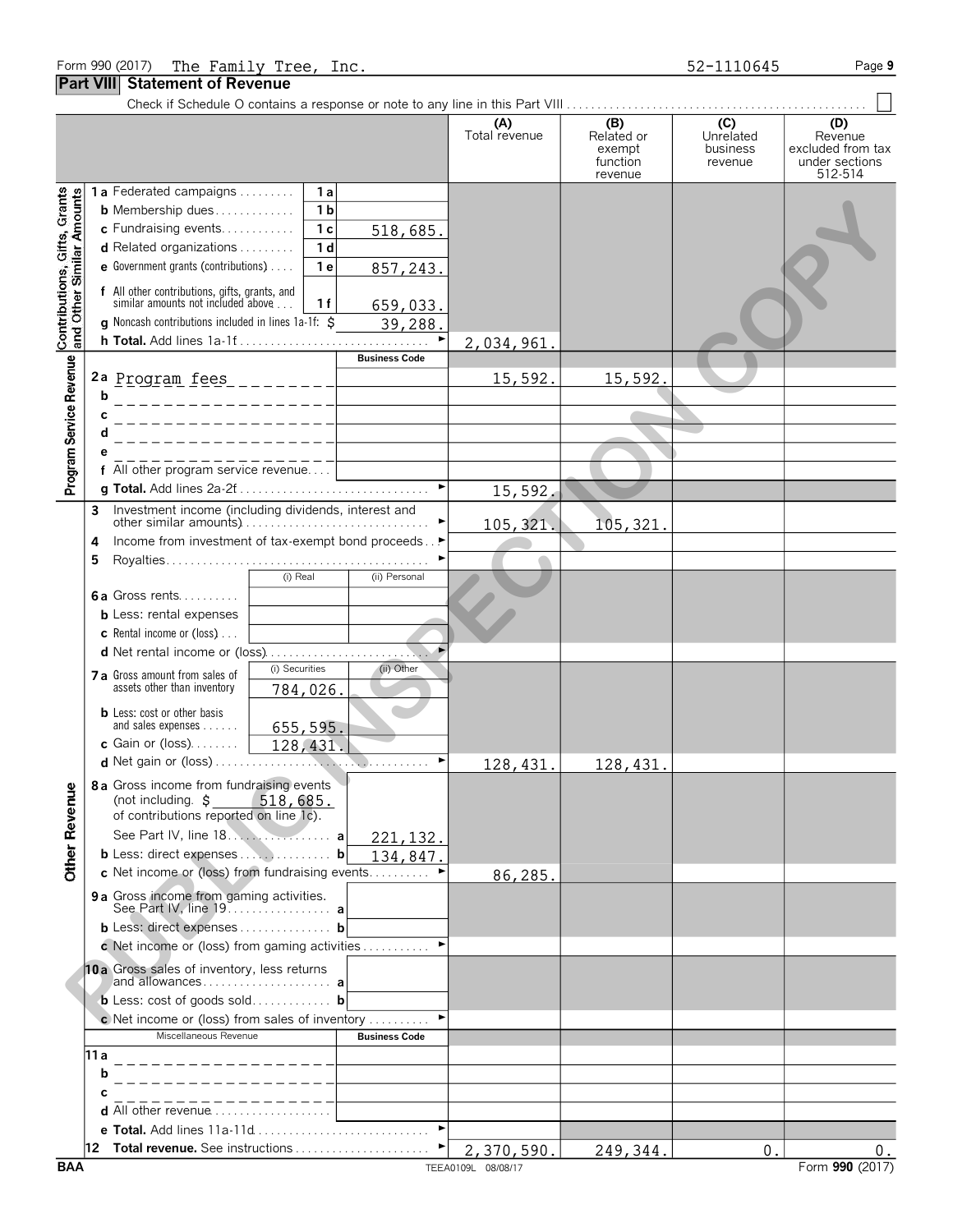|                | Do not include amounts reported on lines<br>6b, 7b, 8b, 9b, and 10b of Part VIII.                                                                                                                                                                        | (A)<br>Total expenses | (B)<br>Program service<br>expenses | (C)<br>Management and<br>general expenses | (D)<br>Fundraising<br>expenses |
|----------------|----------------------------------------------------------------------------------------------------------------------------------------------------------------------------------------------------------------------------------------------------------|-----------------------|------------------------------------|-------------------------------------------|--------------------------------|
| 1.             | Grants and other assistance to domestic<br>organizations and domestic governments.                                                                                                                                                                       |                       |                                    |                                           |                                |
| $\mathfrak{p}$ | Grants and other assistance to domestic<br>individuals. See Part IV, line 22.                                                                                                                                                                            |                       |                                    |                                           |                                |
|                | <b>3</b> Grants and other assistance to foreign<br>organizations, foreign governments, and for-<br>eign individuals. See Part IV, lines 15 and 16.                                                                                                       |                       |                                    |                                           |                                |
| 4              | Benefits paid to or for members                                                                                                                                                                                                                          |                       |                                    |                                           |                                |
| 5              | Compensation of current officers, directors,<br>trustees, and key employees                                                                                                                                                                              | 230,949.              | 100,854.                           | 116,076.                                  | 14,019.                        |
| 6              | Compensation not included above, to<br>disqualified persons (as defined under<br>section 4958(f)(1)) and persons described                                                                                                                               | 0.                    | 0.                                 |                                           | $0_{.}$                        |
| 7              | Other salaries and wages                                                                                                                                                                                                                                 | 1,771,750.            | 1,408,473.                         | 174,225.                                  | 189,052.                       |
| R              | Pension plan accruals and contributions<br>(include section $401(k)$ and $403(b)$<br>employer contributions)                                                                                                                                             |                       |                                    |                                           |                                |
| 9              | Other employee benefits                                                                                                                                                                                                                                  | 156,987.              | 138,767.                           | 4,292.                                    | 13,928.                        |
| 10             | Payroll taxes                                                                                                                                                                                                                                            | 175,716.              | 121,899.                           | 37,147.                                   | 16,670.                        |
|                | 11 Fees for services (non-employees):                                                                                                                                                                                                                    |                       |                                    |                                           |                                |
|                | a Management                                                                                                                                                                                                                                             |                       |                                    |                                           |                                |
|                |                                                                                                                                                                                                                                                          |                       |                                    |                                           |                                |
|                |                                                                                                                                                                                                                                                          | 18,500.               |                                    | 18,500.                                   |                                |
|                |                                                                                                                                                                                                                                                          | 10,600.               |                                    | 10,600.                                   |                                |
|                | e Professional fundraising services. See Part IV, line 17                                                                                                                                                                                                |                       |                                    |                                           |                                |
|                | f Investment management fees<br>g Other. (If line 11g amount exceeds 10% of line 25, column                                                                                                                                                              |                       |                                    |                                           |                                |
|                | (A) amount, list line 11g expenses on Schedule 0.)<br>12 Advertising and promotion                                                                                                                                                                       | 160, 351.             | 138,919.                           | 20,830.                                   | 602.                           |
| 13             |                                                                                                                                                                                                                                                          | 107,134.              | 97,590.                            | 6,804.                                    | 2,740.                         |
| 14             | Information technology                                                                                                                                                                                                                                   |                       |                                    |                                           |                                |
| 15             |                                                                                                                                                                                                                                                          |                       |                                    |                                           |                                |
| 16             |                                                                                                                                                                                                                                                          | 82,302.               | 70,513.                            | 5,509.                                    | 6,280.                         |
| 17             |                                                                                                                                                                                                                                                          | 27, 173.              | 25,178.                            | 1,635.                                    | 360.                           |
|                | 18 Payments of travel or entertainment<br>expenses for any federal, state, or local                                                                                                                                                                      |                       |                                    |                                           |                                |
|                | 19 Conferences, conventions, and meetings                                                                                                                                                                                                                |                       |                                    |                                           |                                |
|                | 20 Interest                                                                                                                                                                                                                                              |                       |                                    |                                           |                                |
| 21             |                                                                                                                                                                                                                                                          |                       |                                    |                                           |                                |
| 22             | Depreciation, depletion, and amortization                                                                                                                                                                                                                | 88, 427.              | 75,358.                            | 6, 101.                                   | 6,968.                         |
| 23             | 24 Other expenses. Itemize expenses not                                                                                                                                                                                                                  | 32,637.               | 24,621.                            | 4,703.                                    | 3,313.                         |
|                | covered above (List miscellaneous expenses<br>in line 24e. If line 24e amount exceeds 10%<br>of line 25, column (A) amount, list line 24e<br>expenses on Schedule O.)                                                                                    |                       |                                    |                                           |                                |
|                | a Other                                                                                                                                                                                                                                                  | 53,832                | 17,018.                            | 35,933                                    | 881.                           |
|                | <b>b</b> Equipment rental & maintenance                                                                                                                                                                                                                  | 48,996                | 31,381                             | 8,163                                     | 9,452.                         |
|                | c Communications                                                                                                                                                                                                                                         | 34,045                | 25,671                             | 3,701                                     | 4,673.                         |
|                | d Staff training & development                                                                                                                                                                                                                           | 22,738.               | 19,588                             | 95                                        | 3,055.                         |
|                | <b>e</b> All other expenses                                                                                                                                                                                                                              | 10,570.               | 7,038.                             |                                           | 3,532.                         |
|                | 25 Total functional expenses. Add lines 1 through 24e                                                                                                                                                                                                    | 3,032,707.            | $\overline{2,302,868}$ .           | 454, 314.                                 | 275,525.                       |
|                | 26 Joint costs. Complete this line only if<br>the organization reported in column (B)<br>joint costs from a combined educational<br>campaign and fundraising solicitation.<br>Check here $\blacktriangleright$<br>if following<br>SOP 98-2 (ASC 958-720) |                       |                                    |                                           |                                |

*Section 501(c)(3) and 501(c)(4) organizations must complete all columns. All other organizations must complete column (A).*

Check if Schedule O contains a response or note to any line in this Part IX. . . . . . . . . . . . . . . . . . . . . . . . . . . . . . . . . . . . . . . . . . . .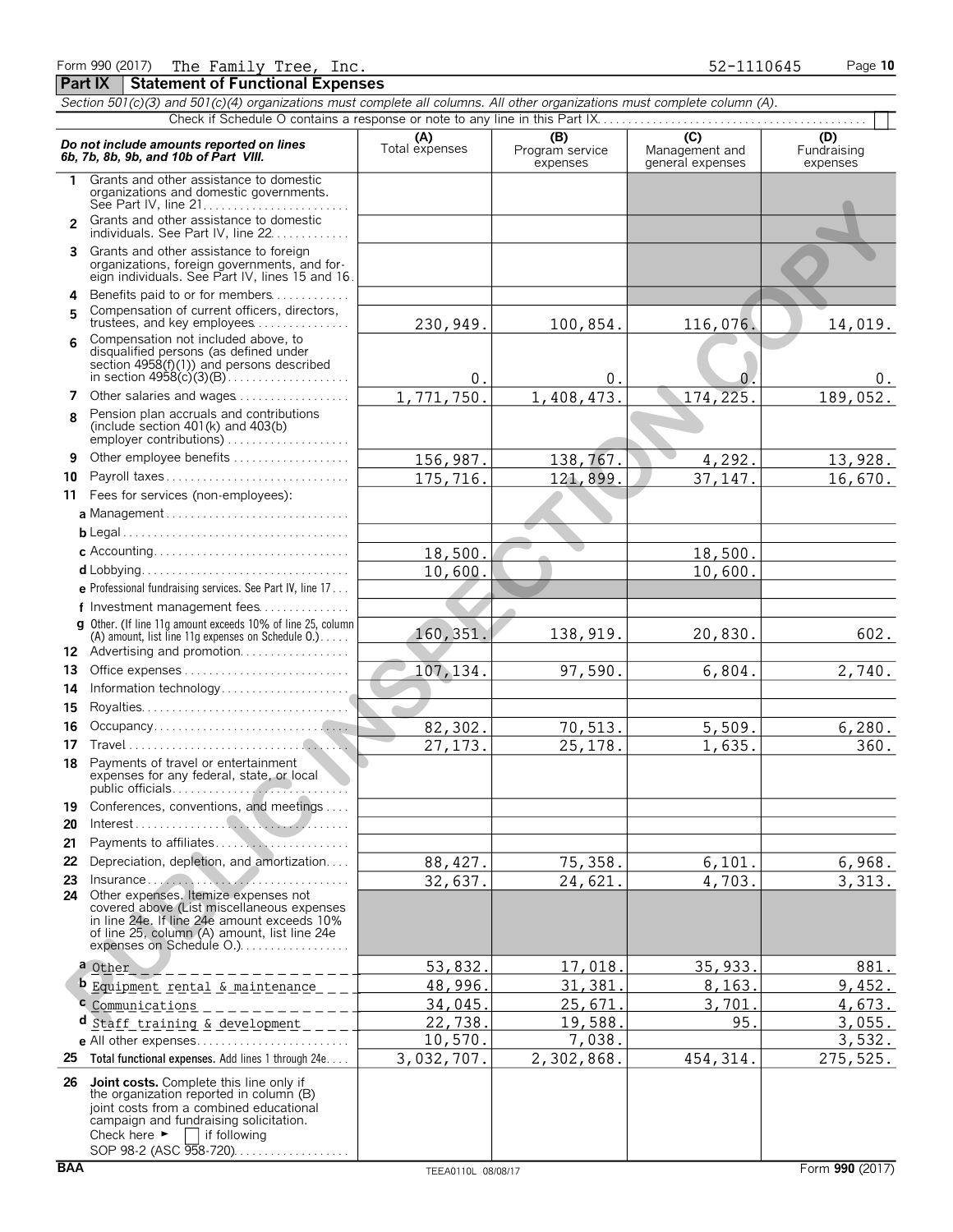#### Form 990 (2017) Page **11** The Family Tree, Inc. 52-1110645

|                             | Part X | <b>Balance Sheet</b>                                                                                                                                                                                                                                                                                                  |                          |                |                    |
|-----------------------------|--------|-----------------------------------------------------------------------------------------------------------------------------------------------------------------------------------------------------------------------------------------------------------------------------------------------------------------------|--------------------------|----------------|--------------------|
|                             |        |                                                                                                                                                                                                                                                                                                                       |                          |                |                    |
|                             |        |                                                                                                                                                                                                                                                                                                                       | (A)<br>Beginning of year |                | (B)<br>End of year |
|                             |        |                                                                                                                                                                                                                                                                                                                       | 1,290,239.               | 1              | 1,399,480.         |
|                             | 2      |                                                                                                                                                                                                                                                                                                                       | 182,094.                 | $\mathbf{2}$   | 188,501.           |
|                             | 3      |                                                                                                                                                                                                                                                                                                                       | 1,883,292.               | 3              | 941,785.           |
|                             | 4      |                                                                                                                                                                                                                                                                                                                       | 1,100.                   | 4              | 250.               |
|                             | 5      | Loans and other receivables from current and former officers, directors,<br>trustees, key employees, and highest compensated employees. Complete                                                                                                                                                                      |                          | 5              |                    |
|                             | 6      | Loans and other receivables from other disqualified persons (as defined under<br>section 4958(f)(1)), persons described in section 4958(c)(3)(B), and contributing<br>employers and sponsoring organizations of section 501(c)(9) voluntary employees'<br>beneficiary organizations (see instructions). Complete Part |                          | 6              |                    |
|                             | 7      |                                                                                                                                                                                                                                                                                                                       |                          | $\overline{7}$ |                    |
| Assets                      | 8      |                                                                                                                                                                                                                                                                                                                       |                          | 8              |                    |
|                             | 9      |                                                                                                                                                                                                                                                                                                                       | 11,552.                  | 9 <sup>7</sup> | 18,131.            |
|                             |        | 2,988,645.                                                                                                                                                                                                                                                                                                            |                          |                |                    |
|                             |        | 1,446,442.                                                                                                                                                                                                                                                                                                            | 1,589,559.               | 10c            | 1,542,203.         |
|                             | 11     |                                                                                                                                                                                                                                                                                                                       | 2,559,634.               | 11             | 2,772,878.         |
|                             | 12     |                                                                                                                                                                                                                                                                                                                       |                          | 12             |                    |
|                             | 13     |                                                                                                                                                                                                                                                                                                                       |                          | 13             |                    |
|                             | 14     |                                                                                                                                                                                                                                                                                                                       |                          | 14             |                    |
|                             | 15     |                                                                                                                                                                                                                                                                                                                       | 300,000                  | 15             | 300,000.           |
|                             | 16     |                                                                                                                                                                                                                                                                                                                       | 7,817,470.               | 16             | 7,163,228.         |
|                             | 17     |                                                                                                                                                                                                                                                                                                                       | 177,655.                 | 17             | 180, 772.          |
|                             | 18     |                                                                                                                                                                                                                                                                                                                       |                          | 18             |                    |
|                             | 19     |                                                                                                                                                                                                                                                                                                                       | 42,821.                  | 19             | 2,699.             |
|                             | 20     |                                                                                                                                                                                                                                                                                                                       |                          | 20             |                    |
|                             | 21     | Escrow or custodial account liability. Complete Part IV of Schedule D                                                                                                                                                                                                                                                 |                          | 21             |                    |
| Liabilities                 | 22     | Loans and other payables to current and former officers, directors, trustees, key employees, highest compensated employees, and disqualified persons.                                                                                                                                                                 |                          | 22             |                    |
|                             | 23     | Secured mortgages and notes payable to unrelated third parties                                                                                                                                                                                                                                                        |                          | 23             |                    |
|                             | 24     | Unsecured notes and loans payable to unrelated third parties                                                                                                                                                                                                                                                          |                          | 24             |                    |
|                             | 25     | Other liabilities (including federal income tax, payables to related third parties, and other liabilities not included on lines 17-24). Complete Part X of Schedule D.                                                                                                                                                |                          | 25             |                    |
|                             | 26     |                                                                                                                                                                                                                                                                                                                       | 220,476.                 | 26             | 183, 471.          |
|                             |        | Organizations that follow SFAS 117 (ASC 958), check here $\blacktriangleright \boxed{X}$ and complete                                                                                                                                                                                                                 |                          |                |                    |
|                             |        | lines 27 through 29, and lines 33 and 34.                                                                                                                                                                                                                                                                             |                          |                |                    |
|                             | 27     |                                                                                                                                                                                                                                                                                                                       | 4,985,694.               | 27             | 5, 249, 491.       |
|                             | 28     |                                                                                                                                                                                                                                                                                                                       | 1,481,034.               | 28             | 600,000.           |
|                             | 29     |                                                                                                                                                                                                                                                                                                                       | 1,130,266.               | 29             | 1,130,266.         |
| Net Assets or Fund Balances |        | Organizations that do not follow SFAS 117 (ASC 958), check here ►<br>and complete lines 30 through 34.                                                                                                                                                                                                                |                          |                |                    |
|                             | 30     |                                                                                                                                                                                                                                                                                                                       |                          | 30             |                    |
|                             | 31     | Paid-in or capital surplus, or land, building, or equipment fund                                                                                                                                                                                                                                                      |                          | 31             |                    |
|                             | 32     | Retained earnings, endowment, accumulated income, or other funds                                                                                                                                                                                                                                                      |                          | 32             |                    |
|                             | 33     |                                                                                                                                                                                                                                                                                                                       | 7,596,994.               | 33             | 6,979,757.         |
|                             | 34     | Total liabilities and net assets/fund balances                                                                                                                                                                                                                                                                        | 7,817,470                | 34             | 7,163,228.         |
| <b>BAA</b>                  |        |                                                                                                                                                                                                                                                                                                                       |                          |                | Form 990 (2017)    |

TEEA0111L 08/08/17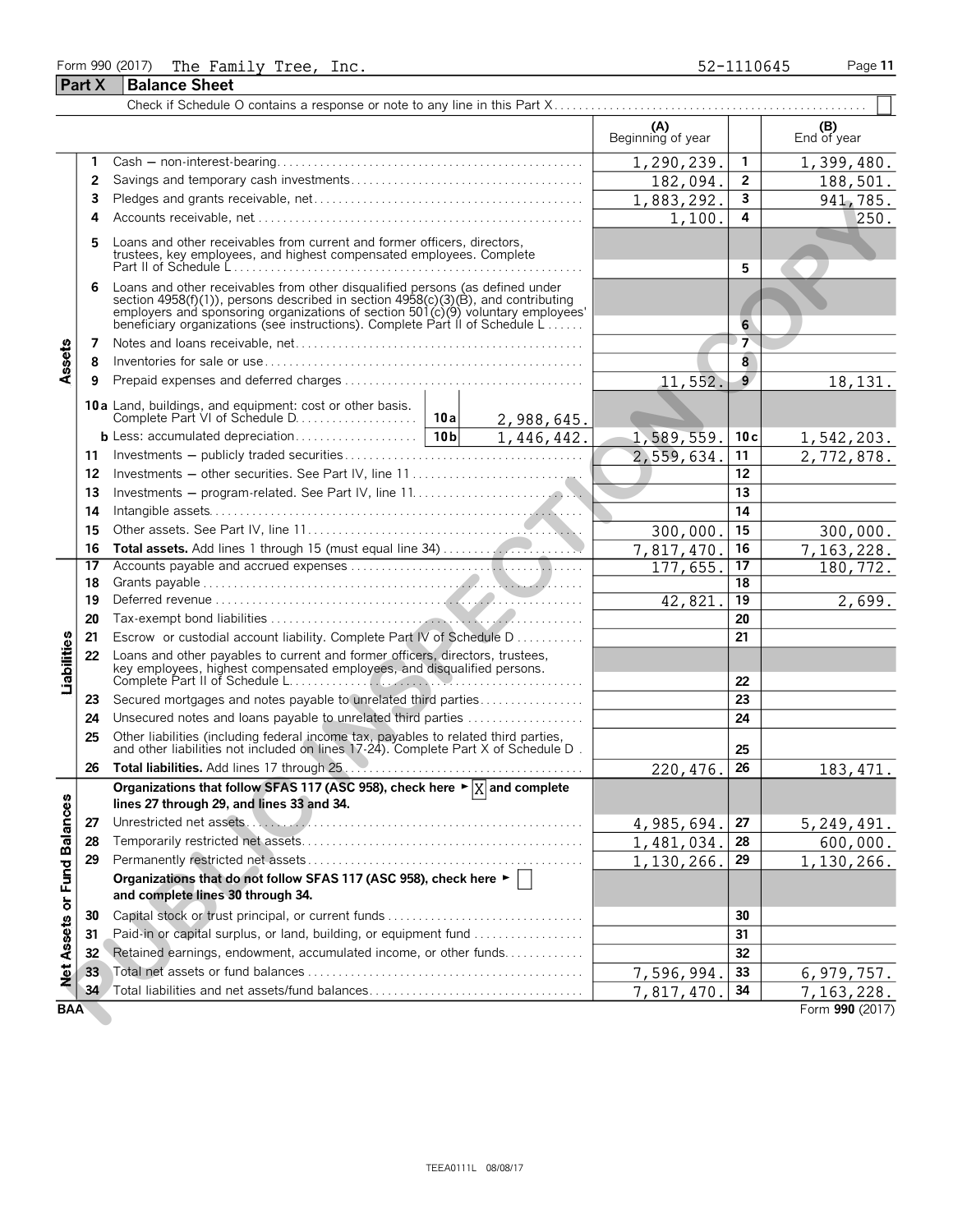|    | Form 990 (2017)<br>The Family Tree, Inc.                                                                                                                                                                                   | 52-1110645   |                 |      | Page 12      |
|----|----------------------------------------------------------------------------------------------------------------------------------------------------------------------------------------------------------------------------|--------------|-----------------|------|--------------|
|    | <b>Reconciliation of Net Assets</b><br>Part XI                                                                                                                                                                             |              |                 |      |              |
|    |                                                                                                                                                                                                                            |              |                 |      |              |
| 1. |                                                                                                                                                                                                                            | $\mathbf{1}$ | 2,370,590.      |      |              |
| 2  |                                                                                                                                                                                                                            | $\mathbf{2}$ | 3,032,707.      |      |              |
| 3  |                                                                                                                                                                                                                            | 3            |                 |      | $-662, 117.$ |
| 4  | Net assets or fund balances at beginning of year (must equal Part X, line 33, column (A))                                                                                                                                  | 4            | 7,596,994.      |      |              |
| 5  |                                                                                                                                                                                                                            | 5            |                 |      | 44,880.      |
| 6  |                                                                                                                                                                                                                            | 6            |                 |      |              |
| 7  |                                                                                                                                                                                                                            | 7            |                 |      |              |
| 8  |                                                                                                                                                                                                                            | 8            |                 |      |              |
| 9  |                                                                                                                                                                                                                            | 9            |                 |      | 0.           |
| 10 | Net assets or fund balances at end of year. Combine lines 3 through 9 (must equal Part X, line 33,                                                                                                                         | 10           | 6, 979, 757.    |      |              |
|    | <b>Part XII Financial Statements and Reporting</b>                                                                                                                                                                         |              |                 |      |              |
|    |                                                                                                                                                                                                                            |              |                 |      |              |
|    |                                                                                                                                                                                                                            |              |                 | Yes. | No           |
| 1. | X Accrual<br>Other<br>Accounting method used to prepare the Form 990:<br> Cash                                                                                                                                             |              |                 |      |              |
|    |                                                                                                                                                                                                                            |              |                 |      |              |
|    | If the organization changed its method of accounting from a prior year or checked 'Other,' explain<br>in Schedule O.                                                                                                       |              |                 |      |              |
|    | 2a Were the organization's financial statements compiled or reviewed by an independent accountant?                                                                                                                         |              | 2a              |      | Χ            |
|    | If 'Yes,' check a box below to indicate whether the financial statements for the year were compiled or reviewed on a                                                                                                       |              |                 |      |              |
|    | separate basis, consolidated basis, or both:                                                                                                                                                                               |              |                 |      |              |
|    | Both consolidated and separate basis<br>Consolidated basis<br>Separate basis                                                                                                                                               |              |                 |      |              |
|    | <b>b</b> Were the organization's financial statements audited by an independent accountant?                                                                                                                                |              | 2 <sub>b</sub>  | Χ    |              |
|    | If 'Yes,' check a box below to indicate whether the financial statements for the year were audited on a separate                                                                                                           |              |                 |      |              |
|    | basis, consolidated basis, or both:<br>Both consolidated and separate basis<br>ΙX<br>Separate basis<br>Consolidated basis                                                                                                  |              |                 |      |              |
|    |                                                                                                                                                                                                                            |              |                 |      |              |
|    | c If 'Yes' to line 2a or 2b, does the organization have a committee that assumes responsibility for oversight of the audit, review, or compilation of its financial statements and selection of an independent accountant? |              | 2 c             | Χ    |              |
|    | If the organization changed either its oversight process or selection process during the tax year, explain<br>in Schedule O.                                                                                               |              |                 |      |              |
|    | 3a As a result of a federal award, was the organization required to undergo an audit or audits as set forth in the Single                                                                                                  |              | Зa              |      | X            |
|    | <b>b</b> If 'Yes,' did the organization undergo the required audit or audits? If the organization did not undergo the required audit                                                                                       |              |                 |      |              |
|    | or audits, explain why in Schedule O and describe any steps taken to undergo such audits                                                                                                                                   |              | 3 <sub>b</sub>  |      |              |
|    |                                                                                                                                                                                                                            |              | Form 990 (2017) |      |              |
|    | $\frac{y \text{ or gan}_{\text{max}}}{y \text{ lain why in Scheu.}}$                                                                                                                                                       |              |                 |      |              |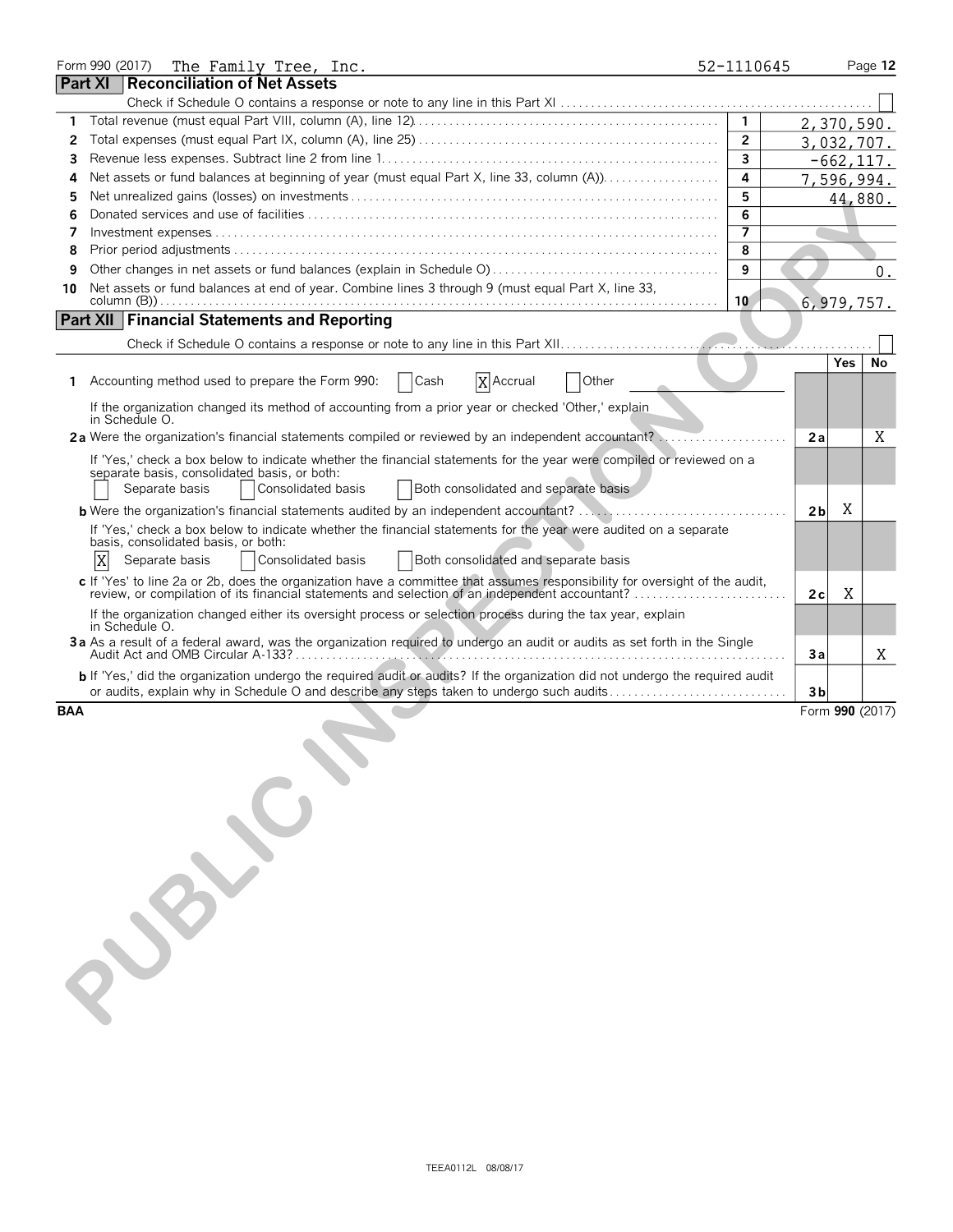# **OMB No. 1545-0047**<br>
Complete if the organization is a section 501(c)(3) organization or a section<br> **SCHEDULE A**<br> **SCHEDULE A**<br> **SCHEDULE A**<br> **SCHEDULE A**<br> **SCHEDULE A**<br> **SCHEDULE A**<br> **SCHEDULE A**<br> **SCHEDULE A**<br> **SCHEDULE**

**COMPOUTE A**<br>
(Form 990 or 990-EZ) Complete if the organization is a section 501(c)(3) organization or a section<br>
4947(a)(1) nonexempt charitable trust.

|        |                                                        |                                               |                                                                          | Attach to Form 990 or Form 990-EZ.                                                                                                                                                                                                                                                                                                                                                                                 |     |                                                                      |                                                      | <b>Open to Public</b>                              |
|--------|--------------------------------------------------------|-----------------------------------------------|--------------------------------------------------------------------------|--------------------------------------------------------------------------------------------------------------------------------------------------------------------------------------------------------------------------------------------------------------------------------------------------------------------------------------------------------------------------------------------------------------------|-----|----------------------------------------------------------------------|------------------------------------------------------|----------------------------------------------------|
|        | Department of the Treasury<br>Internal Revenue Service |                                               |                                                                          | ► Go to www.irs.gov/Form990 for instructions and the latest information.                                                                                                                                                                                                                                                                                                                                           |     |                                                                      |                                                      | <b>Inspection</b>                                  |
|        | Name of the organization                               |                                               |                                                                          |                                                                                                                                                                                                                                                                                                                                                                                                                    |     |                                                                      | <b>Employer identification number</b>                |                                                    |
|        | The Family Tree, Inc.                                  |                                               |                                                                          |                                                                                                                                                                                                                                                                                                                                                                                                                    |     |                                                                      | 52-1110645                                           |                                                    |
| Part I |                                                        |                                               |                                                                          | Reason for Public Charity Status (All organizations must complete this part.) See instructions.                                                                                                                                                                                                                                                                                                                    |     |                                                                      |                                                      |                                                    |
|        |                                                        |                                               |                                                                          | The organization is not a private foundation because it is: (For lines 1 through 12, check only one box.)                                                                                                                                                                                                                                                                                                          |     |                                                                      |                                                      |                                                    |
| 1<br>2 |                                                        |                                               |                                                                          | A church, convention of churches, or association of churches described in section 170(b)(1)(A)(i).<br>A school described in section 170(b)(1)(A)(ii). (Attach Schedule E (Form 990 or 990-EZ).)                                                                                                                                                                                                                    |     |                                                                      |                                                      |                                                    |
| 3      |                                                        |                                               |                                                                          | A hospital or a cooperative hospital service organization described in section 170(b)(1)(A)(iii).                                                                                                                                                                                                                                                                                                                  |     |                                                                      |                                                      |                                                    |
| 4      | name, city, and state:                                 |                                               |                                                                          | A medical research organization operated in conjunction with a hospital described in section 170(b)(1)(A)(iii). Enter the hospital's                                                                                                                                                                                                                                                                               |     |                                                                      |                                                      |                                                    |
| 5      |                                                        | section 170(b)(1)(A)(iv). (Complete Part II.) |                                                                          | An organization operated for the benefit of a college or university owned or operated by a governmental unit described in                                                                                                                                                                                                                                                                                          |     |                                                                      |                                                      |                                                    |
| 6      |                                                        |                                               |                                                                          | A federal, state, or local government or governmental unit described in section 170(b)(1)(A)(v).                                                                                                                                                                                                                                                                                                                   |     |                                                                      |                                                      |                                                    |
| 7      |                                                        |                                               | in section 170(b)(1)(A)(vi). (Complete Part II.)                         | An organization that normally receives a substantial part of its support from a governmental unit or from the general public described                                                                                                                                                                                                                                                                             |     |                                                                      |                                                      |                                                    |
| 8      |                                                        |                                               |                                                                          | A community trust described in section 170(b)(1)(A)(vi). (Complete Part II.)                                                                                                                                                                                                                                                                                                                                       |     |                                                                      |                                                      |                                                    |
| 9      | university:                                            |                                               |                                                                          | An agricultural research organization described in section 170(b)(1)(A)(ix) operated in conjunction with a land-grant college<br>or university or a non-land-grant college of agriculture (see instructions). Enter the name, city, and state of the college or                                                                                                                                                    |     |                                                                      |                                                      |                                                    |
| 10     |                                                        |                                               | June 30, 1975. See section 509(a)(2). (Complete Part III.)               | An organization that normally receives: (1) more than 33-1/3% of its support from contributions, membership fees, and gross receipts<br>from activities related to its exempt functions—subject to certain exceptions, and (2) no more than 33-1/3% of its support from gross<br>investment income and unrelated business taxable income (less section 511 tax) from businesses acquired by the organization after |     |                                                                      |                                                      |                                                    |
| 11     |                                                        |                                               |                                                                          | An organization organized and operated exclusively to test for public safety. See section 509(a)(4).                                                                                                                                                                                                                                                                                                               |     |                                                                      |                                                      |                                                    |
| 12     |                                                        |                                               |                                                                          | An organization organized and operated exclusively for the benefit of, to perform the functions of, or to carry out the purposes of one<br>or more publicly supported organizations described in section 509(a)(1) or section 509(a)(2). See section 509(a)(3). Check the box in<br>lines 12a through 12d that describes the type of supporting organization and complete lines 12e, 12f, and 12g.                 |     |                                                                      |                                                      |                                                    |
| a      |                                                        | complete Part IV, Sections A and B.           |                                                                          | Type I. A supporting organization operated, supervised, or controlled by its supported organization(s), typically by giving the supported<br>organization(s) the power to regularly appoint or elect a majority of the directors or trustees of the supporting organization. You must                                                                                                                              |     |                                                                      |                                                      |                                                    |
| b      |                                                        | must complete Part IV, Sections A and C.      |                                                                          | Type II. A supporting organization supervised or controlled in connection with its supported organization(s), by having control or<br>management of the supporting organization vested in the same persons that control or manage the supported organization(s). You                                                                                                                                               |     |                                                                      |                                                      |                                                    |
| С      |                                                        |                                               |                                                                          | Type III functionally integrated. A supporting organization operated in connection with, and functionally integrated with, its supported<br>organization(s) (see instructions). You must complete Part IV, Sections A, D, and E.                                                                                                                                                                                   |     |                                                                      |                                                      |                                                    |
| d      |                                                        |                                               |                                                                          | Type III non-functionally integrated. A supporting organization operated in connection with its supported organization(s) that is not<br>functionally integrated. The organization generally must satisfy a distribution requirement and an attentiveness requirement (see<br>instructions). You must complete Part IV, Sections A and D, and Part V.                                                              |     |                                                                      |                                                      |                                                    |
| е      |                                                        |                                               | Enter the number of supported organizations                              | Check this box if the organization received a written determination from the IRS that it is a Type I, Type II, Type III functionally<br>integrated, or Type III non-functionally integrated supporting organization.                                                                                                                                                                                               |     |                                                                      |                                                      |                                                    |
|        |                                                        |                                               | g Provide the following information about the supported organization(s). |                                                                                                                                                                                                                                                                                                                                                                                                                    |     |                                                                      |                                                      |                                                    |
|        | (i) Name of supported organization                     |                                               | $(ii)$ EIN                                                               | (iii) Type of organization<br>described on lines 1-10<br>above (see instructions))                                                                                                                                                                                                                                                                                                                                 |     | (iv) Is the<br>organization listed<br>in your governing<br>document? | (v) Amount of monetary<br>support (see instructions) | (vi) Amount of other<br>support (see instructions) |
|        |                                                        |                                               |                                                                          |                                                                                                                                                                                                                                                                                                                                                                                                                    | Yes | No                                                                   |                                                      |                                                    |
| (A)    |                                                        |                                               |                                                                          |                                                                                                                                                                                                                                                                                                                                                                                                                    |     |                                                                      |                                                      |                                                    |
| (B)    |                                                        |                                               |                                                                          |                                                                                                                                                                                                                                                                                                                                                                                                                    |     |                                                                      |                                                      |                                                    |
|        |                                                        |                                               |                                                                          |                                                                                                                                                                                                                                                                                                                                                                                                                    |     |                                                                      |                                                      |                                                    |
| (C)    |                                                        |                                               |                                                                          |                                                                                                                                                                                                                                                                                                                                                                                                                    |     |                                                                      |                                                      |                                                    |
| (D)    |                                                        |                                               |                                                                          |                                                                                                                                                                                                                                                                                                                                                                                                                    |     |                                                                      |                                                      |                                                    |
| (E)    |                                                        |                                               |                                                                          |                                                                                                                                                                                                                                                                                                                                                                                                                    |     |                                                                      |                                                      |                                                    |
|        |                                                        |                                               |                                                                          |                                                                                                                                                                                                                                                                                                                                                                                                                    |     |                                                                      |                                                      |                                                    |

**Total**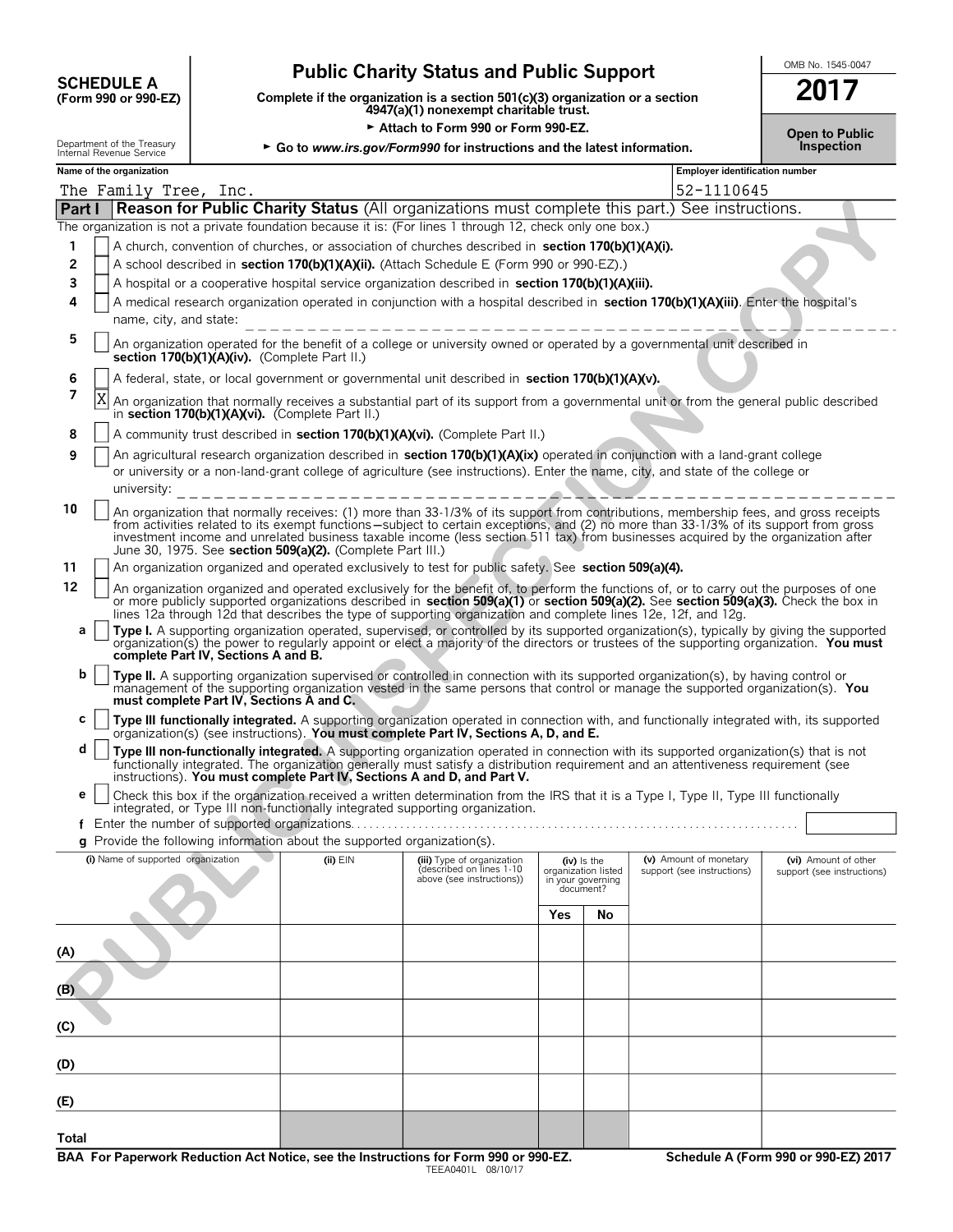|              | Calendar year (or fiscal year<br>beginning in) $\blacktriangleright$                                                                                                                                                  | (a) 2013     | $(b)$ 2014                  | $(c)$ 2015 | $(d)$ 2016 | $(e)$ 2017                | (f) Total                                                                                  |
|--------------|-----------------------------------------------------------------------------------------------------------------------------------------------------------------------------------------------------------------------|--------------|-----------------------------|------------|------------|---------------------------|--------------------------------------------------------------------------------------------|
| 1.           | Gifts, grants, contributions, and<br>membership fees received. (Do not<br>include any 'unusual grants.')                                                                                                              |              |                             |            |            |                           | $2, 155, 420.$ $2, 294, 482.$ $4, 904, 590.$ $2, 531, 109.$ $1, 628, 776.$ $13, 514, 377.$ |
| $\mathbf{2}$ | Tax revenues levied for the<br>organization's benefit and<br>either paid to or expended                                                                                                                               |              |                             |            |            |                           | 0.                                                                                         |
| 3.           | The value of services or<br>facilities furnished by a<br>governmental unit to the<br>organization without charge                                                                                                      |              |                             |            |            |                           | 0.                                                                                         |
|              | Total. Add lines 1 through 3                                                                                                                                                                                          |              | 2, 155, 420.   2, 294, 482. |            |            |                           | $4,904,590.$ $2,531,109.$ $1,628,776.$ 13,514,377.                                         |
| 5            | The portion of total<br>contributions by each person<br>(other than a governmental<br>unit or publicly supported<br>organization) included on line 1<br>that exceeds 2% of the amount<br>shown on line 11, column (f) |              |                             |            |            |                           | 0.                                                                                         |
| 6            | <b>Public support.</b> Subtract line 5<br>from line 4                                                                                                                                                                 |              |                             |            |            |                           | 13, 514, 377.                                                                              |
|              | <b>Section B. Total Support</b>                                                                                                                                                                                       |              |                             |            |            |                           |                                                                                            |
|              | Calendar year (or fiscal year<br>beginning in) $\blacktriangleright$                                                                                                                                                  | (a) 2013     | (b) $2014$                  | $(c)$ 2015 | $(d)$ 2016 | (e) $2017$                | (f) Total                                                                                  |
| 7            | Amounts from line 4.                                                                                                                                                                                                  | 2, 155, 420. | 2,294,482.                  | 4,904,590. |            | $2,531,109.$ 1, 628, 776. | 13,514,377.                                                                                |
| 8            | Gross income from interest.<br>dividends, payments received<br>on securities loans, rents,<br>royalties, and income from<br>similar sources                                                                           | 99,713.      | 113,066.                    | 92,321.    | 100,128.   | 105,321.                  | 510,549.                                                                                   |
| 9            | Net income from unrelated<br>business activities, whether or<br>not the business is regularly<br>carried on                                                                                                           |              |                             |            |            |                           | 0.                                                                                         |
|              | 10 Other income Departiculum                                                                                                                                                                                          |              |                             |            |            |                           |                                                                                            |

**Part II Support Schedule for Organizations Described in Sections 170(b)(1)(A)(iv) and 170(b)(1)(A)(vi)** (Complete only if you checked the box on line 5, 7, or 8 of Part I or if the organization failed to qualify under Part III. If the organization fails to qualify under the tests listed below, please complete Part III.)

## **Section A. Public Support**

|            | membership fees received. (Do not<br>include any 'unusual grants.') $\ldots \ldots$                                                                                                                                                                                                                                                                                                                       |          |            |            |                                                                  |          | $2, 155, 420.   2, 294, 482.   4, 904, 590.   2, 531, 109.   1, 628, 776.   13, 514, 377.$ |
|------------|-----------------------------------------------------------------------------------------------------------------------------------------------------------------------------------------------------------------------------------------------------------------------------------------------------------------------------------------------------------------------------------------------------------|----------|------------|------------|------------------------------------------------------------------|----------|--------------------------------------------------------------------------------------------|
|            | Tax revenues levied for the<br>organization's benefit and<br>either paid to or expended                                                                                                                                                                                                                                                                                                                   |          |            |            |                                                                  |          | $0$ .                                                                                      |
| 3          | The value of services or<br>facilities furnished by a<br>governmental unit to the<br>organization without charge                                                                                                                                                                                                                                                                                          |          |            |            |                                                                  |          | 0.                                                                                         |
|            | <b>Total.</b> Add lines 1 through 3                                                                                                                                                                                                                                                                                                                                                                       |          |            |            |                                                                  |          | $2,155,420.$ $2,294,482.$ $4,904,590.$ $2,531,109.$ $1,628,776.$ 13,514,377.               |
| 5          | The portion of total<br>contributions by each person<br>(other than a governmental<br>unit or publicly supported<br>organization) included on line 1<br>that exceeds 2% of the amount<br>shown on line 11, column (f)                                                                                                                                                                                     |          |            |            |                                                                  |          | $0$ .                                                                                      |
| 6          | Public support. Subtract line 5<br>from line $4$                                                                                                                                                                                                                                                                                                                                                          |          |            |            |                                                                  |          | 13,514,377.                                                                                |
|            | <b>Section B. Total Support</b>                                                                                                                                                                                                                                                                                                                                                                           |          |            |            |                                                                  |          |                                                                                            |
|            | Calendar year (or fiscal year<br>beginning in) $\blacktriangleright$                                                                                                                                                                                                                                                                                                                                      | (a) 2013 | (b) $2014$ | $(c)$ 2015 | $(d)$ 2016                                                       | (e) 2017 | (f) Total                                                                                  |
|            | <b>7</b> Amounts from line $4, \ldots, \ldots$                                                                                                                                                                                                                                                                                                                                                            |          |            |            | $2,155,420.$ $2,294,482.$ $4,904,590.$ $2,531,109.$ $1,628,776.$ |          | 13,514,377.                                                                                |
| 8          | Gross income from interest.<br>dividends, payments received<br>on securities loans, rents,<br>royalties, and income from<br>similar sources                                                                                                                                                                                                                                                               | 99,713.  | 113,066.   | 92,321.    | 100,128.                                                         | 105,321. | 510,549.                                                                                   |
| 9          | Net income from unrelated<br>business activities, whether or<br>not the business is regularly<br>carried on                                                                                                                                                                                                                                                                                               |          |            |            |                                                                  |          | $0$ .                                                                                      |
|            | 10 Other income. Do not include<br>gain or loss from the sale of<br>capital assets (Explain in                                                                                                                                                                                                                                                                                                            |          |            |            |                                                                  |          | 0.                                                                                         |
|            | 11 Total support. Add lines 7                                                                                                                                                                                                                                                                                                                                                                             |          |            |            |                                                                  |          | 14,024,926.                                                                                |
|            |                                                                                                                                                                                                                                                                                                                                                                                                           |          |            |            |                                                                  | 12       | 0.                                                                                         |
|            | 13 First five years. If the Form 990 is for the organization's first, second, third, fourth, or fifth tax year as a section 501(c)(3)                                                                                                                                                                                                                                                                     |          |            |            |                                                                  |          |                                                                                            |
|            | Section C. Computation of Public Support Percentage                                                                                                                                                                                                                                                                                                                                                       |          |            |            |                                                                  |          |                                                                                            |
|            |                                                                                                                                                                                                                                                                                                                                                                                                           |          |            |            |                                                                  | 14       | 96.36%                                                                                     |
|            |                                                                                                                                                                                                                                                                                                                                                                                                           |          |            |            |                                                                  | 15       | 91.27%                                                                                     |
|            | 16a 33-1/3% support test-2017. If the organization did not check the box on line 13, and line 14 is 33-1/3% or more, check this box                                                                                                                                                                                                                                                                       |          |            |            |                                                                  |          | X                                                                                          |
|            | <b>b</b> 33-1/3% support test-2016. If the organization did not check a box on line 13 or 16a, and line 15 is 33-1/3% or more, check this box                                                                                                                                                                                                                                                             |          |            |            |                                                                  |          |                                                                                            |
|            | 17a 10%-facts-and-circumstances test-2017. If the organization did not check a box on line 13, 16a, or 16b, and line 14 is 10%<br>or more, and if the organization meets the 'facts-and-circumstances' test, check this box and stop here. Explain in Part VI how<br>the organization meets the 'facts-and-circumstances' test. The organization qualifies as a publicly supported organization           |          |            |            |                                                                  |          |                                                                                            |
|            | <b>b 10%-facts-and-circumstances test-2016.</b> If the organization did not check a box on line 13, 16a, 16b, or 17a, and line 15 is 10%<br>or more, and if the organization meets the 'facts-and-circumstances' test, check this box and stop here. Explain in Part VI how the<br>organization meets the 'facts-and-circumstances' test. The organization qualifies as a publicly supported organization |          |            |            |                                                                  |          |                                                                                            |
|            | 18 Private foundation. If the organization did not check a box on line 13, 16a, 16b, 17a, or 17b, check this box and see instructions                                                                                                                                                                                                                                                                     |          |            |            |                                                                  |          |                                                                                            |
| <b>BAA</b> |                                                                                                                                                                                                                                                                                                                                                                                                           |          |            |            |                                                                  |          | Schedule A (Form 990 or 990-EZ) 2017                                                       |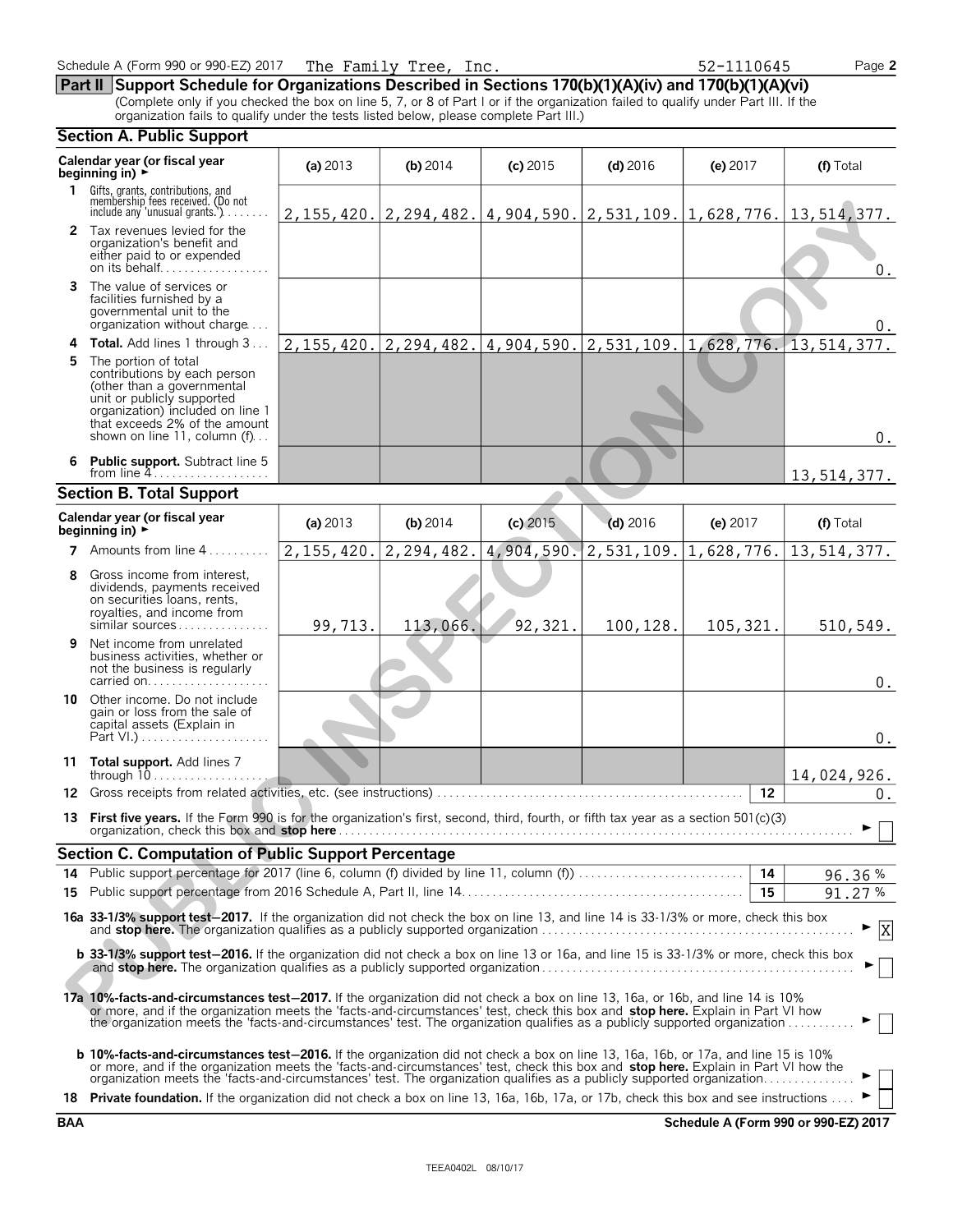**Part III Support Schedule for Organizations Described in Section 509(a)(2)**

(Complete only if you checked the box on line 10 of Part I or if the organization failed to qualify under Part II. If the organization fails to qualify under the tests listed below, please complete Part II.)

|         | <b>Section A. Public Support</b>                                                                                                                                                                                                                                              |          |            |            |            |          |           |
|---------|-------------------------------------------------------------------------------------------------------------------------------------------------------------------------------------------------------------------------------------------------------------------------------|----------|------------|------------|------------|----------|-----------|
|         | Calendar year (or fiscal year beginning in) ►<br>1 Gifts, grants, contributions,<br>and membership fees<br>received. (Do not include                                                                                                                                          | (a) 2013 | (b) $2014$ | $(c)$ 2015 | $(d)$ 2016 | (e) 2017 | (f) Total |
|         | any 'unusual grants.')                                                                                                                                                                                                                                                        |          |            |            |            |          |           |
|         | 2 Gross receipts from admissions,<br>merchandise sold or services<br>performed, or facilities<br>furnished in any activity that is<br>related to the organization's<br>$tax\text{-}exempt$ purpose                                                                            |          |            |            |            |          |           |
| 3       | Gross receipts from activities<br>that are not an unrelated trade<br>or business under section 513.                                                                                                                                                                           |          |            |            |            |          |           |
| 4<br>5. | Tax revenues levied for the<br>organization's benefit and<br>either paid to or expended on<br>its behalf<br>The value of services or<br>facilities furnished by a                                                                                                             |          |            |            |            |          |           |
|         | governmental unit to the<br>organization without charge                                                                                                                                                                                                                       |          |            |            |            |          |           |
|         | <b>Total.</b> Add lines 1 through 5<br><b>7a</b> Amounts included on lines 1,<br>2, and 3 received from                                                                                                                                                                       |          |            |            |            |          |           |
|         | <b>b</b> Amounts included on lines 2<br>and 3 received from other than<br>disqualified persons that<br>exceed the greater of \$5,000 or<br>1% of the amount on line 13<br>for the year                                                                                        |          |            |            |            |          |           |
|         | c Add lines 7a and 7b                                                                                                                                                                                                                                                         |          |            |            |            |          |           |
|         | <b>Public support.</b> (Subtract line<br>7c from line 6.)                                                                                                                                                                                                                     |          |            |            |            |          |           |
|         | <b>Section B. Total Support</b>                                                                                                                                                                                                                                               |          |            |            |            |          |           |
|         | Calendar year (or fiscal year beginning in) $\blacktriangleright$                                                                                                                                                                                                             | (a) 2013 | (b) 2014   | $(c)$ 2015 | $(d)$ 2016 | (e) 2017 | (f) Total |
|         | 9 Amounts from line 6                                                                                                                                                                                                                                                         |          |            |            |            |          |           |
|         | 10a Gross income from interest, dividends,<br>payments received on securities loans,<br>rents, royalties, and income from<br>$similar$ sources<br><b>b</b> Unrelated business taxable                                                                                         |          |            |            |            |          |           |
|         | income (less section 511<br>taxes) from businesses<br>acquired after June 30, 1975.                                                                                                                                                                                           |          |            |            |            |          |           |
| 11      | c Add lines 10a and $10b$<br>Net income from unrelated business<br>activities not included in line 10b.<br>whether or not the business is                                                                                                                                     |          |            |            |            |          |           |
|         | 12 Other income. Do not include<br>gain or loss from the sale of<br>capital assets (Explain in<br>Part VI.)                                                                                                                                                                   |          |            |            |            |          |           |
|         | 13 Total support. (Add lines 9,<br>10c, 11, and 12.)                                                                                                                                                                                                                          |          |            |            |            |          |           |
|         | 14 First five years. If the Form 990 is for the organization's first, second, third, fourth, or fifth tax year as a section 501(c)(3)<br>organization, check this box and stop here.                                                                                          |          |            |            |            |          |           |
|         | <b>Section C. Computation of Public Support Percentage</b>                                                                                                                                                                                                                    |          |            |            |            |          |           |
|         |                                                                                                                                                                                                                                                                               |          |            |            |            | 15       | န့        |
|         |                                                                                                                                                                                                                                                                               |          |            |            |            | 16       | %         |
|         | Section D. Computation of Investment Income Percentage                                                                                                                                                                                                                        |          |            |            |            |          |           |
| 17      | Investment income percentage for 2017 (line 10c, column (f) divided by line 13, column (f)                                                                                                                                                                                    |          |            |            |            | 17       | %         |
| 18      |                                                                                                                                                                                                                                                                               |          |            |            |            | 18       | ०७        |
|         | 19a 33-1/3% support tests-2017. If the organization did not check the box on line 14, and line 15 is more than 33-1/3%, and line 17<br>is not more than 33-1/3%, check this box and <b>stop here.</b> The organization qualifies as a publicly supported organization         |          |            |            |            |          |           |
|         | <b>b</b> 33-1/3% support tests-2016. If the organization did not check a box on line 14 or line 19a, and line 16 is more than 33-1/3%, and<br>line 18 is not more than 33-1/3%, check this box and stop here. The organization qualifies as a publicly supported organization |          |            |            |            |          |           |
|         | 20 Private foundation. If the organization did not check a box on line 14, 19a, or 19b, check this box and see instructions                                                                                                                                                   |          |            |            |            |          |           |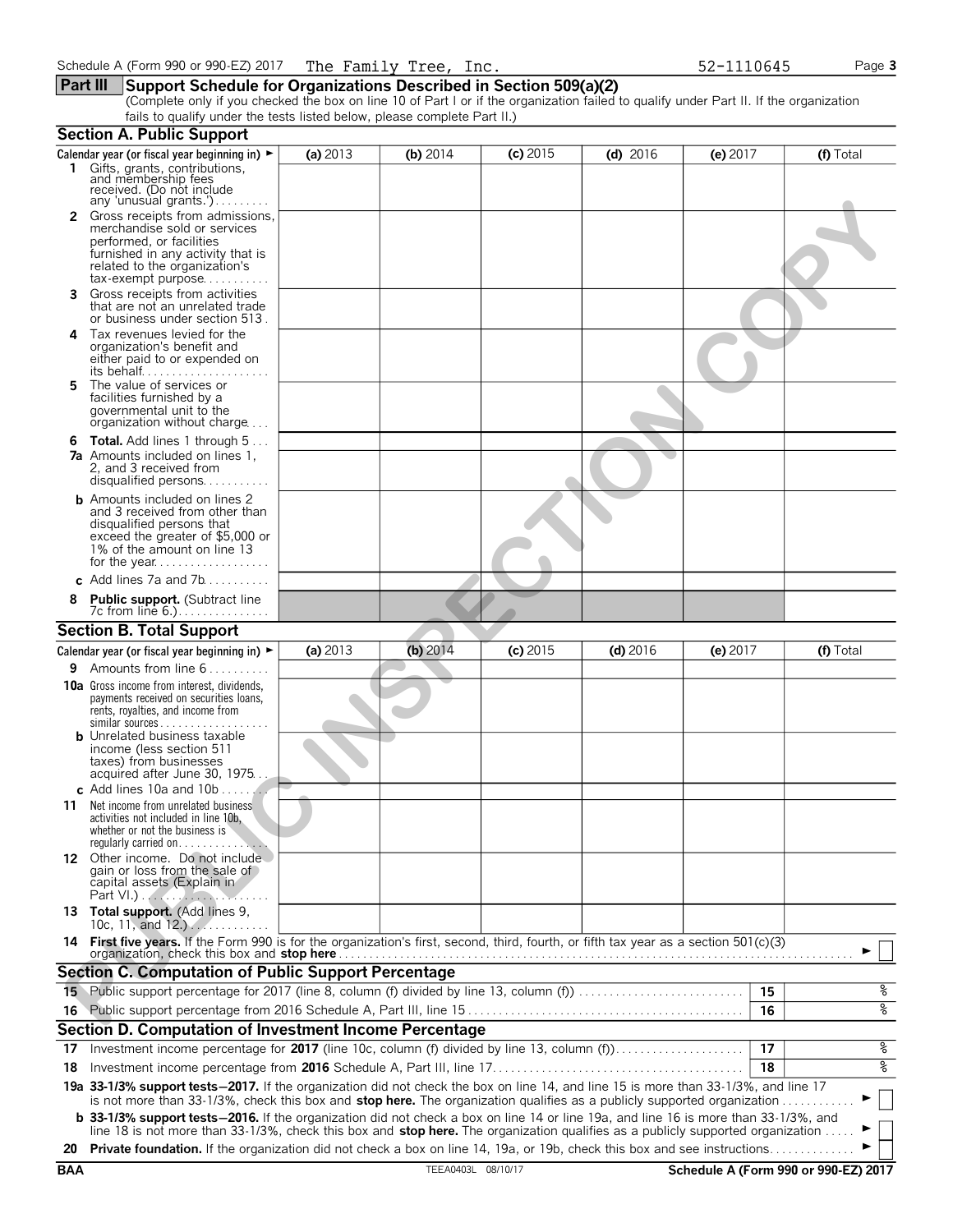#### **Part IV Supporting Organizations**

(Complete only if you checked a box in line 12 on Part I. If you checked 12a of Part I, complete Sections A and B. If you checked 12b of Part I, complete Sections A and C. If you checked 12c of Part I, complete Sections A, D, and E. If you checked 12d of Part I, complete Sections A and D, and complete Part V.)

## **Section A. All Supporting Organizations**

|            |                                                                                                                                                                                                                                                                                                                                                                                                                                                                                                                                          |                | Yes | <b>No</b> |  |  |
|------------|------------------------------------------------------------------------------------------------------------------------------------------------------------------------------------------------------------------------------------------------------------------------------------------------------------------------------------------------------------------------------------------------------------------------------------------------------------------------------------------------------------------------------------------|----------------|-----|-----------|--|--|
|            | 1 Are all of the organization's supported organizations listed by name in the organization's governing documents?<br>If 'No,' describe in Part VI how the supported organizations are designated. If designated by class or purpose, describe<br>the designation. If historic and continuing relationship, explain.                                                                                                                                                                                                                      | $\mathbf{1}$   |     |           |  |  |
|            | 2 Did the organization have any supported organization that does not have an IRS determination of status under section<br>509(a)(1) or (2)? If 'Yes,' explain in <b>Part VI</b> how the organization determined that the supported organization was<br>described in section $509(a)(1)$ or (2).                                                                                                                                                                                                                                          | $\overline{2}$ |     |           |  |  |
|            | <b>3a</b> Did the organization have a supported organization described in section 501(c)(4), (5), or (6)? If 'Yes,' answer (b)<br>and (c) below.                                                                                                                                                                                                                                                                                                                                                                                         | 3a             |     |           |  |  |
|            | <b>b</b> Did the organization confirm that each supported organization qualified under section 501(c)(4), (5), or (6) and<br>satisfied the public support tests under section 509(a)(2)? If 'Yes,' describe in Part VI when and how the organization<br>made the determination.                                                                                                                                                                                                                                                          | 3b             |     |           |  |  |
|            | c Did the organization ensure that all support to such organizations was used exclusively for section $170(c)(2)(B)$<br>purposes? If 'Yes,' explain in Part VI what controls the organization put in place to ensure such use.                                                                                                                                                                                                                                                                                                           | 3c             |     |           |  |  |
|            | 4a Was any supported organization not organized in the United States ('foreign supported organization')? If 'Yes' and<br>if you checked 12a or 12b in Part I, answer (b) and (c) below.                                                                                                                                                                                                                                                                                                                                                  | 4a             |     |           |  |  |
|            | <b>b</b> Did the organization have ultimate control and discretion in deciding whether to make grants to the foreign supported<br>organization? If 'Yes,' describe in Part VI how the organization had such control and discretion despite being controlled<br>or supervised by or in connection with its supported organizations.                                                                                                                                                                                                       | 4b             |     |           |  |  |
|            | c Did the organization support any foreign supported organization that does not have an IRS determination under<br>sections 501(c)(3) and 509(a)(1) or (2)? If 'Yes,' explain in <b>Part VI</b> what controls the organization used to ensure that<br>all support to the foreign supported organization was used exclusively for section $170(c)(2)(B)$ purposes.                                                                                                                                                                        | 4c             |     |           |  |  |
|            | 5a Did the organization add, substitute, or remove any supported organizations during the tax year? If 'Yes,' answer (b)<br>and (c) below (if applicable). Also, provide detail in Part VI, including (i) the names and EIN numbers of the supported<br>organizations added, substituted, or removed; (ii) the reasons for each such action; (iii) the authority under the<br>organization's organizing document authorizing such action; and (iv) how the action was accomplished (such as by<br>amendment to the organizing document). | 5а             |     |           |  |  |
|            | <b>b Type I or Type II only.</b> Was any added or substituted supported organization part of a class already designated in the<br>organization's organizing document?                                                                                                                                                                                                                                                                                                                                                                    | 5b             |     |           |  |  |
|            | c Substitutions only. Was the substitution the result of an event beyond the organization's control?                                                                                                                                                                                                                                                                                                                                                                                                                                     | 5с             |     |           |  |  |
| 6          | Did the organization provide support (whether in the form of grants or the provision of services or facilities) to<br>anyone other than (i) its supported organizations, (ii) individuals that are part of the charitable class benefited by one<br>or more of its supported organizations, or (iii) other supporting organizations that also support or benefit one or more of<br>the filing organization's supported organizations? If 'Yes,' provide detail in Part VI.                                                               | 6              |     |           |  |  |
| 7          | Did the organization provide a grant, loan, compensation, or other similar payment to a substantial contributor<br>(defined in section $4958(c)(3)(C)$ ), a family member of a substantial contributor, or a 35% controlled entity with<br>regard to a substantial contributor? If 'Yes,' complete Part I of Schedule L (Form 990 or 990-EZ).                                                                                                                                                                                            | 7              |     |           |  |  |
|            | Did the organization make a loan to a disqualified person (as defined in section 4958) not described in line 7? If 'Yes,'<br>complete Part I of Schedule L (Form 990 or 990-EZ).                                                                                                                                                                                                                                                                                                                                                         | 8              |     |           |  |  |
|            | 9a Was the organization controlled directly or indirectly at any time during the tax year by one or more disqualified persons<br>as defined in section 4946 (other than foundation managers and organizations described in section 509(a)(1) or (2))?<br>If 'Yes,' provide detail in Part VI.                                                                                                                                                                                                                                            | 9a             |     |           |  |  |
|            | <b>b</b> Did one or more disqualified persons (as defined in line 9a) hold a controlling interest in any entity in which the<br>supporting organization had an interest? If 'Yes,' provide detail in Part VI.                                                                                                                                                                                                                                                                                                                            | 9b             |     |           |  |  |
|            | c Did a disqualified person (as defined in line 9a) have an ownership interest in, or derive any personal benefit from,<br>assets in which the supporting organization also had an interest? If 'Yes,' provide detail in Part VI.                                                                                                                                                                                                                                                                                                        |                |     |           |  |  |
|            | 10a Was the organization subject to the excess business holdings rules of section 4943 because of section 4943(f) (regarding<br>certain Type II supporting organizations, and all Type III non-functionally integrated supporting organizations)? If Yes,<br>answer 10b below.                                                                                                                                                                                                                                                           | 10a            |     |           |  |  |
|            | <b>b</b> Did the organization have any excess business holdings in the tax year? (Use Schedule C, Form 4720, to determine<br>whether the organization had excess business holdings.)                                                                                                                                                                                                                                                                                                                                                     | 10b            |     |           |  |  |
| <b>BAA</b> | Schedule A (Form 990 or 990-EZ) 2017<br>TEEA0404L 08/10/17                                                                                                                                                                                                                                                                                                                                                                                                                                                                               |                |     |           |  |  |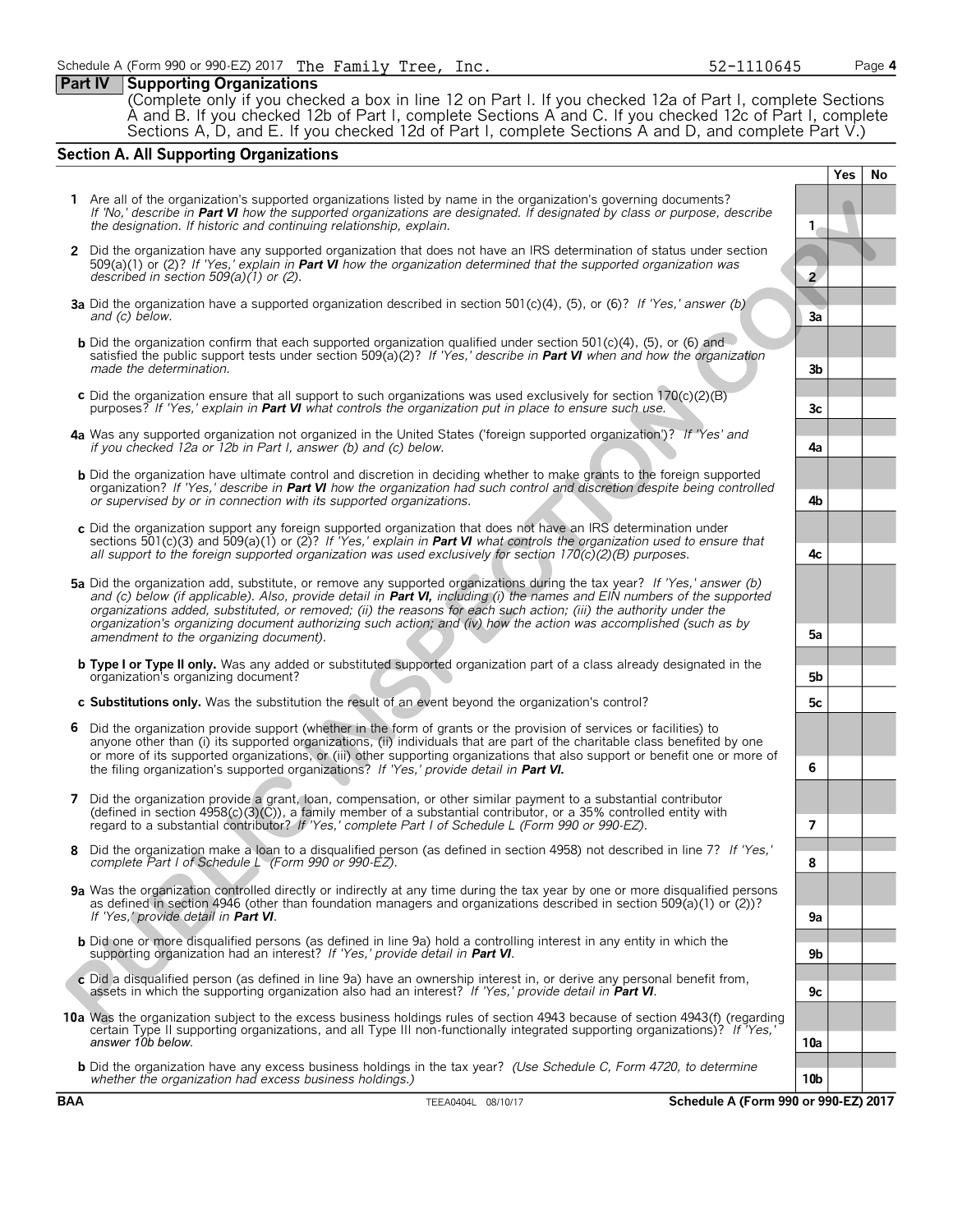|              | <b>Part IV</b> Supporting Organizations (continued)                                                                                                                                                                                                                                                                                                                                                                                                                                                                                                                                                                                                                         |                 |            |    |
|--------------|-----------------------------------------------------------------------------------------------------------------------------------------------------------------------------------------------------------------------------------------------------------------------------------------------------------------------------------------------------------------------------------------------------------------------------------------------------------------------------------------------------------------------------------------------------------------------------------------------------------------------------------------------------------------------------|-----------------|------------|----|
|              |                                                                                                                                                                                                                                                                                                                                                                                                                                                                                                                                                                                                                                                                             |                 | Yes        | No |
|              | 11 Has the organization accepted a gift or contribution from any of the following persons?<br>a A person who directly or indirectly controls, either alone or together with persons described in (b) and (c) below, the                                                                                                                                                                                                                                                                                                                                                                                                                                                     |                 |            |    |
|              | governing body of a supported organization?                                                                                                                                                                                                                                                                                                                                                                                                                                                                                                                                                                                                                                 | 11a             |            |    |
|              | <b>b</b> A family member of a person described in (a) above?                                                                                                                                                                                                                                                                                                                                                                                                                                                                                                                                                                                                                | 11 <sub>b</sub> |            |    |
|              | c A 35% controlled entity of a person described in (a) or (b) above? If 'Yes' to a, b, or c, provide detail in Part VI.                                                                                                                                                                                                                                                                                                                                                                                                                                                                                                                                                     | 11c             |            |    |
|              | <b>Section B. Type I Supporting Organizations</b>                                                                                                                                                                                                                                                                                                                                                                                                                                                                                                                                                                                                                           |                 |            |    |
|              |                                                                                                                                                                                                                                                                                                                                                                                                                                                                                                                                                                                                                                                                             |                 | <b>Yes</b> | No |
|              | Did the directors, trustees, or membership of one or more supported organizations have the power to regularly appoint<br>or elect at least a majority of the organization's directors or trustees at all times during the tax year? If No,' describe in<br>Part VI how the supported organization(s) effectively operated, supervised, or controlled the organization's activities.<br>If the organization had more than one supported organization, describe how the powers to appoint and/or remove<br>directors or trustees were allocated among the supported organizations and what conditions or restrictions, if any,<br>applied to such powers during the tax year. | 1               |            |    |
| 2            | Did the organization operate for the benefit of any supported organization other than the supported organization(s)<br>that operated, supervised, or controlled the supporting organization? If 'Yes,' explain in Part VI how providing such<br>benefit carried out the purposes of the supported organization(s) that operated, supervised, or controlled the<br>supporting organization.                                                                                                                                                                                                                                                                                  | $\mathbf{2}$    |            |    |
|              | <b>Section C. Type II Supporting Organizations</b>                                                                                                                                                                                                                                                                                                                                                                                                                                                                                                                                                                                                                          |                 |            |    |
|              |                                                                                                                                                                                                                                                                                                                                                                                                                                                                                                                                                                                                                                                                             |                 | <b>Yes</b> | No |
|              | 1 Were a majority of the organization's directors or trustees during the tax year also a majority of the directors or trustees<br>of each of the organization's supported organization(s)? If 'No,' describe in Part VI how control or management of the<br>supporting organization was vested in the same persons that controlled or managed the supported organization(s).                                                                                                                                                                                                                                                                                                | 1               |            |    |
|              | <b>Section D. All Type III Supporting Organizations</b>                                                                                                                                                                                                                                                                                                                                                                                                                                                                                                                                                                                                                     |                 |            |    |
|              |                                                                                                                                                                                                                                                                                                                                                                                                                                                                                                                                                                                                                                                                             |                 | <b>Yes</b> | No |
| 1            | Did the organization provide to each of its supported organizations, by the last day of the fifth month of the<br>organization's tax year, (i) a written notice describing the type and amount of support provided during the prior tax<br>year, (ii) a copy of the Form 990 that was most recently filed as of the date of notification, and (iii) copies of the<br>organization's governing documents in effect on the date of notification, to the extent not previously provided?                                                                                                                                                                                       | 1               |            |    |
| 2            | Were any of the organization's officers, directors, or trustees either (i) appointed or elected by the supported<br>organization(s) or (ii) serving on the governing body of a supported organization? If 'No,' explain in <b>Part VI</b> how<br>the organization maintained a close and continuous working relationship with the supported organization(s                                                                                                                                                                                                                                                                                                                  | $\overline{2}$  |            |    |
| 3            | By reason of the relationship described in (2), did the organization's supported organizations have a significant<br>voice in the organization's investment policies and in directing the use of the organization's income or assets at<br>all times during the tax year? If 'Yes,' describe in Part VI the role the organization's supported organizations played<br>in this regard.                                                                                                                                                                                                                                                                                       | 3               |            |    |
|              | Section E. Type III Functionally Integrated Supporting Organizations                                                                                                                                                                                                                                                                                                                                                                                                                                                                                                                                                                                                        |                 |            |    |
| 1            | Check the box next to the method that the organization used to satisfy the Integral Part Test during the year (see instructions).                                                                                                                                                                                                                                                                                                                                                                                                                                                                                                                                           |                 |            |    |
| a            | The organization satisfied the Activities Test. Complete line 2 below.                                                                                                                                                                                                                                                                                                                                                                                                                                                                                                                                                                                                      |                 |            |    |
| b            | The organization is the parent of each of its supported organizations. Complete line 3 below.                                                                                                                                                                                                                                                                                                                                                                                                                                                                                                                                                                               |                 |            |    |
| С            | The organization supported a governmental entity. Describe in Part VI how you supported a government entity (see instructions).                                                                                                                                                                                                                                                                                                                                                                                                                                                                                                                                             |                 |            |    |
|              |                                                                                                                                                                                                                                                                                                                                                                                                                                                                                                                                                                                                                                                                             |                 |            |    |
| $\mathbf{z}$ | Activities Test. Answer (a) and (b) below.                                                                                                                                                                                                                                                                                                                                                                                                                                                                                                                                                                                                                                  |                 | Yes        | No |
|              | a Did substantially all of the organization's activities during the tax year directly further the exempt purposes of the<br>supported organization(s) to which the organization was responsive? If 'Yes,' then in Part VI identify those supported<br>organizations and explain how these activities directly furthered their exempt purposes, how the organization was<br>responsive to those supported organizations, and how the organization determined that these activities constituted<br>substantially all of its activities.                                                                                                                                       | 2a              |            |    |
|              | <b>b</b> Did the activities described in (a) constitute activities that, but for the organization's involvement, one or more of<br>the organization's supported organization(s) would have been engaged in? If 'Yes,' explain in Part VI the reasons for<br>the organization's position that its supported organization(s) would have engaged in these activities but for the                                                                                                                                                                                                                                                                                               |                 |            |    |

| Were a majority of the organization's directors or trustees during the tax year also a majority of the directors or trustees<br>of each of the organization's supported organization(s)? If 'No,' describe in <b>Part VI</b> how control or management of the |  |
|---------------------------------------------------------------------------------------------------------------------------------------------------------------------------------------------------------------------------------------------------------------|--|
|                                                                                                                                                                                                                                                               |  |
| supporting organization was vested in the same persons that controlled or managed the supported organization(s).                                                                                                                                              |  |

|                                                                                                                                                                                                                                                                                                                                                                             | res |  |
|-----------------------------------------------------------------------------------------------------------------------------------------------------------------------------------------------------------------------------------------------------------------------------------------------------------------------------------------------------------------------------|-----|--|
| Did the organization provide to each of its supported organizations, by the last day of the fifth month of the<br>organization's tax year, (i) a written notice describing the type and amount of support provided during the prior tax<br>year, (ii) a copy of the Form 990 that was most recently filed as of the date of notification, and (iii) copies of the           |     |  |
| organization's governing documents in effect on the date of notification, to the extent not previously provided?                                                                                                                                                                                                                                                            |     |  |
| 2 Were any of the organization's officers, directors, or trustees either (i) appointed or elected by the supported organization(s) or (ii) serving on the governing body of a supported organization? If 'No,' explain in Part                                                                                                                                              |     |  |
|                                                                                                                                                                                                                                                                                                                                                                             |     |  |
| 3 By reason of the relationship described in (2), did the organization's supported organizations have a significant<br>voice in the organization's investment policies and in directing the use of the organization's income or assets at<br>all times during the tax year? If 'Yes,' describe in <b>Part VI</b> the role the organization's supported organizations played |     |  |
| in this regard.                                                                                                                                                                                                                                                                                                                                                             |     |  |

#### **Section E. Type III Functionally Integrated Supporting Organizations**

- **1** *Check the box next to the method that the organization used to satisfy the Integral Part Test during the year* (see instructions).
- **a** The organization satisfied the Activities Test. *Complete line 2 below.*
- **b** The organization is the parent of each of its supported organizations. *Complete line 3 below.*
- **c** The organization supported a governmental entity. *Describe in Part VI how you supported a government entity (see instructions).*

#### **2** Activities Test. *Answer (a) and (b) below.* **Yes No**

- **a** Did substantially all of the organization's activities during the tax year directly further the exempt purposes of the supported organization(s) to which the organization was responsive? *If 'Yes,' then in Part VI identify those supported organizations and explain how these activities directly furthered their exempt purposes, how the organization was responsive to those supported organizations, and how the organization determined that these activities constituted substantially all of its activities.* **a2**
- **b** Did the activities described in (a) constitute activities that, but for the organization's involvement, one or more of the organization's supported organization(s) would have been engaged in? *If 'Yes,' explain in Part VI the reasons for the organization's position that its supported organization(s) would have engaged in these activities but for the* organization's involvement. **b** component with the support of the summary means that congenization's involvement.
- **3** Parent of Supported Organizations. *Answer (a) and (b) below.*
- **a** Did the organization have the power to regularly appoint or elect a majority of the officers, directors, or trustees of each of the supported organizations? *Provide details in Part VI.* **a3**
- **b** Did the organization exercise a substantial degree of direction over the policies, programs, and activities of each of its supported organizations? *If 'Yes,' describe in Part VI the role played by the organization in this regard.* **3b**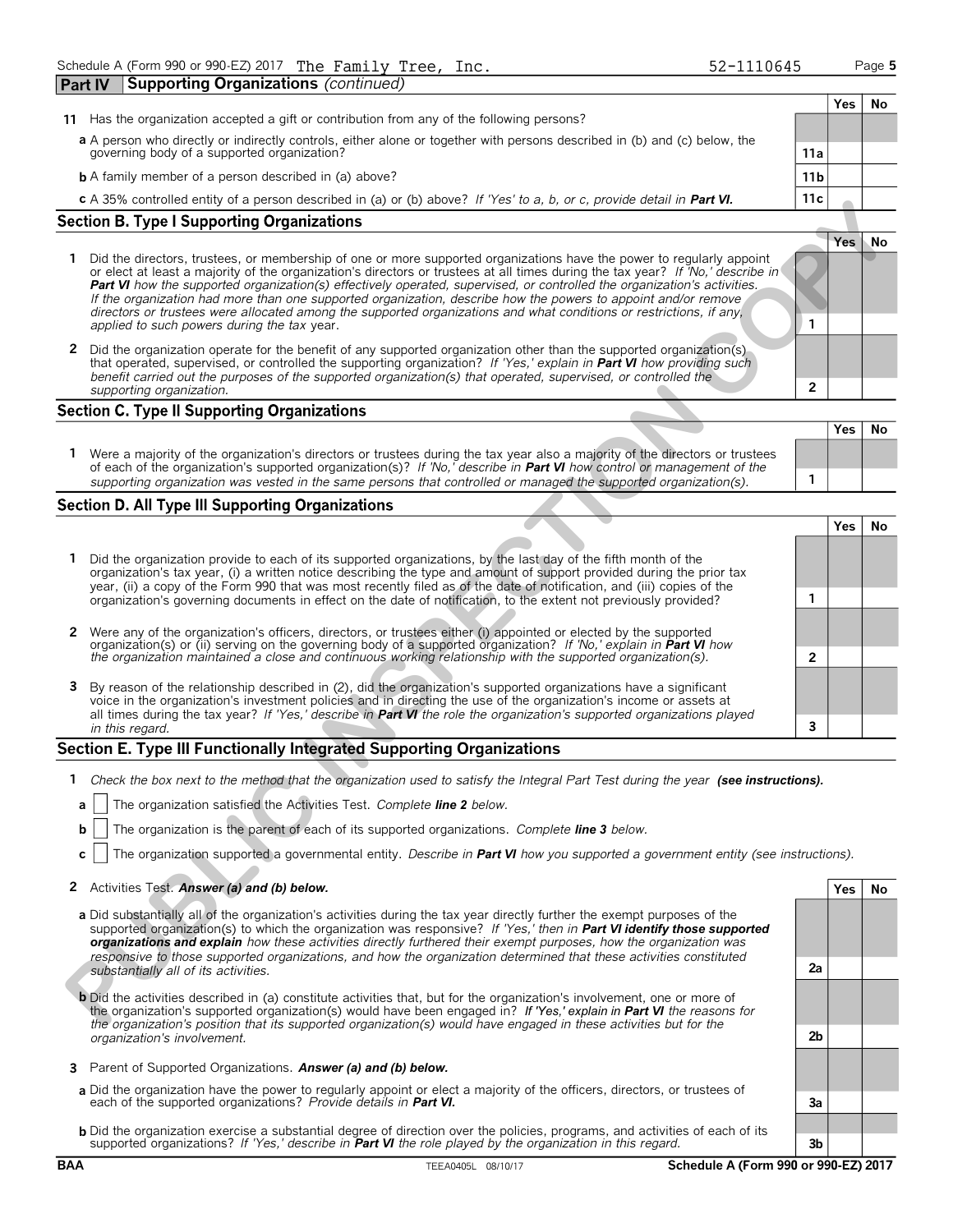#### Schedule A (Form 990 or 990-EZ) 2017 Page **6** The Family Tree, Inc. 52-1110645

| 52-1110645 |
|------------|

|                | ∣ Type III Non-Functionally Integrated 509(a)(3) Supporting Organizations<br><b>Part V</b>                                                                                                                                                                    |                |                |                                      |
|----------------|---------------------------------------------------------------------------------------------------------------------------------------------------------------------------------------------------------------------------------------------------------------|----------------|----------------|--------------------------------------|
| 1              | Check here if the organization satisfied the Integral Part Test as a qualifying trust on Nov. 20, 1970 (explain in Part VI). See<br>instructions. All other Type III non-functionally integrated supporting organizations must complete Sections A through E. |                |                |                                      |
|                | <b>Section A - Adjusted Net Income</b>                                                                                                                                                                                                                        |                | (A) Prior Year | (B) Current Year<br>(optional)       |
| 1              | Net short-term capital gain                                                                                                                                                                                                                                   | 1              |                |                                      |
| 2              | Recoveries of prior-year distributions                                                                                                                                                                                                                        | $\overline{2}$ |                |                                      |
| 3              | Other gross income (see instructions)                                                                                                                                                                                                                         | 3              |                |                                      |
| 4              | Add lines 1 through 3.                                                                                                                                                                                                                                        | 4              |                |                                      |
| 5.             | Depreciation and depletion                                                                                                                                                                                                                                    | 5              |                |                                      |
| 6              | Portion of operating expenses paid or incurred for production or collection of gross<br>income or for management, conservation, or maintenance of property held for<br>production of income (see instructions)                                                | 6              |                |                                      |
| 7              | Other expenses (see instructions)                                                                                                                                                                                                                             | 7              |                |                                      |
| 8              | Adjusted Net Income (subtract lines 5, 6, and 7 from line 4).                                                                                                                                                                                                 | 8              |                |                                      |
|                | <b>Section B - Minimum Asset Amount</b>                                                                                                                                                                                                                       |                | (A) Prior Year | (B) Current Year<br>(optional)       |
| 1.             | Aggregate fair market value of all non-exempt-use assets (see instructions for short<br>tax year or assets held for part of year):                                                                                                                            |                |                |                                      |
|                | a Average monthly value of securities                                                                                                                                                                                                                         | 1a             |                |                                      |
|                | <b>b</b> Average monthly cash balances                                                                                                                                                                                                                        | 1 <sub>b</sub> |                |                                      |
|                | c Fair market value of other non-exempt-use assets                                                                                                                                                                                                            | 1c             |                |                                      |
|                | <b>d Total</b> (add lines 1a, 1b, and 1c)                                                                                                                                                                                                                     | 1 <sub>d</sub> |                |                                      |
|                | e Discount claimed for blockage or other<br>factors (explain in detail in Part VI):                                                                                                                                                                           |                |                |                                      |
|                | 2 Acquisition indebtedness applicable to non-exempt-use assets                                                                                                                                                                                                | $\overline{2}$ |                |                                      |
| 3.             | Subtract line 2 from line 1d.                                                                                                                                                                                                                                 | 3              |                |                                      |
| 4              | Cash deemed held for exempt use. Enter 1-1/2% of line 3 (for greater amount,<br>see instructions).                                                                                                                                                            | 4              |                |                                      |
| 5.             | Net value of non-exempt-use assets (subtract line 4 from line 3)                                                                                                                                                                                              | 5              |                |                                      |
| 6              | Multiply line 5 by .035.                                                                                                                                                                                                                                      | 6              |                |                                      |
| 7              | Recoveries of prior-year distributions                                                                                                                                                                                                                        | 7              |                |                                      |
| 8              | Minimum Asset Amount (add line 7 to line 6)                                                                                                                                                                                                                   | 8              |                |                                      |
|                | Section C - Distributable Amount                                                                                                                                                                                                                              |                |                | <b>Current Year</b>                  |
|                | 1 Adjusted net income for prior year (from Section A, line 8, Column A)                                                                                                                                                                                       | 1              |                |                                      |
| 2              | Enter 85% of line 1.                                                                                                                                                                                                                                          | 2              |                |                                      |
| 3.             | Minimum asset amount for prior year (from Section B, line 8, Column A)                                                                                                                                                                                        | 3              |                |                                      |
| 4              | Enter greater of line 2 or line 3.                                                                                                                                                                                                                            | 4              |                |                                      |
| 5.             | Income tax imposed in prior year                                                                                                                                                                                                                              | 5              |                |                                      |
| 6              | <b>Distributable Amount.</b> Subtract line 5 from line 4, unless subject to emergency<br>temporary reduction (see instructions).                                                                                                                              | 6              |                |                                      |
| $\overline{7}$ | Check here if the current year is the organization's first as a non-functionally integrated Type III supporting organization<br>(see instructions).                                                                                                           |                |                |                                      |
| <b>BAA</b>     |                                                                                                                                                                                                                                                               |                |                | Schedule A (Form 990 or 990-EZ) 2017 |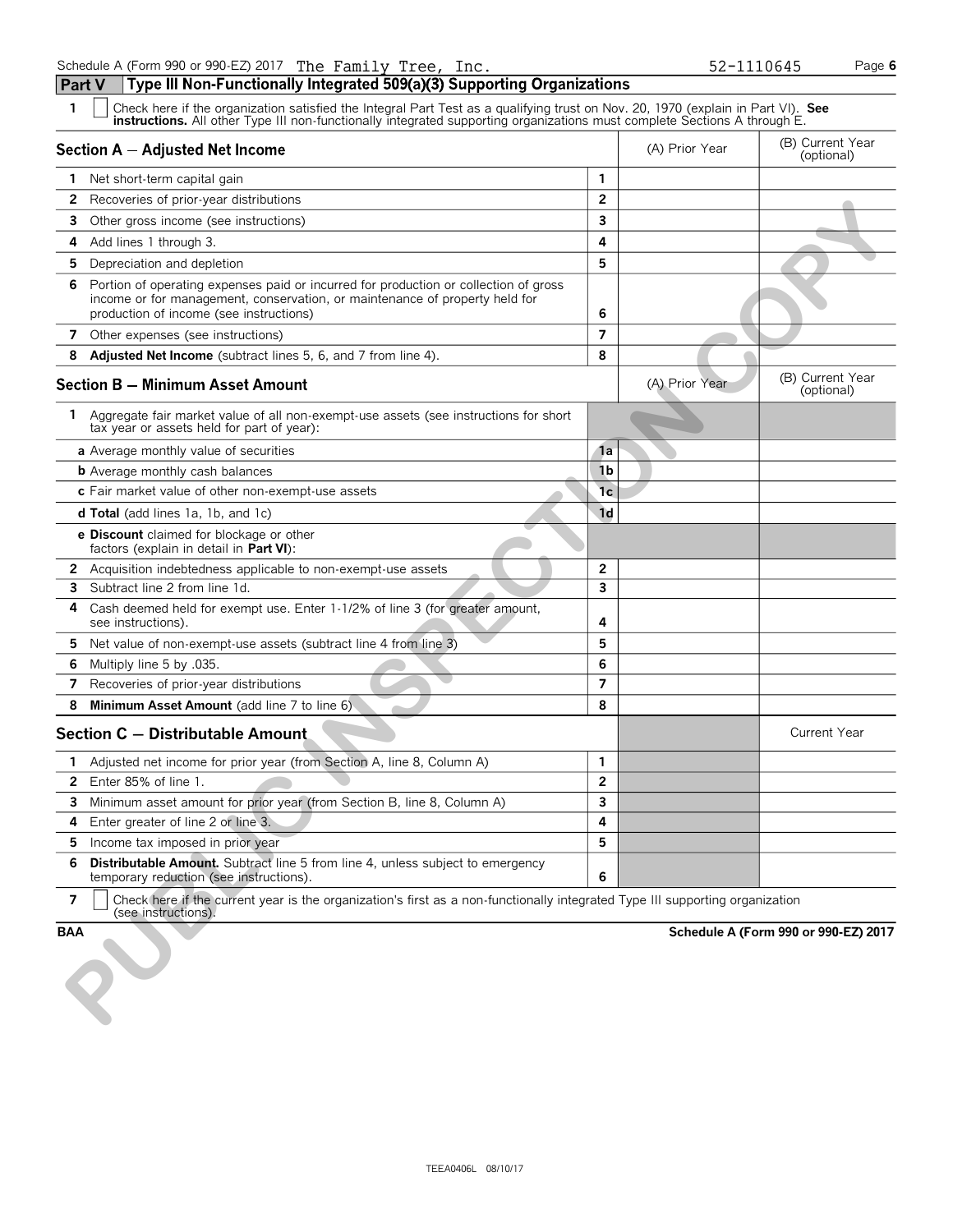| Part V     | Type III Non-Functionally Integrated 509(a)(3) Supporting Organizations (continued)                                                                                           |                                              |                                        |                                                         |
|------------|-------------------------------------------------------------------------------------------------------------------------------------------------------------------------------|----------------------------------------------|----------------------------------------|---------------------------------------------------------|
|            | Section D - Distributions                                                                                                                                                     |                                              |                                        | <b>Current Year</b>                                     |
| 1.         | Amounts paid to supported organizations to accomplish exempt purposes                                                                                                         |                                              |                                        |                                                         |
| 2          | Amounts paid to perform activity that directly furthers exempt purposes of supported organizations,<br>in excess of income from activity                                      |                                              |                                        |                                                         |
| 3          | Administrative expenses paid to accomplish exempt purposes of supported organizations                                                                                         |                                              |                                        |                                                         |
| 4          | Amounts paid to acquire exempt-use assets                                                                                                                                     |                                              |                                        |                                                         |
| 5          | Qualified set-aside amounts (prior IRS approval required)                                                                                                                     |                                              |                                        |                                                         |
| 6          | Other distributions (describe in Part VI). See instructions.                                                                                                                  |                                              |                                        |                                                         |
| 7          | Total annual distributions. Add lines 1 through 6.                                                                                                                            |                                              |                                        |                                                         |
| 8          | Distributions to attentive supported organizations to which the organization is responsive (provide details<br>in Part VI). See instructions.                                 |                                              |                                        |                                                         |
| 9          | Distributable amount for 2017 from Section C, line 6                                                                                                                          |                                              |                                        |                                                         |
| 10         | Line 8 amount divided by line 9 amount                                                                                                                                        |                                              |                                        |                                                         |
|            | <b>Section E - Distribution Allocations (see instructions)</b>                                                                                                                | (i)<br><b>Excess</b><br><b>Distributions</b> | (ii)<br>Underdistributions<br>Pre-2017 | (iii)<br><b>Distributable</b><br><b>Amount for 2017</b> |
| 1.         | Distributable amount for 2017 from Section C, line 6                                                                                                                          |                                              |                                        |                                                         |
| 2          | Underdistributions, if any, for years prior to 2017 (reasonable<br>cause required - explain in Part VI). See instructions.                                                    |                                              |                                        |                                                         |
|            | 3 Excess distributions carryover, if any, to 2017                                                                                                                             |                                              |                                        |                                                         |
| a          |                                                                                                                                                                               |                                              |                                        |                                                         |
|            | <b>b</b> From 2013                                                                                                                                                            |                                              |                                        |                                                         |
|            | <b>c</b> From 2014                                                                                                                                                            |                                              |                                        |                                                         |
|            | <b>d</b> From 2015                                                                                                                                                            |                                              |                                        |                                                         |
|            | <b>e</b> From 2016                                                                                                                                                            |                                              |                                        |                                                         |
|            | f Total of lines 3a through e                                                                                                                                                 |                                              |                                        |                                                         |
|            | g Applied to underdistributions of prior years                                                                                                                                |                                              |                                        |                                                         |
|            | <b>h</b> Applied to 2017 distributable amount                                                                                                                                 |                                              |                                        |                                                         |
|            | <i>i</i> Carryover from 2012 not applied (see instructions)                                                                                                                   |                                              |                                        |                                                         |
|            | Remainder. Subtract lines 3g, 3h, and 3i from 3f.                                                                                                                             |                                              |                                        |                                                         |
|            | 4 Distributions for 2017 from Section D,<br>\$<br>line 7:                                                                                                                     |                                              |                                        |                                                         |
|            | a Applied to underdistributions of prior years                                                                                                                                |                                              |                                        |                                                         |
|            | <b>b</b> Applied to 2017 distributable amount                                                                                                                                 |                                              |                                        |                                                         |
|            | c Remainder. Subtract lines 4a and 4b from 4.                                                                                                                                 |                                              |                                        |                                                         |
| 5.         | Remaining underdistributions for years prior to 2017, if any.<br>Subtract lines 3g and 4a from line 2. For result greater than<br>zero, explain in Part VI. See instructions. |                                              |                                        |                                                         |
| 6          | Remaining underdistributions for 2017. Subtract lines 3h and 4b<br>from line 1. For result greater than zero, explain in Part VI. See<br>instructions.                        |                                              |                                        |                                                         |
|            | 7 Excess distributions carryover to 2018. Add lines 3j and 4c.                                                                                                                |                                              |                                        |                                                         |
| 8.         | Breakdown of line 7:                                                                                                                                                          |                                              |                                        |                                                         |
|            | <b>a</b> Excess from 2013                                                                                                                                                     |                                              |                                        |                                                         |
|            | <b>b</b> Excess from $2014$                                                                                                                                                   |                                              |                                        |                                                         |
|            | <b>c</b> Excess from 2015                                                                                                                                                     |                                              |                                        |                                                         |
|            | $d$ Excess from 2016                                                                                                                                                          |                                              |                                        |                                                         |
|            | e Excess from 2017                                                                                                                                                            |                                              |                                        |                                                         |
| <b>BAA</b> |                                                                                                                                                                               |                                              |                                        | Schedule A (Form 990 or 990-EZ) 2017                    |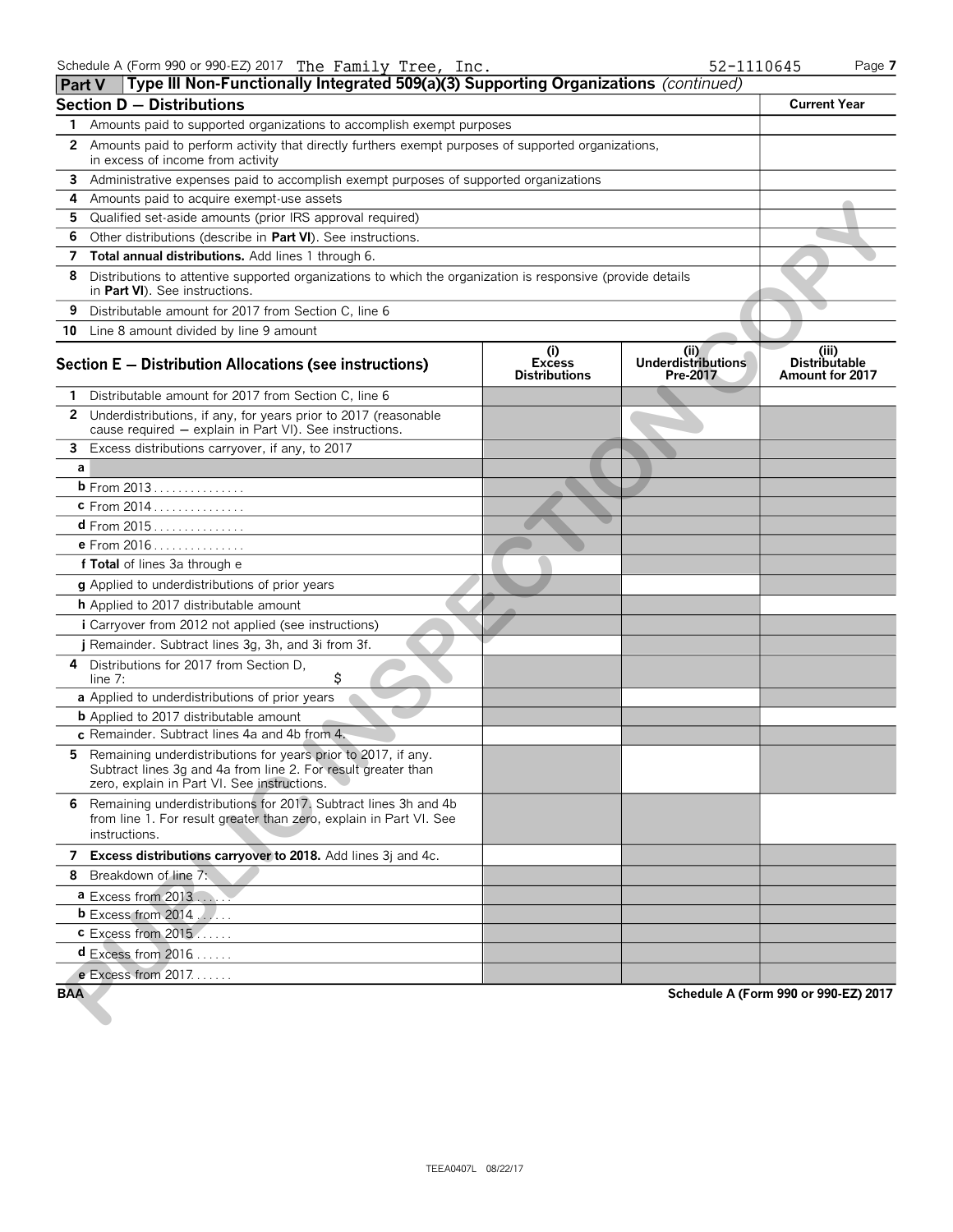| <b>Part VI</b> | Supplemental Information. Provide the explanations required by Part II, line 10; Part II, line 17a or 17b; Part III, line 12; Part IV,       |
|----------------|----------------------------------------------------------------------------------------------------------------------------------------------|
|                | 'Section A, lines 1, 2, 3b, 3c, 4b, 4c, 5a, 6, 9a, 9b, 9c, 11a, 11b, and 11c; Part IV, Section B, lines 1 and 2; Part IV, Section C, line 1; |
|                | Part IV, Section D, lines 2 and 3; Part IV, Section E, lines 1c, 2a, 2b, 3a, and 3b; Part V, line 1; Part V, Section B, line 1e; Part V,     |
|                | Section D, lines 5, 6, and 8; and Part V, Section E, lines 2, 5, and 6. Also complete this part for any additional information.              |
|                | (See instructions.)                                                                                                                          |

**PUBLIC INSPECT**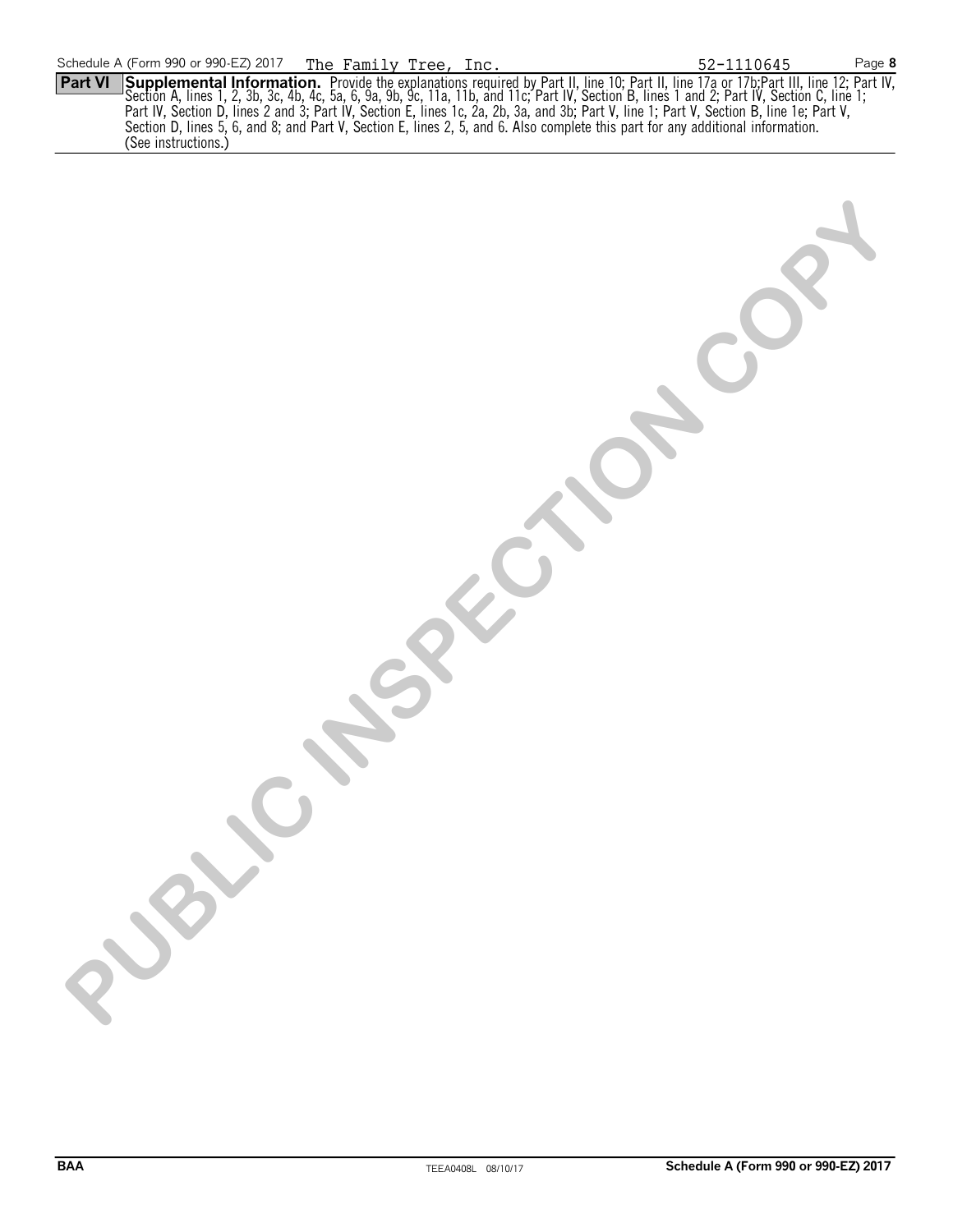| <b>SCHEDULE C</b> |                                                        |  | OMB No. 1545-0047                                                             |                                                                                                                                                                                                                                                                                                                                                                                                                                                                                                          |           |                                                                            |                                                                                                                                                             |  |
|-------------------|--------------------------------------------------------|--|-------------------------------------------------------------------------------|----------------------------------------------------------------------------------------------------------------------------------------------------------------------------------------------------------------------------------------------------------------------------------------------------------------------------------------------------------------------------------------------------------------------------------------------------------------------------------------------------------|-----------|----------------------------------------------------------------------------|-------------------------------------------------------------------------------------------------------------------------------------------------------------|--|
|                   | (Form 990 or 990-EZ)                                   |  | For Organizations Exempt From Income Tax Under section 501(c) and section 527 |                                                                                                                                                                                                                                                                                                                                                                                                                                                                                                          |           |                                                                            |                                                                                                                                                             |  |
|                   | Department of the Treasury<br>Internal Revenue Service |  |                                                                               | ► Complete if the organization is described below. ► Attach to Form 990 or Form 990-EZ.<br>► Go to at www.irs.gov/Form990 for instructions and the latest information                                                                                                                                                                                                                                                                                                                                    |           |                                                                            | Open to Public<br><b>Inspection</b>                                                                                                                         |  |
|                   |                                                        |  |                                                                               | If the organization answered 'Yes,' on Form 990, Part IV, line 3, or Form 990-EZ, Part V, line 46 (Political Campaign Activities), then                                                                                                                                                                                                                                                                                                                                                                  |           |                                                                            |                                                                                                                                                             |  |
|                   | • Section 527 organizations: Complete Part I-A only.   |  |                                                                               | • Section 501(c)(3) organizations: Complete Parts I-A and B. Do not complete Part I-C.<br>• Section 501(c) (other than section 501(c)(3)) organizations: Complete Parts I-A and C below. Do not complete Part I-B.                                                                                                                                                                                                                                                                                       |           |                                                                            |                                                                                                                                                             |  |
|                   |                                                        |  |                                                                               | If the organization answered 'Yes,' on Form 990, Part IV, line 4, or Form 990-EZ, Part VI, line 47 (Lobbying Activities), then                                                                                                                                                                                                                                                                                                                                                                           |           |                                                                            |                                                                                                                                                             |  |
|                   |                                                        |  |                                                                               | • Section 501(c)(3) organizations that have filed Form 5768 (election under section 501(h)): Complete Part II-A. Do not complete Part II-B.                                                                                                                                                                                                                                                                                                                                                              |           |                                                                            |                                                                                                                                                             |  |
|                   | Part II-A.                                             |  |                                                                               | Section 501(c)(3) organizations that have NOT filed Form 5768 (election under section 501(h)): Complete Part II-B. Do not complete                                                                                                                                                                                                                                                                                                                                                                       |           |                                                                            |                                                                                                                                                             |  |
|                   |                                                        |  |                                                                               | If the organization answered 'Yes,' on Form 990, Part IV, line 5 (Proxy Tax) (see separate instructions) or Form 990-EZ, Part V, line 35c                                                                                                                                                                                                                                                                                                                                                                |           |                                                                            |                                                                                                                                                             |  |
|                   | (Proxy Tax) (see separate instructions), then          |  |                                                                               | • Section 501(c)(4), (5), or (6) organizations: Complete Part III.                                                                                                                                                                                                                                                                                                                                                                                                                                       |           |                                                                            |                                                                                                                                                             |  |
|                   | Name of organization                                   |  | The Family Tree, Inc.                                                         |                                                                                                                                                                                                                                                                                                                                                                                                                                                                                                          |           | <b>Employer identification number</b>                                      |                                                                                                                                                             |  |
|                   |                                                        |  |                                                                               |                                                                                                                                                                                                                                                                                                                                                                                                                                                                                                          |           | 52-1110645                                                                 |                                                                                                                                                             |  |
|                   |                                                        |  |                                                                               | Part I-A Complete if the organization is exempt under section 501(c) or is a section 527 organization.                                                                                                                                                                                                                                                                                                                                                                                                   |           |                                                                            |                                                                                                                                                             |  |
| 1.                |                                                        |  |                                                                               | Provide a description of the organization's direct and indirect political campaign activities in Part IV.                                                                                                                                                                                                                                                                                                                                                                                                |           |                                                                            |                                                                                                                                                             |  |
|                   |                                                        |  |                                                                               | (see instructions for definition of 'political campaign activities')                                                                                                                                                                                                                                                                                                                                                                                                                                     |           |                                                                            |                                                                                                                                                             |  |
|                   |                                                        |  |                                                                               |                                                                                                                                                                                                                                                                                                                                                                                                                                                                                                          |           | $\triangleright$ s                                                         |                                                                                                                                                             |  |
|                   |                                                        |  |                                                                               |                                                                                                                                                                                                                                                                                                                                                                                                                                                                                                          |           |                                                                            |                                                                                                                                                             |  |
|                   |                                                        |  |                                                                               | Part I-B Complete if the organization is exempt under section $501(c)(3)$ .                                                                                                                                                                                                                                                                                                                                                                                                                              |           |                                                                            |                                                                                                                                                             |  |
| 1                 |                                                        |  |                                                                               | Enter the amount of any excise tax incurred by the organization under section 4955.                                                                                                                                                                                                                                                                                                                                                                                                                      |           | $\triangleright$ s                                                         | $\boldsymbol{0}$ .                                                                                                                                          |  |
| 2                 |                                                        |  |                                                                               |                                                                                                                                                                                                                                                                                                                                                                                                                                                                                                          |           |                                                                            | $\boldsymbol{0}$ .                                                                                                                                          |  |
|                   |                                                        |  |                                                                               |                                                                                                                                                                                                                                                                                                                                                                                                                                                                                                          |           |                                                                            | Yes<br>No                                                                                                                                                   |  |
|                   |                                                        |  |                                                                               |                                                                                                                                                                                                                                                                                                                                                                                                                                                                                                          |           |                                                                            | Yes<br>No                                                                                                                                                   |  |
|                   | <b>b</b> If 'Yes,' describe in Part IV.                |  |                                                                               |                                                                                                                                                                                                                                                                                                                                                                                                                                                                                                          |           |                                                                            |                                                                                                                                                             |  |
|                   |                                                        |  |                                                                               | Part I-C Complete if the organization is exempt under section $501(c)$ , except section $501(c)(3)$ .                                                                                                                                                                                                                                                                                                                                                                                                    |           |                                                                            |                                                                                                                                                             |  |
|                   |                                                        |  |                                                                               | Enter the amount directly expended by the filing organization for section 527 exempt function activities                                                                                                                                                                                                                                                                                                                                                                                                 |           | $\overline{\phantom{a}}$ s                                                 |                                                                                                                                                             |  |
| 2                 |                                                        |  |                                                                               | Enter the amount of the filing organization's funds contributed to other organizations for section 527 exempt                                                                                                                                                                                                                                                                                                                                                                                            |           | ► \$                                                                       |                                                                                                                                                             |  |
| 3                 |                                                        |  |                                                                               | Total exempt function expenditures. Add lines 1 and 2. Enter here and on Form 1120-POL,                                                                                                                                                                                                                                                                                                                                                                                                                  |           | ► \$                                                                       |                                                                                                                                                             |  |
|                   |                                                        |  |                                                                               |                                                                                                                                                                                                                                                                                                                                                                                                                                                                                                          |           |                                                                            | Yes<br>No                                                                                                                                                   |  |
| 5                 |                                                        |  |                                                                               | Enter the names, addresses and employer identification number (EIN) of all section 527 political organizations to which the filing organization made payments. For each organization listed, enter the amount paid from the fi<br>amount of political contributions received that were promptly and directly delivered to a separate political organization, such as a separate<br>segregated fund or a political action committee (PAC). If additional space is needed, provide information in Part IV. |           |                                                                            |                                                                                                                                                             |  |
|                   | (a) Name                                               |  |                                                                               | (b) Address                                                                                                                                                                                                                                                                                                                                                                                                                                                                                              | $(c)$ EIN | (d) Amount paid from filing<br>organization's funds. If<br>none. enter-0-. | (e) Amount of political<br>contributions received and<br>promptly and directly<br>delivered to a separate<br>political organization. If<br>none, enter -0-. |  |
| (1)               |                                                        |  |                                                                               |                                                                                                                                                                                                                                                                                                                                                                                                                                                                                                          |           |                                                                            |                                                                                                                                                             |  |
| (2)               |                                                        |  |                                                                               |                                                                                                                                                                                                                                                                                                                                                                                                                                                                                                          |           |                                                                            |                                                                                                                                                             |  |
| (3)               |                                                        |  |                                                                               |                                                                                                                                                                                                                                                                                                                                                                                                                                                                                                          |           |                                                                            |                                                                                                                                                             |  |
| (4)               |                                                        |  |                                                                               |                                                                                                                                                                                                                                                                                                                                                                                                                                                                                                          |           |                                                                            |                                                                                                                                                             |  |
| (5)               |                                                        |  |                                                                               |                                                                                                                                                                                                                                                                                                                                                                                                                                                                                                          |           |                                                                            |                                                                                                                                                             |  |
| (6)               |                                                        |  |                                                                               |                                                                                                                                                                                                                                                                                                                                                                                                                                                                                                          |           |                                                                            |                                                                                                                                                             |  |

**BAA For Paperwork Reduction Act Notice, see the Instructions for Form 990 or 990-EZ.** Schedule C (Form 990 or 990-EZ) 2017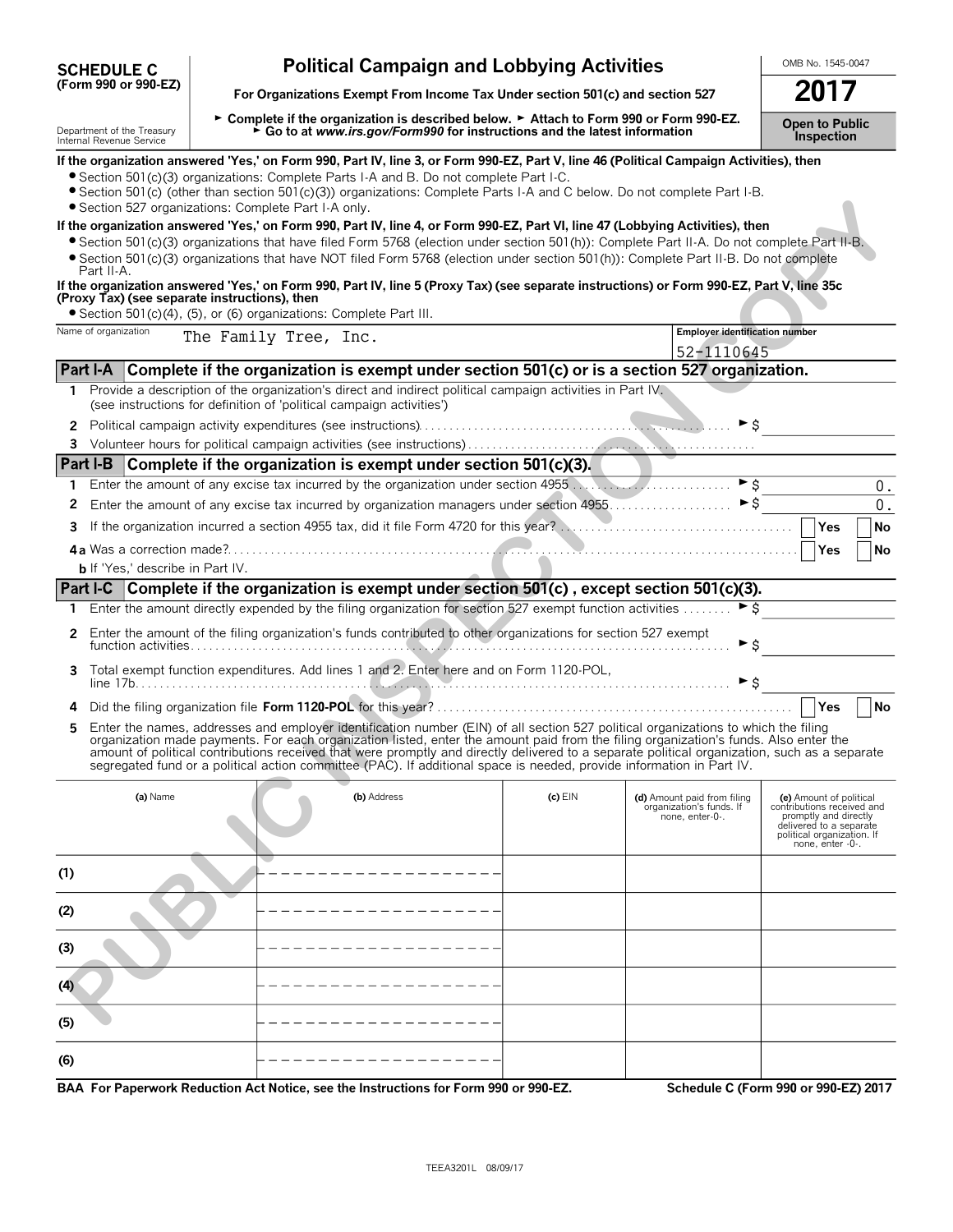| $\sigma$ C (Form 990<br>990-EZ) 2017<br>Schedule<br>$.$ $\sim$ $\sim$ | mı.<br>ami<br>⊥ne<br>$\mathbf{v}$ | $m - -$<br>$\cdots$<br>$\sim$ | ⊥nc | $\sqrt{ }$<br>v v<br>. . | Page |
|-----------------------------------------------------------------------|-----------------------------------|-------------------------------|-----|--------------------------|------|
|-----------------------------------------------------------------------|-----------------------------------|-------------------------------|-----|--------------------------|------|

| Part II-A<br>section 501(h)).                                                                                       |            | Complete if the organization is exempt under section 501(c)(3) and filed Form 5768 (election under                                                                                                                        |            |                                     |                                      |
|---------------------------------------------------------------------------------------------------------------------|------------|---------------------------------------------------------------------------------------------------------------------------------------------------------------------------------------------------------------------------|------------|-------------------------------------|--------------------------------------|
| A Check $\blacktriangleright$                                                                                       |            | if the filing organization belongs to an affiliated group (and list in Part IV each affiliated group member's name,                                                                                                       |            |                                     |                                      |
|                                                                                                                     |            | address, EIN, expenses, and share of excess lobbying expenditures).                                                                                                                                                       |            |                                     |                                      |
| Check $\blacktriangleright$<br>в                                                                                    |            | if the filing organization checked box A and 'limited control' provisions apply.                                                                                                                                          |            |                                     |                                      |
|                                                                                                                     |            | <b>Limits on Lobbying Expenditures</b><br>(The term 'expenditures' means amounts paid or incurred.)                                                                                                                       |            | (a) Filing<br>organization's totals | (b) Affiliated<br>group totals       |
| 1a Total lobbying expenditures to influence public opinion (grass roots lobbying)                                   |            |                                                                                                                                                                                                                           |            |                                     |                                      |
| <b>b</b> Total lobbying expenditures to influence a legislative body (direct lobbying)                              |            |                                                                                                                                                                                                                           |            |                                     |                                      |
|                                                                                                                     |            |                                                                                                                                                                                                                           |            |                                     |                                      |
|                                                                                                                     |            |                                                                                                                                                                                                                           |            |                                     |                                      |
|                                                                                                                     |            |                                                                                                                                                                                                                           |            |                                     |                                      |
| f Lobbying nontaxable amount. Enter the amount from the following table in                                          |            |                                                                                                                                                                                                                           |            |                                     |                                      |
| If the amount on line 1e, column (a) or (b) is:                                                                     |            | The lobbying nontaxable amount is:                                                                                                                                                                                        |            |                                     |                                      |
| Not over \$500,000                                                                                                  |            | 20% of the amount on line 1e.                                                                                                                                                                                             |            |                                     |                                      |
| Over \$500,000 but not over \$1,000,000                                                                             |            | \$100,000 plus 15% of the excess over \$500,000.                                                                                                                                                                          |            |                                     |                                      |
| Over \$1,000,000 but not over \$1,500,000                                                                           |            | \$175,000 plus 10% of the excess over \$1,000,000.                                                                                                                                                                        |            |                                     |                                      |
| Over \$1,500,000 but not over \$17,000,000                                                                          |            | \$225,000 plus 5% of the excess over \$1,500,000.                                                                                                                                                                         |            |                                     |                                      |
| Over \$17,000,000                                                                                                   |            | \$1,000,000.                                                                                                                                                                                                              |            |                                     |                                      |
|                                                                                                                     |            |                                                                                                                                                                                                                           |            |                                     |                                      |
|                                                                                                                     |            |                                                                                                                                                                                                                           |            |                                     |                                      |
|                                                                                                                     |            |                                                                                                                                                                                                                           |            |                                     |                                      |
| j If there is an amount other than zero on either line 1h or line 1i, did the organization file Form 4720 reporting |            |                                                                                                                                                                                                                           |            |                                     | Yes<br>No                            |
|                                                                                                                     |            | 4-Year Averaging Period Under section 501(h)<br>(Some organizations that made a section 501(h) election do not have to complete all of the five<br>columns below. See the separate instructions for lines 2a through 2f.) |            |                                     |                                      |
|                                                                                                                     |            | Lobbying Expenditures During 4-Year Averaging Period                                                                                                                                                                      |            |                                     |                                      |
| Calendar year (or fiscal<br>year beginning in)                                                                      | (a) $2014$ | (b) $2015$                                                                                                                                                                                                                | $(c)$ 2016 | (d) $2017$                          | (e) Total                            |
| 2a Lobbying nontaxable<br>amount                                                                                    |            |                                                                                                                                                                                                                           |            |                                     |                                      |
| <b>b</b> Lobbying ceiling<br>amount (150% of line<br>$2a$ , column (e)). $\dots$ .                                  |            |                                                                                                                                                                                                                           |            |                                     |                                      |
| c Total lobbying<br>expenditures                                                                                    |            |                                                                                                                                                                                                                           |            |                                     |                                      |
| <b>d</b> Grassroots nontaxable<br>amount                                                                            |            |                                                                                                                                                                                                                           |            |                                     |                                      |
| e Grassroots ceiling<br>amount (150% of line<br>2d, column (e))                                                     |            |                                                                                                                                                                                                                           |            |                                     |                                      |
| f Grassroots lobbying<br>expenditures                                                                               |            |                                                                                                                                                                                                                           |            |                                     |                                      |
| <b>BAA</b>                                                                                                          |            |                                                                                                                                                                                                                           |            |                                     | Schedule C (Form 990 or 990-EZ) 2017 |

| 2a Lobbying nontaxable<br>$amount \dots \dots \dots \dots$                                  |  |  |                                      |
|---------------------------------------------------------------------------------------------|--|--|--------------------------------------|
| <b>b</b> Lobbying ceiling<br>amount $(150\% \text{ of line} 2a, \text{ column} (e)). \dots$ |  |  |                                      |
| c Total lobbying<br>expenditures                                                            |  |  |                                      |
| d Grassroots nontaxable<br>amount                                                           |  |  |                                      |
| e Grassroots ceiling<br>amount (150% of line<br>2d, column (e)),                            |  |  |                                      |
| f Grassroots lobbying<br>expenditures                                                       |  |  |                                      |
| <b>BAA</b>                                                                                  |  |  | Schedule C (Form 990 or 990-EZ) 2017 |

TEEA3202L 08/09/17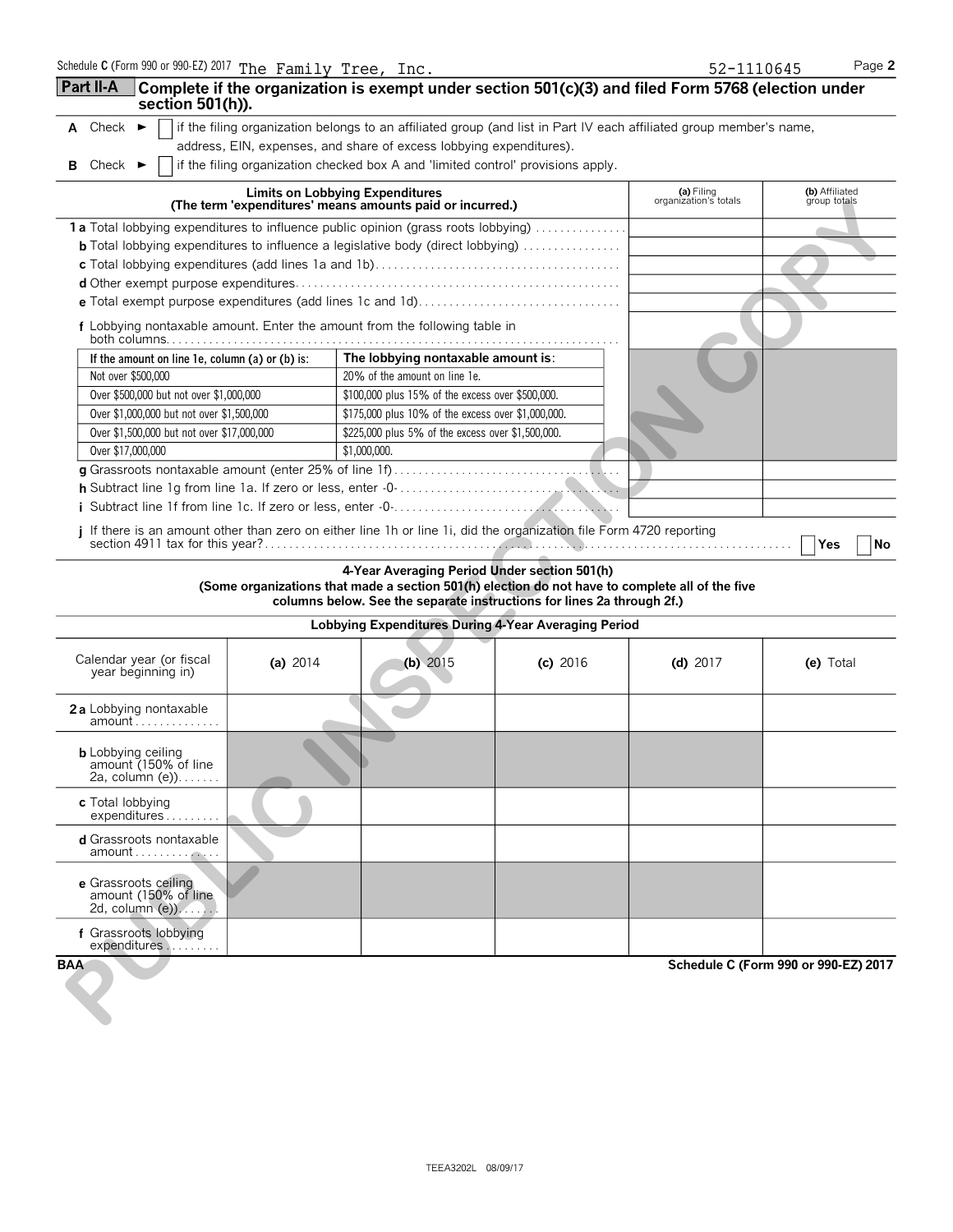|                                                                                                                                                                                                                                                                | (a)     |                | (b)            |
|----------------------------------------------------------------------------------------------------------------------------------------------------------------------------------------------------------------------------------------------------------------|---------|----------------|----------------|
| For each 'Yes' response on lines 1a through 1i below, provide in Part IV a detailed description<br>of the lobbying activity.                                                                                                                                   | Yes.    | No.            | Amount         |
| See Part IV<br>1 During the year, did the filing organization attempt to influence foreign, national, state or local<br>legislation, including any attempt to influence public opinion on a legislative matter or referendum,<br>through the use of:           |         |                |                |
|                                                                                                                                                                                                                                                                | X       |                |                |
| <b>b</b> Paid staff or management (include compensation in expenses reported on lines 1c through 1i)?                                                                                                                                                          | $\rm X$ |                |                |
|                                                                                                                                                                                                                                                                |         | Χ              |                |
|                                                                                                                                                                                                                                                                |         | X              |                |
|                                                                                                                                                                                                                                                                |         | $\overline{X}$ |                |
|                                                                                                                                                                                                                                                                |         | X              |                |
| <b>g</b> Direct contact with legislators, their staffs, government officials, or a legislative body?                                                                                                                                                           | X       |                | 6,700.         |
| h Rallies, demonstrations, seminars, conventions, speeches, lectures, or any similar means?                                                                                                                                                                    |         | $\overline{X}$ |                |
|                                                                                                                                                                                                                                                                | X       |                | 11,330.        |
|                                                                                                                                                                                                                                                                |         |                | 18,030.        |
| 2a Did the activities in line 1 cause the organization to be not described in section $501(c)(3)$ ?                                                                                                                                                            |         | X              |                |
|                                                                                                                                                                                                                                                                |         |                |                |
| c If 'Yes,' enter the amount of any tax incurred by organization managers under section 4912                                                                                                                                                                   |         |                |                |
| d If the filing organization incurred a section 4912 tax, did it file Form 4720 for this year?                                                                                                                                                                 |         |                |                |
| Part III-A Complete if the organization is exempt under section $501(c)(4)$ , section $501(c)(5)$ , or<br>section 501(c)(6).                                                                                                                                   |         |                |                |
|                                                                                                                                                                                                                                                                |         |                | Yes<br>No      |
| 1.                                                                                                                                                                                                                                                             |         |                | $\overline{1}$ |
| 2                                                                                                                                                                                                                                                              |         |                | $\overline{2}$ |
| 3 Did the organization agree to carry over lobbying and political campaign activity expenditures from the prior year?                                                                                                                                          |         |                | $\mathbf{3}$   |
| Part III-B<br>Complete if the organization is exempt under section $501(c)(4)$ , section $501(c)(5)$ , or section $501(c)$<br>(6) and if either (a) BOTH Part III-A, lines 1 and 2, are answered 'No,' OR (b) Part III-A, line 3, is<br>answered 'Yes.'        |         |                |                |
| 1.                                                                                                                                                                                                                                                             |         | $\mathbf{1}$   |                |
| Section 162(e) nondeductible lobbying and political expenditures (do not include amounts of political<br>2<br>expenses for which the section 527(f) tax was paid).                                                                                             |         |                |                |
|                                                                                                                                                                                                                                                                |         | 2a             |                |
|                                                                                                                                                                                                                                                                |         | 2 <sub>b</sub> |                |
|                                                                                                                                                                                                                                                                |         | 2c             |                |
| Aggregate amount reported in section 6033(e)(1)(A) notices of nondeductible section 162(e) dues<br>3.                                                                                                                                                          |         | $\mathbf{3}$   |                |
| 4 If notices were sent and the amount on line 2c exceeds the amount on line 3, what portion of the excess<br>does the organization agree to carryover to the reasonable estimate of nondeductible lobbying and political                                       |         | 4              |                |
| 5 Taxable amount of lobbying and political expenditures (see instructions)                                                                                                                                                                                     |         | 5              |                |
| Part IV Supplemental Information                                                                                                                                                                                                                               |         |                |                |
| Provide the descriptions required for Part I-A, line 1; Part I-B, line 4; Part I-C, line 5; Part II-A (affiliated group list); Part II-A, lines 1 and<br>2 (see instructions); and Part II-B, line 1. Also, complete this part for any additional information. |         |                |                |
| <b>Part II-B - Description of Lobbying Activity</b>                                                                                                                                                                                                            |         |                |                |
| The Family Tree sent staff to the Maryland state capital to advocate, educate, and                                                                                                                                                                             |         |                |                |
| garner support from legislators on pending bills that would 1. strengthen reporting                                                                                                                                                                            |         |                |                |

#### **Part II-B - Description of Lobbying Activity**

The Family Tree sent staff to the Maryland state capital to advocate, educate, and garner support from legislators on pending bills that would 1. strengthen reporting requirements in cases of suspicion of child abuse or neglect, 2. Promote policy that support babies born exposed to substances; promote legislation that would protect

students from child sexual abuse.

**(election under section 501(h)).**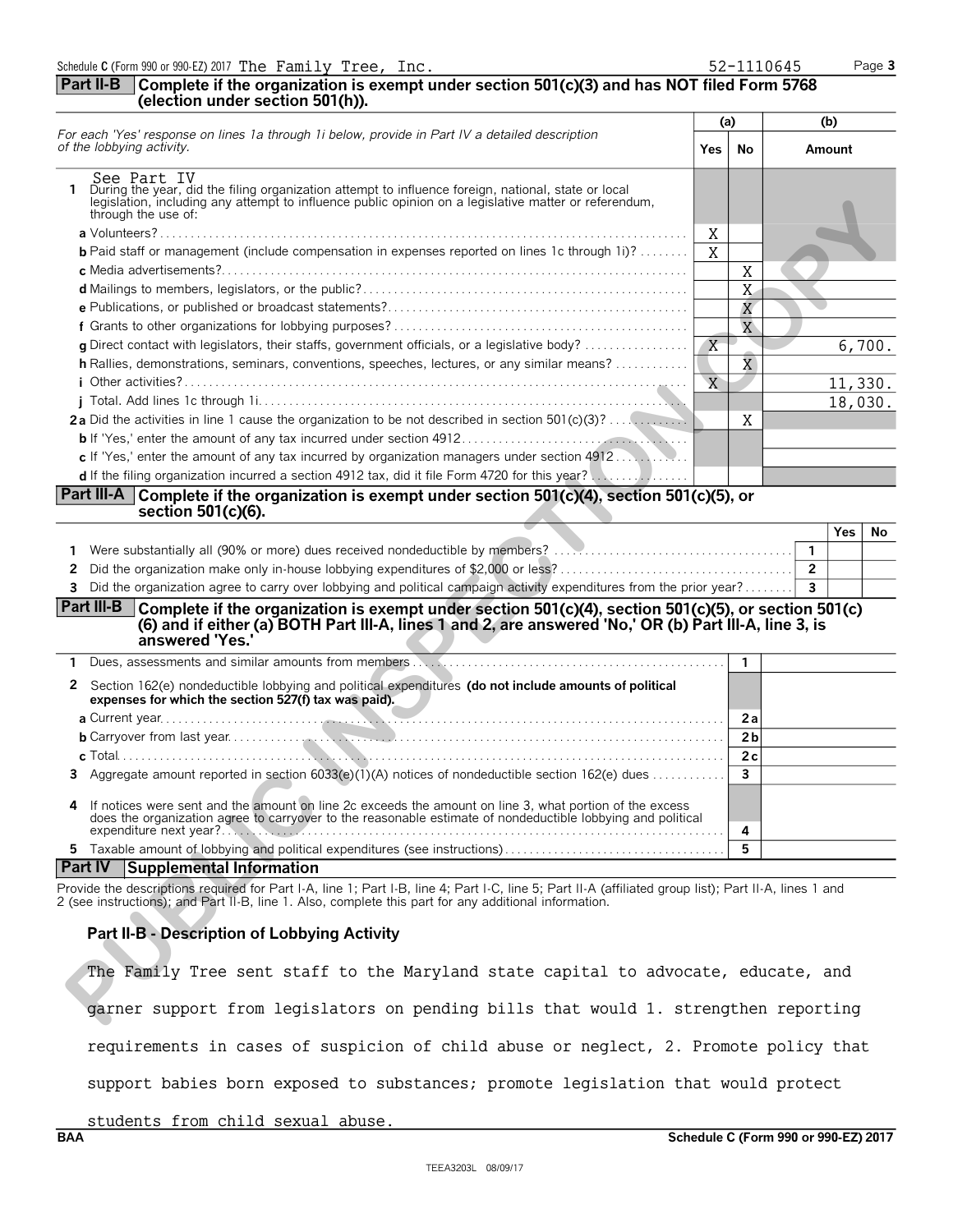|         | <b>SCHEDULE D</b>                                                                                                                                    |                                                                     | <b>Supplemental Financial Statements</b>                                                                                                                                                                                                                                                                                                                                                       |                                                    |                              |                                 | OMB No. 1545-0047          |
|---------|------------------------------------------------------------------------------------------------------------------------------------------------------|---------------------------------------------------------------------|------------------------------------------------------------------------------------------------------------------------------------------------------------------------------------------------------------------------------------------------------------------------------------------------------------------------------------------------------------------------------------------------|----------------------------------------------------|------------------------------|---------------------------------|----------------------------|
|         | (Form 990)<br>► Complete if the organization answered 'Yes' on Form 990,<br>Part IV, line 6, 7, 8, 9, 10, 11a, 11b, 11c, 11d, 11e, 11f, 12a, or 12b. |                                                                     |                                                                                                                                                                                                                                                                                                                                                                                                |                                                    |                              |                                 | 2017                       |
|         | Department of the Treasury<br>Internal Revenue Service                                                                                               |                                                                     | Attach to Form 990.<br>► Go to www.irs.gov/Form990 for instructions and the latest information.                                                                                                                                                                                                                                                                                                |                                                    |                              | <b>Inspection</b>               | <b>Open to Public</b>      |
|         | Name of the organization                                                                                                                             |                                                                     |                                                                                                                                                                                                                                                                                                                                                                                                |                                                    |                              | Employer identification number  |                            |
|         |                                                                                                                                                      | The Family Tree, Inc.                                               |                                                                                                                                                                                                                                                                                                                                                                                                |                                                    |                              | 52-1110645                      |                            |
| Part I  |                                                                                                                                                      |                                                                     | Organizations Maintaining Donor Advised Funds or Other Similar Funds or Accounts.                                                                                                                                                                                                                                                                                                              |                                                    |                              |                                 |                            |
|         |                                                                                                                                                      |                                                                     | Complete if the organization answered 'Yes' on Form 990, Part IV, line 6.<br>(a) Donor advised funds                                                                                                                                                                                                                                                                                           |                                                    | (b) Funds and other accounts |                                 |                            |
| 1       |                                                                                                                                                      |                                                                     |                                                                                                                                                                                                                                                                                                                                                                                                |                                                    |                              |                                 |                            |
| 2       |                                                                                                                                                      | Aggregate value of contributions to (during year).                  |                                                                                                                                                                                                                                                                                                                                                                                                |                                                    |                              |                                 |                            |
| 3       |                                                                                                                                                      | Aggregate value of grants from (during year)                        |                                                                                                                                                                                                                                                                                                                                                                                                |                                                    |                              |                                 |                            |
| 4       |                                                                                                                                                      | Aggregate value at end of year                                      |                                                                                                                                                                                                                                                                                                                                                                                                |                                                    |                              |                                 |                            |
| 5       |                                                                                                                                                      |                                                                     | Did the organization inform all donors and donor advisors in writing that the assets held in donor advised funds<br>are the organization's property, subject to the organization's exclusive legal control?                                                                                                                                                                                    |                                                    |                              | Yes                             | No                         |
| 6       |                                                                                                                                                      |                                                                     | Did the organization inform all grantees, donors, and donor advisors in writing that grant funds can be used only                                                                                                                                                                                                                                                                              |                                                    |                              |                                 |                            |
|         |                                                                                                                                                      |                                                                     | for charitable purposes and not for the benefit of the donor or donor advisor, or for any other purpose conferring                                                                                                                                                                                                                                                                             |                                                    |                              | Yes                             | No                         |
| Part II |                                                                                                                                                      | <b>Conservation Easements.</b>                                      |                                                                                                                                                                                                                                                                                                                                                                                                |                                                    |                              |                                 |                            |
|         |                                                                                                                                                      |                                                                     | Complete if the organization answered 'Yes' on Form 990, Part IV, line 7.                                                                                                                                                                                                                                                                                                                      |                                                    |                              |                                 |                            |
| 1.      |                                                                                                                                                      |                                                                     | Purpose(s) of conservation easements held by the organization (check all that apply).                                                                                                                                                                                                                                                                                                          |                                                    |                              |                                 |                            |
|         |                                                                                                                                                      | Preservation of land for public use (e.g., recreation or education) |                                                                                                                                                                                                                                                                                                                                                                                                | Preservation of a historically important land area |                              |                                 |                            |
|         |                                                                                                                                                      | Protection of natural habitat                                       |                                                                                                                                                                                                                                                                                                                                                                                                | Preservation of a certified historic structure     |                              |                                 |                            |
|         |                                                                                                                                                      | Preservation of open space                                          |                                                                                                                                                                                                                                                                                                                                                                                                |                                                    |                              |                                 |                            |
| 2       | last day of the tax year.                                                                                                                            |                                                                     | Complete lines 2a through 2d if the organization held a qualified conservation contribution in the form of a conservation easement on the                                                                                                                                                                                                                                                      |                                                    |                              |                                 |                            |
|         |                                                                                                                                                      |                                                                     |                                                                                                                                                                                                                                                                                                                                                                                                |                                                    | 2a                           | Held at the End of the Tax Year |                            |
|         |                                                                                                                                                      |                                                                     |                                                                                                                                                                                                                                                                                                                                                                                                |                                                    | 2 <sub>b</sub>               |                                 |                            |
|         |                                                                                                                                                      |                                                                     | <b>c</b> Number of conservation easements on a certified historic structure included in (a) $\dots \dots \dots$                                                                                                                                                                                                                                                                                |                                                    | 2c                           |                                 |                            |
|         |                                                                                                                                                      |                                                                     | d Number of conservation easements included in (c) acquired after 7/25/06, and not on a historic                                                                                                                                                                                                                                                                                               |                                                    |                              |                                 |                            |
|         |                                                                                                                                                      |                                                                     |                                                                                                                                                                                                                                                                                                                                                                                                |                                                    | 2 d                          |                                 |                            |
| 3       | tax year $\blacktriangleright$                                                                                                                       |                                                                     | Number of conservation easements modified, transferred, released, extinguished, or terminated by the organization during the                                                                                                                                                                                                                                                                   |                                                    |                              |                                 |                            |
| 4       |                                                                                                                                                      |                                                                     | Number of states where property subject to conservation easement is located ►                                                                                                                                                                                                                                                                                                                  |                                                    |                              |                                 |                            |
|         |                                                                                                                                                      | and enforcement of the conservation easements it holds?             | Does the organization have a written policy regarding the periodic monitoring, inspection, handling of violations,                                                                                                                                                                                                                                                                             |                                                    |                              | Yes                             | No                         |
| 6       |                                                                                                                                                      |                                                                     | Staff and volunteer hours devoted to monitoring, inspecting, handling of violations, and enforcing conservation easements during the year                                                                                                                                                                                                                                                      |                                                    |                              |                                 |                            |
| 7       | ►\$                                                                                                                                                  |                                                                     | Amount of expenses incurred in monitoring, inspecting, handling of violations, and enforcing conservation easements during the year                                                                                                                                                                                                                                                            |                                                    |                              |                                 |                            |
| 8       |                                                                                                                                                      |                                                                     | Does each conservation easement reported on line 2(d) above satisfy the requirements of section 170(h)(4)(B)(i)<br>and section $170(h)(4)(B)(ii)$ ?                                                                                                                                                                                                                                            |                                                    |                              | Yes                             | No                         |
| 9       | conservation easements.                                                                                                                              |                                                                     | In Part XIII, describe how the organization reports conservation easements in its revenue and expense statement, and balance sheet, and<br>include, if applicable, the text of the footnote to the organization's financial statements that describes the organization's accounting for                                                                                                        |                                                    |                              |                                 |                            |
|         | <b>Part III</b>                                                                                                                                      |                                                                     | <b>Organizations Maintaining Collections of Art, Historical Treasures, or Other Similar Assets.</b><br>Complete if the organization answered 'Yes' on Form 990, Part IV, line 8.                                                                                                                                                                                                               |                                                    |                              |                                 |                            |
|         |                                                                                                                                                      |                                                                     | 1a If the organization elected, as permitted under SFAS 116 (ASC 958), not to report in its revenue statement and balance sheet works of<br>art, historical treasures, or other similar assets held for public exhibition, education, or research in furtherance of public service, provide,<br>in Part XIII, the text of the footnote to its financial statements that describes these items. |                                                    |                              |                                 |                            |
|         |                                                                                                                                                      | following amounts relating to these items:                          | <b>b</b> If the organization elected, as permitted under SFAS 116 (ASC 958), to report in its revenue statement and balance sheet works of art,<br>historical treasures, or other similar assets held for public exhibition, education, or research in furtherance of public service, provide the                                                                                              |                                                    |                              |                                 |                            |
|         |                                                                                                                                                      |                                                                     |                                                                                                                                                                                                                                                                                                                                                                                                |                                                    | ►s                           |                                 |                            |
|         |                                                                                                                                                      |                                                                     |                                                                                                                                                                                                                                                                                                                                                                                                |                                                    | $\triangleright$ \$          |                                 |                            |
| 2       |                                                                                                                                                      |                                                                     | If the organization received or held works of art, historical treasures, or other similar assets for financial gain, provide the following<br>amounts required to be reported under SFAS 116 (ASC 958) relating to these items:                                                                                                                                                                |                                                    | ►s                           |                                 |                            |
|         |                                                                                                                                                      |                                                                     |                                                                                                                                                                                                                                                                                                                                                                                                |                                                    | $\triangleright$ \$          |                                 |                            |
|         |                                                                                                                                                      |                                                                     | BAA For Paperwork Reduction Act Notice, see the Instructions for Form 990. TEEA3301L 10/11/17                                                                                                                                                                                                                                                                                                  |                                                    |                              |                                 | Schedule D (Form 990) 2017 |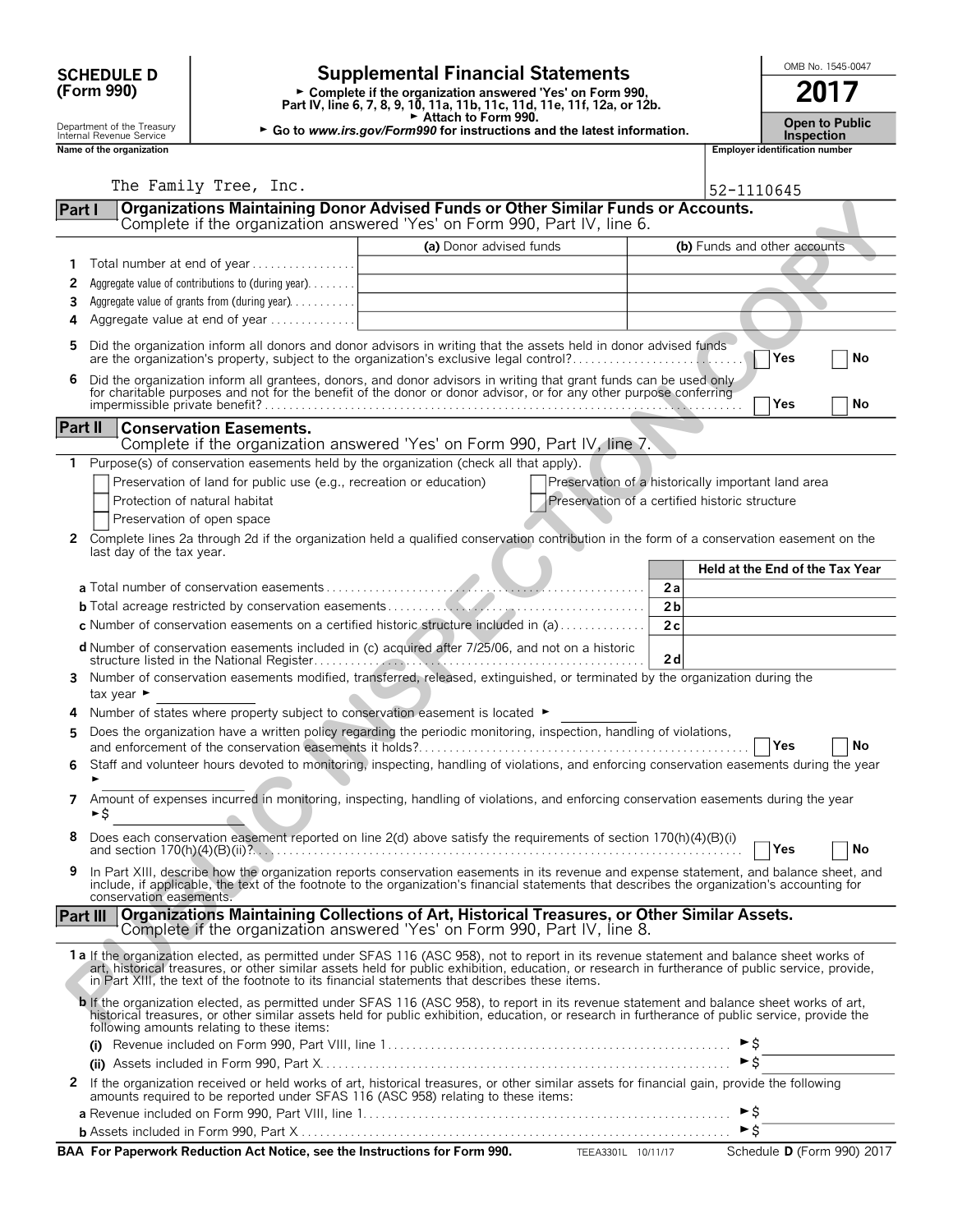| Schedule D (Form 990) 2017 The Family Tree, Inc.                                                                                                                                                                |                  |                         |                           | 52-1110645                       |                            | Page 2   |
|-----------------------------------------------------------------------------------------------------------------------------------------------------------------------------------------------------------------|------------------|-------------------------|---------------------------|----------------------------------|----------------------------|----------|
| Organizations Maintaining Collections of Art, Historical Treasures, or Other Similar Assets (continued)<br>Part III                                                                                             |                  |                         |                           |                                  |                            |          |
| Using the organization's acquisition, accession, and other records, check any of the following that are a significant use of its collection<br>3<br>items (check all that apply):                               |                  |                         |                           |                                  |                            |          |
| Public exhibition<br>a                                                                                                                                                                                          |                  | d                       | Loan or exchange programs |                                  |                            |          |
| Scholarly research<br>b                                                                                                                                                                                         |                  | Other<br>е              |                           |                                  |                            |          |
| Preservation for future generations<br>C                                                                                                                                                                        |                  |                         |                           |                                  |                            |          |
| Provide a description of the organization's collections and explain how they further the organization's exempt purpose in<br>4<br>Part XIII.                                                                    |                  |                         |                           |                                  |                            |          |
| During the year, did the organization solicit or receive donations of art, historical treasures, or other similar assets<br>5                                                                                   |                  |                         |                           |                                  |                            |          |
| to be sold to raise funds rather than to be maintained as part of the organization's collection?<br><b>Escrow and Custodial Arrangements.</b> Complete if the organization answered 'Yes' on Form 990, Part IV, |                  |                         |                           |                                  | Yes                        | No.      |
| <b>Part IV</b><br>line 9, or reported an amount on Form 990, Part X, line 21.                                                                                                                                   |                  |                         |                           |                                  |                            |          |
| 1a Is the organization an agent, trustee, custodian or other intermediary for contributions or other assets not included                                                                                        |                  |                         |                           |                                  |                            |          |
|                                                                                                                                                                                                                 |                  |                         |                           |                                  | Yes                        | No       |
| b If 'Yes,' explain the arrangement in Part XIII and complete the following table:                                                                                                                              |                  |                         |                           |                                  |                            |          |
|                                                                                                                                                                                                                 |                  |                         |                           |                                  | Amount                     |          |
|                                                                                                                                                                                                                 |                  |                         |                           | 1 <sub>c</sub>                   |                            |          |
|                                                                                                                                                                                                                 |                  |                         |                           | $\blacksquare$<br>1 <sub>e</sub> |                            |          |
|                                                                                                                                                                                                                 |                  |                         |                           | 1f                               |                            |          |
| 2a Did the organization include an amount on Form 990, Part X, line 21, for escrow or custodial account liability?                                                                                              |                  |                         |                           |                                  | Yes                        | No       |
| <b>b</b> If 'Yes,' explain the arrangement in Part XIII. Check here if the explanation has been provided on Part XIII                                                                                           |                  |                         |                           |                                  |                            |          |
|                                                                                                                                                                                                                 |                  |                         |                           |                                  |                            |          |
| <b>Part V</b><br>Endowment Funds. Complete if the organization answered 'Yes' on Form 990, Part IV, line 10.                                                                                                    |                  |                         |                           |                                  |                            |          |
|                                                                                                                                                                                                                 | (a) Current year | (b) Prior year          | (c) Two years back        | (d) Three years back             | (e) Four years back        |          |
| <b>1 a</b> Beginning of year balance<br><b>b</b> Contributions                                                                                                                                                  | 1,041,604.       | 957,390.                | 1,040,080.                | 1,130,266.                       | 1,130,266.                 |          |
|                                                                                                                                                                                                                 |                  |                         |                           |                                  |                            |          |
| c Net investment earnings, gains,<br>and losses                                                                                                                                                                 | 90,032.          | 132,712.                | $-28,836.$                |                                  |                            |          |
| <b>d</b> Grants or scholarships $\ldots$                                                                                                                                                                        |                  |                         |                           |                                  |                            |          |
| <b>e</b> Other expenditures for facilities                                                                                                                                                                      |                  |                         |                           |                                  |                            |          |
| and programs<br>f Administrative expenses                                                                                                                                                                       | 51,012.          | 48,498.                 | 53,854.                   | 0.                               |                            |          |
| <b>a</b> End of year balance $\ldots \ldots \ldots$                                                                                                                                                             | 1,080,624.       | 1,041,604.              | 957,390.                  | 1,130,266.                       | 1,130,266.                 |          |
| 2 Provide the estimated percentage of the current year end balance (line 1g, column (a)) held as:                                                                                                               |                  |                         |                           |                                  |                            |          |
| a Board designated or quasi-endowment $\blacktriangleright$                                                                                                                                                     |                  |                         |                           |                                  |                            |          |
| <b>b</b> Permanent endowment ►                                                                                                                                                                                  | $100.00$ $%$     |                         |                           |                                  |                            |          |
| c Temporarily restricted endowment ▶                                                                                                                                                                            |                  | o,                      |                           |                                  |                            |          |
| The percentages on lines 2a, 2b, and 2c should equal 100%.                                                                                                                                                      |                  |                         |                           |                                  |                            |          |
| 3a Are there endowment funds not in the possession of the organization that are held and administered for the                                                                                                   |                  |                         |                           |                                  |                            |          |
| organization by:                                                                                                                                                                                                |                  |                         |                           |                                  | Yes                        | No       |
|                                                                                                                                                                                                                 |                  |                         |                           |                                  | 3a(i)<br>3a(ii)            | Χ<br>X   |
|                                                                                                                                                                                                                 |                  |                         |                           |                                  | 3 <sub>b</sub>             |          |
| Describe in Part XIII the intended uses of the organization's endowment funds.<br>4                                                                                                                             |                  |                         | See Part XIII             |                                  |                            |          |
| <b>Part VI   Land, Buildings, and Equipment.</b>                                                                                                                                                                |                  |                         |                           |                                  |                            |          |
| Complete if the organization answered 'Yes' on Form 990, Part IV, line 11a. See Form 990, Part X, line 10.                                                                                                      |                  |                         |                           |                                  |                            |          |
| Description of property                                                                                                                                                                                         |                  | (a) Cost or other basis | (b) Cost or other         | (c) Accumulated                  | (d) Book value             |          |
|                                                                                                                                                                                                                 |                  | (investment)            | basis (other)             | depreciation                     |                            |          |
|                                                                                                                                                                                                                 |                  |                         | 74,515.                   |                                  |                            | 74,515.  |
| c Leasehold improvements                                                                                                                                                                                        |                  |                         | 2,283,866.<br>139, 360.   | 946,896.<br>20,141.              | 1,336,970.                 | 119,219. |
|                                                                                                                                                                                                                 |                  |                         | 229,903.                  | 222,669.                         |                            | 7,234.   |
|                                                                                                                                                                                                                 |                  |                         | 261,001.                  | 256,736.                         |                            | 4,265.   |
| Total. Add lines 1a through 1e. (Column (d) must equal Form 990, Part X, column (B), line 10c.)                                                                                                                 |                  |                         |                           |                                  | 1,542,203.                 |          |
| <b>BAA</b>                                                                                                                                                                                                      |                  |                         |                           |                                  | Schedule D (Form 990) 2017 |          |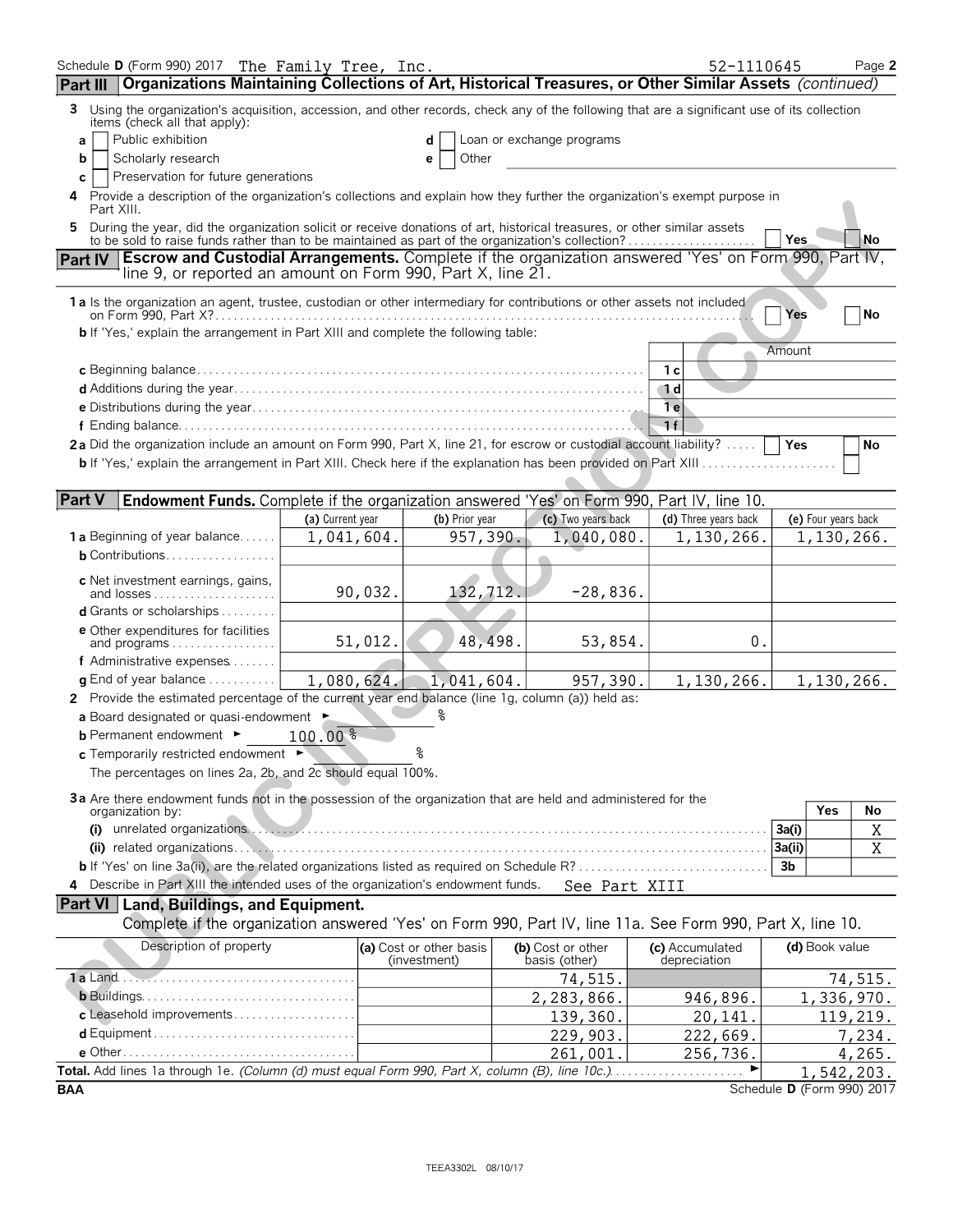|                |                               | <b>Part VII Investments - Other Securities.</b>                                                                       |                 | N/A<br>Complete if the organization answered 'Yes' on Form 990, Part IV, line 11b. See Form 990, Part X, line 12. |                |
|----------------|-------------------------------|-----------------------------------------------------------------------------------------------------------------------|-----------------|-------------------------------------------------------------------------------------------------------------------|----------------|
|                |                               | (a) Description of security or category (including name of security)                                                  | (b) Book value  | (c) Method of valuation: Cost or end-of-year market value                                                         |                |
|                |                               |                                                                                                                       |                 |                                                                                                                   |                |
|                |                               |                                                                                                                       |                 |                                                                                                                   |                |
| (3) Other      |                               |                                                                                                                       |                 |                                                                                                                   |                |
| (A)            |                               |                                                                                                                       |                 |                                                                                                                   |                |
| (B)            |                               |                                                                                                                       |                 |                                                                                                                   |                |
|                |                               |                                                                                                                       |                 |                                                                                                                   |                |
| (C)            |                               |                                                                                                                       |                 |                                                                                                                   |                |
| (D)            |                               |                                                                                                                       |                 |                                                                                                                   |                |
| (E)            |                               |                                                                                                                       |                 |                                                                                                                   |                |
| (F)            |                               |                                                                                                                       |                 |                                                                                                                   |                |
| (G)            |                               |                                                                                                                       |                 |                                                                                                                   |                |
| (H)            |                               |                                                                                                                       |                 |                                                                                                                   |                |
| $($ l $)$      |                               |                                                                                                                       |                 |                                                                                                                   |                |
|                |                               | Total. (Column (b) must equal Form 990, Part X, column (B) line 12.)<br>▶<br>Part VIII Investments - Program Related. |                 |                                                                                                                   |                |
|                |                               |                                                                                                                       |                 | N/A<br>Complete if the organization answered 'Yes' on Form 990, Part IV, line 11c. See Form 990, Part X, line 13. |                |
|                | (a) Description of investment |                                                                                                                       | (b) Book value  | (c) Method of valuation: Cost or end-of-year market value                                                         |                |
| (1)            |                               |                                                                                                                       |                 |                                                                                                                   |                |
| (2)            |                               |                                                                                                                       |                 |                                                                                                                   |                |
| (3)            |                               |                                                                                                                       |                 |                                                                                                                   |                |
| (4)            |                               |                                                                                                                       |                 |                                                                                                                   |                |
| (5)            |                               |                                                                                                                       |                 |                                                                                                                   |                |
| (6)            |                               |                                                                                                                       |                 |                                                                                                                   |                |
| (7)            |                               |                                                                                                                       |                 |                                                                                                                   |                |
| (8)            |                               |                                                                                                                       |                 |                                                                                                                   |                |
| (9)            |                               |                                                                                                                       |                 |                                                                                                                   |                |
| (10)           |                               |                                                                                                                       |                 |                                                                                                                   |                |
|                |                               | Total. (Column (b) must equal Form 990, Part X, column (B) line 13.)                                                  |                 |                                                                                                                   |                |
| <b>Part IX</b> | <b>Other Assets.</b>          |                                                                                                                       | N/A             |                                                                                                                   |                |
|                |                               |                                                                                                                       |                 | Complete if the organization answered 'Yes' on Form 990, Part IV, line 11d. See Form 990, Part X, line 15.        |                |
| (1)            |                               |                                                                                                                       | (a) Description |                                                                                                                   | (b) Book value |
| (2)            |                               |                                                                                                                       |                 |                                                                                                                   |                |
| (3)            |                               |                                                                                                                       |                 |                                                                                                                   |                |
| (4)            |                               |                                                                                                                       |                 |                                                                                                                   |                |
| (5)            |                               |                                                                                                                       |                 |                                                                                                                   |                |
| (6)            |                               |                                                                                                                       |                 |                                                                                                                   |                |
| (7)            |                               |                                                                                                                       |                 |                                                                                                                   |                |
| (8)            |                               |                                                                                                                       |                 |                                                                                                                   |                |
| (9)            |                               |                                                                                                                       |                 |                                                                                                                   |                |
| (10)           |                               |                                                                                                                       |                 |                                                                                                                   |                |
|                |                               |                                                                                                                       |                 | ▶                                                                                                                 |                |
| Part X         | <b>Other Liabilities.</b>     |                                                                                                                       |                 |                                                                                                                   |                |
|                |                               | (a) Description of liability                                                                                          | (b) Book value  | Complete if the organization answered 'Yes' on Form 990, Part IV, line 11e or 11f. See Form 990, Part X, line 25  |                |
|                | (1) Federal income taxes      |                                                                                                                       |                 |                                                                                                                   |                |
| (2)            |                               |                                                                                                                       |                 |                                                                                                                   |                |
| (3)            |                               |                                                                                                                       |                 |                                                                                                                   |                |
| (4)            |                               |                                                                                                                       |                 |                                                                                                                   |                |
| (5)            |                               |                                                                                                                       |                 |                                                                                                                   |                |
| (6)            |                               |                                                                                                                       |                 |                                                                                                                   |                |
| (7)            |                               |                                                                                                                       |                 |                                                                                                                   |                |
| (8)            |                               |                                                                                                                       |                 |                                                                                                                   |                |
| (9)            |                               |                                                                                                                       |                 |                                                                                                                   |                |
| (10)<br>(11)   |                               |                                                                                                                       |                 |                                                                                                                   |                |
|                |                               |                                                                                                                       |                 |                                                                                                                   |                |
|                |                               | Total. (Column (b) must equal Form 990, Part X, column (B) line 25.).                                                 |                 |                                                                                                                   |                |

**2.** Liability for uncertain tax positions. In Part XIII, provide the text of the footnote to the organization's financial statements that reports the organization's liability for uncertain tax positions under FIN 48 (ASC 740). Check here if the text of the footnote has been provided in Part XIII . . . . . . . . . . . . . . . . . . . . . . . . . . . . . . . . . . . . . . . . . . . . . . . . . . . . . . See Part XIII X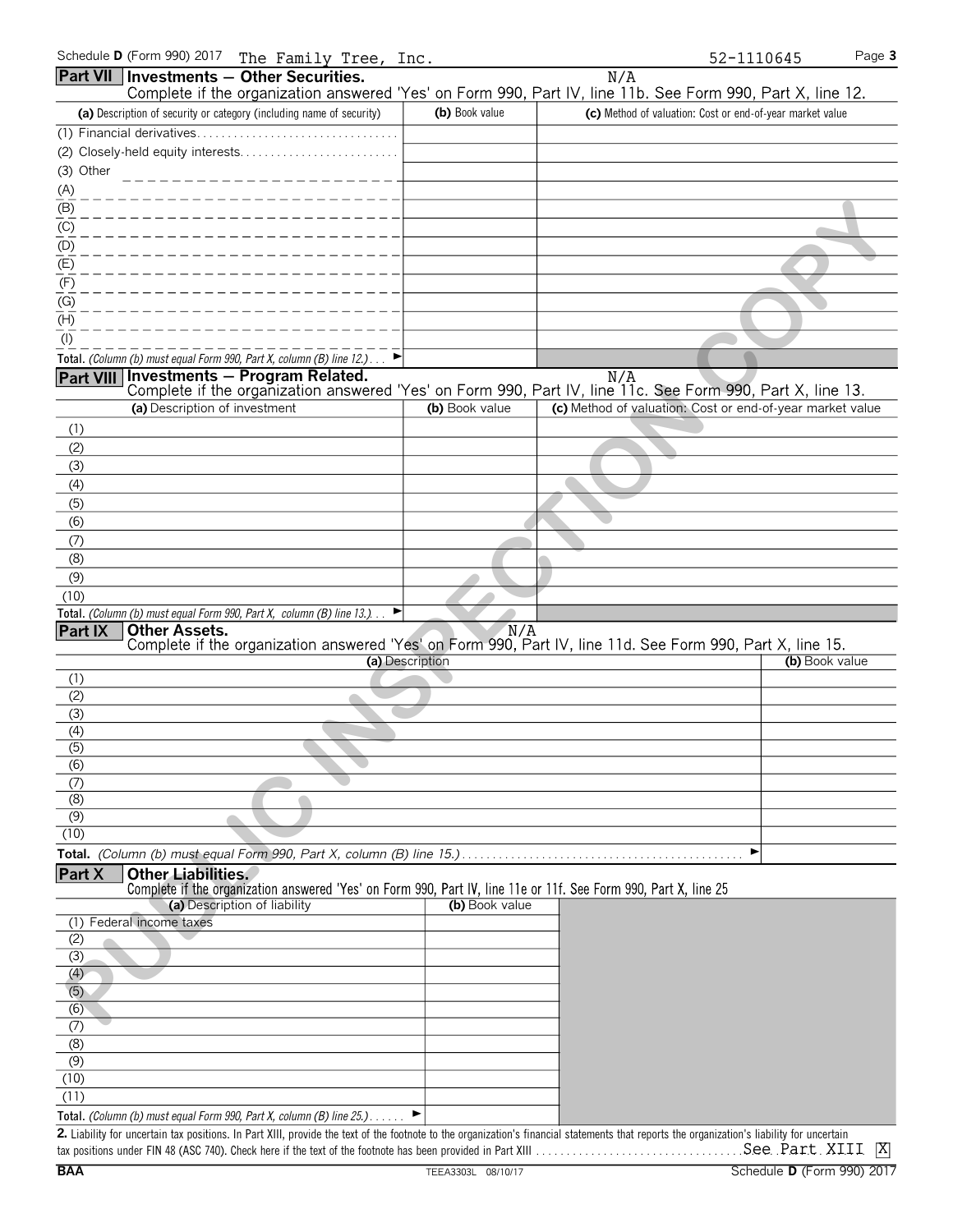| Schedule D (Form 990) 2017 The Family Tree, Inc.                                                                                                                                                                                                                                                                                     |                            | 52-1110645 | Page 4                     |
|--------------------------------------------------------------------------------------------------------------------------------------------------------------------------------------------------------------------------------------------------------------------------------------------------------------------------------------|----------------------------|------------|----------------------------|
| Part XI   Reconciliation of Revenue per Audited Financial Statements With Revenue per Return.                                                                                                                                                                                                                                        |                            |            |                            |
| Complete if the organization answered 'Yes' on Form 990, Part IV, line 12a.                                                                                                                                                                                                                                                          |                            |            |                            |
| 1.                                                                                                                                                                                                                                                                                                                                   |                            | 1.         | 2,663,326.                 |
| 2 Amounts included on line 1 but not on Form 990, Part VIII, line 12:                                                                                                                                                                                                                                                                |                            |            |                            |
|                                                                                                                                                                                                                                                                                                                                      | 2a<br>44,880.              |            |                            |
|                                                                                                                                                                                                                                                                                                                                      | 2 <sub>b</sub><br>247,856. |            |                            |
|                                                                                                                                                                                                                                                                                                                                      | 2c                         |            |                            |
| <b>d</b> Other (Describe in Part XIII.) $\ldots$ $\ldots$ $\ldots$ $\ldots$ $\ldots$ $\ldots$ $\ldots$ $\ldots$ $\ldots$                                                                                                                                                                                                             | 2d                         |            |                            |
|                                                                                                                                                                                                                                                                                                                                      |                            | 2e         | 292,736.                   |
| 3                                                                                                                                                                                                                                                                                                                                    |                            | 3          | 2,370,590.                 |
| Amounts included on Form 990, Part VIII, line 12, but not on line 1:                                                                                                                                                                                                                                                                 |                            |            |                            |
| a Investment expenses not included on Form 990, Part VIII, line 7b                                                                                                                                                                                                                                                                   | - 4 a                      |            |                            |
| <b>b</b> Other (Describe in Part XIII.) $\ldots$ $\ldots$ $\ldots$ $\ldots$ $\ldots$ $\ldots$ $\ldots$ $\ldots$ $\ldots$ $\ldots$                                                                                                                                                                                                    | 4 <sub>b</sub>             |            |                            |
|                                                                                                                                                                                                                                                                                                                                      |                            | 4 c        |                            |
|                                                                                                                                                                                                                                                                                                                                      |                            | 5.         | 2,370,590.                 |
| Part XII   Reconciliation of Expenses per Audited Financial Statements With Expenses per Return.                                                                                                                                                                                                                                     |                            |            |                            |
| Complete if the organization answered 'Yes' on Form 990, Part IV, line 12a.                                                                                                                                                                                                                                                          |                            |            |                            |
| 1.                                                                                                                                                                                                                                                                                                                                   |                            | 1          | 3,280,563.                 |
| Amounts included on line 1 but not on Form 990, Part IX, line 25:<br>2                                                                                                                                                                                                                                                               |                            |            |                            |
|                                                                                                                                                                                                                                                                                                                                      | 2a<br>247,856.             |            |                            |
|                                                                                                                                                                                                                                                                                                                                      | 2 <sub>b</sub>             |            |                            |
|                                                                                                                                                                                                                                                                                                                                      | 2c                         |            |                            |
|                                                                                                                                                                                                                                                                                                                                      | 2d                         |            |                            |
|                                                                                                                                                                                                                                                                                                                                      |                            | 2 e        | $247,856$ .                |
| 3                                                                                                                                                                                                                                                                                                                                    |                            | 3          | 3,032,707.                 |
| Amounts included on Form 990, Part IX, line 25, but not on line 1:<br>4                                                                                                                                                                                                                                                              |                            |            |                            |
| a Investment expenses not included on Form 990, Part VIII, line 7b.                                                                                                                                                                                                                                                                  | 4a                         |            |                            |
|                                                                                                                                                                                                                                                                                                                                      | 4 <sub>b</sub>             |            |                            |
|                                                                                                                                                                                                                                                                                                                                      |                            | 4 c        |                            |
| 5 Total expenses. Add lines 3 and 4c. (This must equal Form 990, Part I, line 18.)                                                                                                                                                                                                                                                   |                            | 5.         | 3,032,707.                 |
| Part XIII Supplemental Information.                                                                                                                                                                                                                                                                                                  |                            |            |                            |
| Provide the descriptions required for Part II, lines 3, 5, and 9; Part III, lines 1a and 4; Part IV, lines 1b and 2b; Part V,<br>line 4; Part X, line 2; Part XI, lines 2d and 4b; and Part XII, lines 2d and 4b. Also complete this part to provide any additional information.<br>Part V, Line 4 - Intended Uses Of Endowment Fund |                            |            |                            |
| Investment in perpetuity.                                                                                                                                                                                                                                                                                                            |                            |            |                            |
| Part X - FIN 48 Footnote                                                                                                                                                                                                                                                                                                             |                            |            |                            |
| The Internal Revenue Service has not examined (audited) any income tax returns of                                                                                                                                                                                                                                                    |                            |            |                            |
| the Organization. Thus the previous three (3) years are subject to examination. The                                                                                                                                                                                                                                                  |                            |            |                            |
| Organization has not taken any questionable tax positions with respect to unrelated                                                                                                                                                                                                                                                  |                            |            |                            |
| business income tax or anything that would jeopardize its $501(c)$ (3) status.                                                                                                                                                                                                                                                       |                            |            |                            |
| <b>BAA</b>                                                                                                                                                                                                                                                                                                                           |                            |            | Schedule D (Form 990) 2017 |

#### **Part V, Line 4 - Intended Uses Of Endowment Fund**

#### **Part X - FIN 48 Footnote**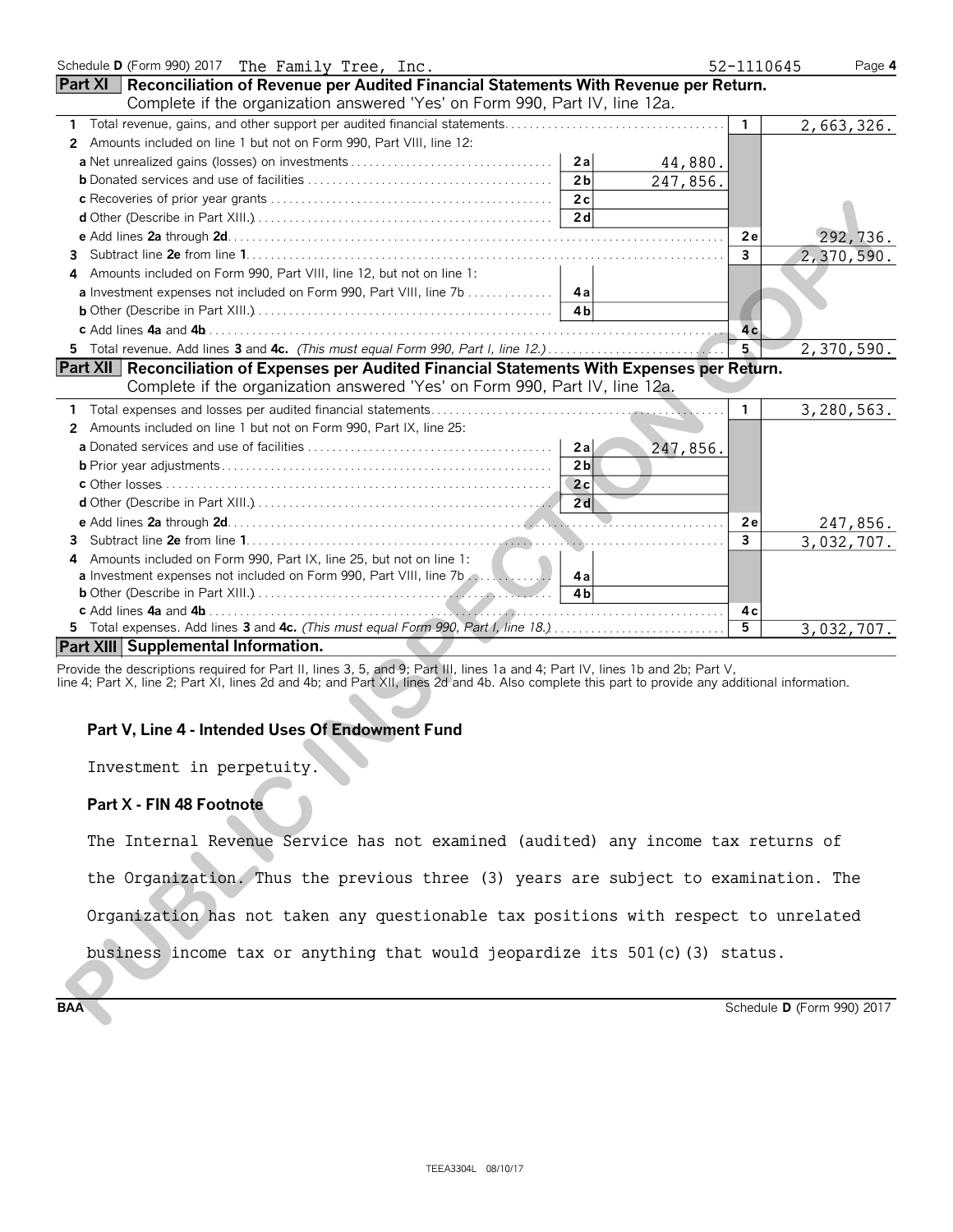|                                                                                                |                                                                                                                                                                     |               |     |                                                                      | Supplemental Information Regarding Fundraising or Gaming Activities                                                                                                                                                                                                                                                                                        |  |                                                                              | OMB No. 1545-0047                                       |
|------------------------------------------------------------------------------------------------|---------------------------------------------------------------------------------------------------------------------------------------------------------------------|---------------|-----|----------------------------------------------------------------------|------------------------------------------------------------------------------------------------------------------------------------------------------------------------------------------------------------------------------------------------------------------------------------------------------------------------------------------------------------|--|------------------------------------------------------------------------------|---------------------------------------------------------|
| <b>SCHEDULE G</b><br>(Form 990 or 990-EZ)                                                      | Complete if the organization answered 'Yes' on Form 990, Part IV, line 17, 18, or 19, or if the<br>organization entered more than \$15,000 on Form 990-EZ, line 6a. |               |     |                                                                      |                                                                                                                                                                                                                                                                                                                                                            |  | 2017                                                                         |                                                         |
| Department of the Treasury<br>Internal Revenue Service                                         | Attach to Form 990 or Form 990-EZ.<br>► Go to www.irs.gov/Form990 for the latest instructions.                                                                      |               |     |                                                                      |                                                                                                                                                                                                                                                                                                                                                            |  | <b>Open to Public</b><br><b>Inspection</b>                                   |                                                         |
| Name of the organization<br>The Family Tree, Inc.                                              |                                                                                                                                                                     |               |     |                                                                      |                                                                                                                                                                                                                                                                                                                                                            |  | <b>Employer identification number</b><br>52-1110645                          |                                                         |
| Part I                                                                                         | Form 990-EZ filers are not required to complete this part.                                                                                                          |               |     |                                                                      | Fundraising Activities. Complete if the organization answered 'Yes' on Form 990, Part IV, line 17.                                                                                                                                                                                                                                                         |  |                                                                              |                                                         |
| 1.<br>Mail solicitations<br>a<br>b<br>Phone solicitations<br>C<br>In-person solicitations<br>d | Internet and email solicitations                                                                                                                                    |               |     | e<br>f<br>g                                                          | Indicate whether the organization raised funds through any of the following activities. Check all that apply.<br>Solicitation of non-government grants<br>Solicitation of government grants<br>Special fundraising events<br>2a Did the organization have a written or oral agreement with any individual (including officers, directors, trustees, or key |  |                                                                              |                                                         |
| compensated at least \$5,000 by the organization.                                              |                                                                                                                                                                     |               |     |                                                                      | employees listed in Form 990, Part VII) or entity in connection with professional fundraising services?<br>b If 'Yes,' list the 10 highest paid individuals or entities (fundraisers) pursuant to agreements under which the fundraiser is to be                                                                                                           |  |                                                                              | $ \overline{X} $ No<br>Yes                              |
| (i) Name and address of individual<br>or entity (fundraiser)                                   |                                                                                                                                                                     | (ii) Activity |     | (iii) Did fundraiser<br>have custody or control<br>of contributions? | (iv) Gross receipts<br>from activity                                                                                                                                                                                                                                                                                                                       |  | (v) Amount paid to<br>(or retained by)<br>fundraiser listed in<br>column (i) | (vi) Amount paid to<br>(or retained by)<br>organization |
| 1                                                                                              |                                                                                                                                                                     |               | Yes | No                                                                   |                                                                                                                                                                                                                                                                                                                                                            |  |                                                                              |                                                         |
| 2                                                                                              |                                                                                                                                                                     |               |     |                                                                      |                                                                                                                                                                                                                                                                                                                                                            |  |                                                                              |                                                         |
| 3                                                                                              |                                                                                                                                                                     |               |     |                                                                      |                                                                                                                                                                                                                                                                                                                                                            |  |                                                                              |                                                         |
| 4                                                                                              |                                                                                                                                                                     |               |     |                                                                      |                                                                                                                                                                                                                                                                                                                                                            |  |                                                                              |                                                         |
| 5                                                                                              |                                                                                                                                                                     |               |     |                                                                      |                                                                                                                                                                                                                                                                                                                                                            |  |                                                                              |                                                         |
| 6                                                                                              |                                                                                                                                                                     |               |     |                                                                      |                                                                                                                                                                                                                                                                                                                                                            |  |                                                                              |                                                         |
| 7                                                                                              |                                                                                                                                                                     |               |     |                                                                      |                                                                                                                                                                                                                                                                                                                                                            |  |                                                                              |                                                         |
| 8                                                                                              |                                                                                                                                                                     |               |     |                                                                      |                                                                                                                                                                                                                                                                                                                                                            |  |                                                                              |                                                         |
| 9                                                                                              |                                                                                                                                                                     |               |     |                                                                      |                                                                                                                                                                                                                                                                                                                                                            |  |                                                                              |                                                         |
| 10                                                                                             |                                                                                                                                                                     |               |     |                                                                      |                                                                                                                                                                                                                                                                                                                                                            |  |                                                                              |                                                         |
| Total                                                                                          |                                                                                                                                                                     |               |     |                                                                      |                                                                                                                                                                                                                                                                                                                                                            |  |                                                                              | 0.                                                      |
| 3<br>or licensing.                                                                             |                                                                                                                                                                     |               |     |                                                                      | List all states in which the organization is registered or licensed to solicit contributions or has been notified it is exempt from registration                                                                                                                                                                                                           |  |                                                                              |                                                         |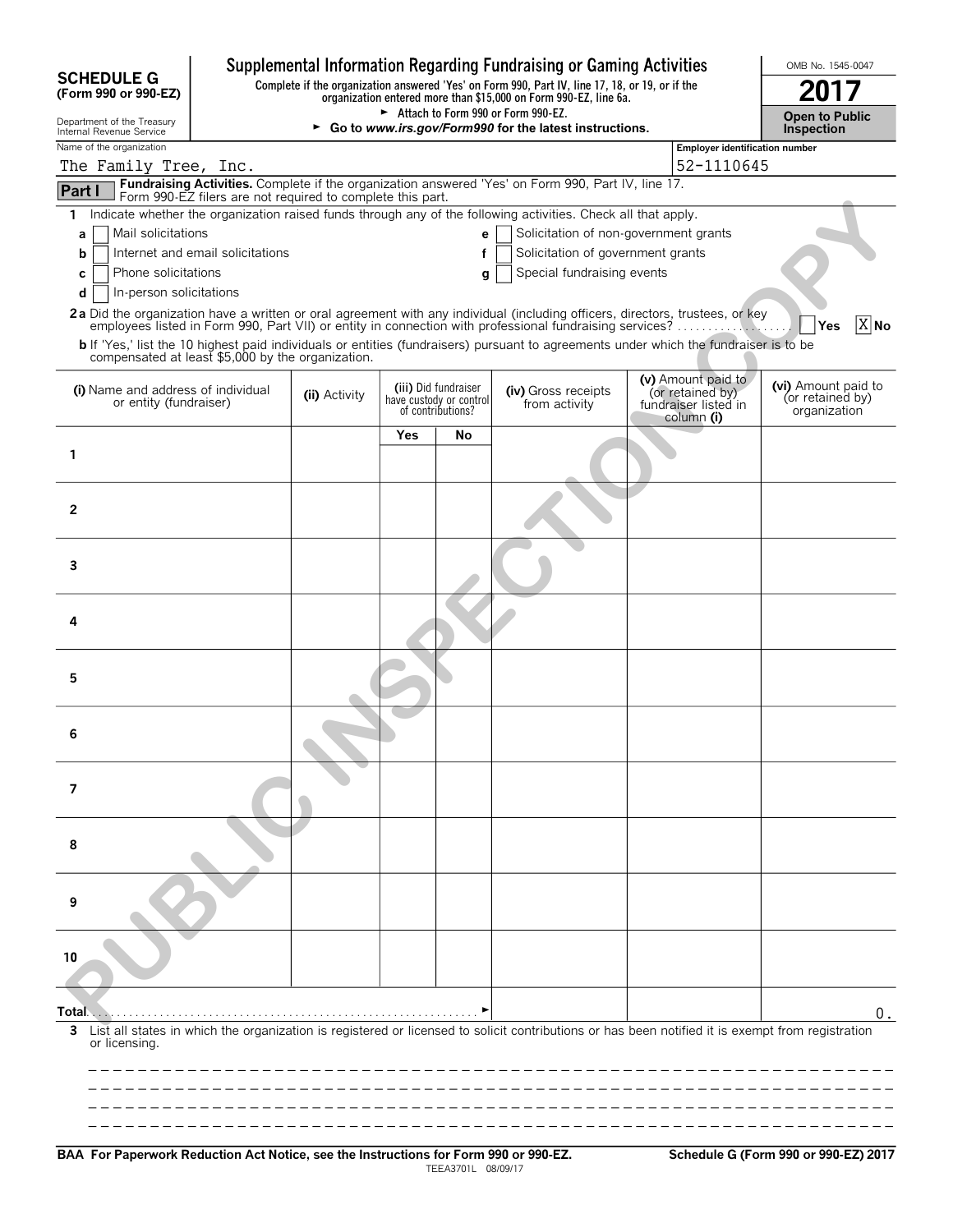|                |    | Schedule G (Form 990 or 990-EZ) 2017 The Family Tree, Inc.                                                                                                                                                                                                                    |                                               |                                                 | 52-1110645                         | Page 2                                                      |
|----------------|----|-------------------------------------------------------------------------------------------------------------------------------------------------------------------------------------------------------------------------------------------------------------------------------|-----------------------------------------------|-------------------------------------------------|------------------------------------|-------------------------------------------------------------|
| Part II        |    | Fundraising Events. Complete if the organization answered 'Yes' on Form 990, Part IV, line 18, or reported<br>more than \$15,000 of fundraising event contributions and gross income on Form 990-EZ, lines 1 and 6b.<br>List events with gross receipts greater than \$5,000. |                                               |                                                 |                                    |                                                             |
|                |    |                                                                                                                                                                                                                                                                               | (a) Event $#1$<br>Great Chefs<br>(event type) | (b) Event $#2$<br>Family Events<br>(event type) | (c) Other events<br>(total number) | (d) Total events<br>(add column (a)<br>through column $(c)$ |
| <b>RADENCE</b> |    | Gross receipts                                                                                                                                                                                                                                                                | 631, 185.                                     | 62,464.                                         | 46,168.                            | 739,817.                                                    |
|                | 2  | Less: Contributions                                                                                                                                                                                                                                                           | 518,685.                                      |                                                 |                                    | 518,685.                                                    |
|                | 3  | Gross income (line 1 minus line 2)                                                                                                                                                                                                                                            | 112,500.                                      | 62,464.                                         | 46,168.                            | 221, 132.                                                   |
|                | 4  |                                                                                                                                                                                                                                                                               |                                               |                                                 |                                    |                                                             |
|                |    |                                                                                                                                                                                                                                                                               |                                               |                                                 |                                    |                                                             |
| D – R E C T    | 6  | Rent/facility costs                                                                                                                                                                                                                                                           |                                               |                                                 |                                    |                                                             |
|                |    | Food and beverages                                                                                                                                                                                                                                                            |                                               |                                                 |                                    |                                                             |
|                | 8  |                                                                                                                                                                                                                                                                               |                                               |                                                 |                                    |                                                             |
| <b>CHONDIA</b> | 9  | Other direct expenses                                                                                                                                                                                                                                                         | 101,630.                                      | 23,636.                                         | 9,581.                             | 134,847.                                                    |
|                | 10 |                                                                                                                                                                                                                                                                               |                                               |                                                 |                                    | 134,847.                                                    |

| n<br>U<br>E                                                                                                        | 1        |                                                                                                                                          | 631, 185.       | 62, 464.                                            | 46, 168.         | 739,817.                                                    |  |
|--------------------------------------------------------------------------------------------------------------------|----------|------------------------------------------------------------------------------------------------------------------------------------------|-----------------|-----------------------------------------------------|------------------|-------------------------------------------------------------|--|
|                                                                                                                    | 2        | Less: Contributions                                                                                                                      | 518,685.        |                                                     |                  | 518,685.                                                    |  |
|                                                                                                                    | 3        | Gross income (line 1 minus line 2)                                                                                                       | 112,500.        | 62, 464.                                            | 46,168.          | 221, 132.                                                   |  |
|                                                                                                                    | 4        |                                                                                                                                          |                 |                                                     |                  |                                                             |  |
|                                                                                                                    | 5        | Noncash prizes                                                                                                                           |                 |                                                     |                  |                                                             |  |
| D<br>IRECT                                                                                                         | 6        | Rent/facility costs                                                                                                                      |                 |                                                     |                  |                                                             |  |
|                                                                                                                    |          | 7 Food and beverages                                                                                                                     |                 |                                                     |                  |                                                             |  |
|                                                                                                                    |          |                                                                                                                                          |                 |                                                     |                  |                                                             |  |
| <b>EXPENSES</b>                                                                                                    | 9        | Other direct expenses                                                                                                                    | 101,630.        | 23,636.                                             | 9,581.           | 134,847.                                                    |  |
|                                                                                                                    | 10<br>11 |                                                                                                                                          |                 |                                                     |                  | 134,847.<br>86,285.                                         |  |
| Part III                                                                                                           |          | Gaming. Complete if the organization answered 'Yes' on Form 990, Part IV, line 19, or reported more than                                 |                 |                                                     |                  |                                                             |  |
|                                                                                                                    |          | \$15,000 on Form 990-EZ, line 6a.                                                                                                        |                 |                                                     |                  |                                                             |  |
| R<br>EVEN                                                                                                          |          |                                                                                                                                          | (a) Bingo       | (b) Pull tabs/instant<br>bingo/progressive<br>bingo | (c) Other gaming | (d) Total gaming<br>(add column (a)<br>through column $(c)$ |  |
| Ľ                                                                                                                  | 1        | Gross revenue                                                                                                                            |                 |                                                     |                  |                                                             |  |
|                                                                                                                    |          | 2 Cash prizes                                                                                                                            |                 |                                                     |                  |                                                             |  |
|                                                                                                                    | 3        |                                                                                                                                          |                 |                                                     |                  |                                                             |  |
|                                                                                                                    | 4        |                                                                                                                                          |                 |                                                     |                  |                                                             |  |
|                                                                                                                    | 5.       |                                                                                                                                          |                 |                                                     |                  |                                                             |  |
|                                                                                                                    | 6        |                                                                                                                                          | နွ<br>Yes<br>No | နွ<br>Yes<br>No                                     | နွ<br>Yes<br>No  |                                                             |  |
|                                                                                                                    | 7        |                                                                                                                                          |                 |                                                     |                  |                                                             |  |
|                                                                                                                    | 8        |                                                                                                                                          |                 |                                                     |                  |                                                             |  |
|                                                                                                                    |          |                                                                                                                                          |                 |                                                     |                  |                                                             |  |
| Enter the state(s) in which the organization conducts gaming activities:<br>9<br>Yes<br><b>b</b> If 'No,' explain: |          |                                                                                                                                          |                 |                                                     |                  |                                                             |  |
|                                                                                                                    |          | _____________________________________                                                                                                    |                 |                                                     |                  |                                                             |  |
|                                                                                                                    |          | 10a Were any of the organization's gaming licenses revoked, suspended, or terminated during the tax year?<br><b>b</b> If 'Yes,' explain: |                 |                                                     |                  | No<br><b>Yes</b>                                            |  |
|                                                                                                                    |          |                                                                                                                                          |                 |                                                     |                  |                                                             |  |

**BAA TEEA3702L 09/18/17 Schedule G (Form 990 or 990-EZ) 2017**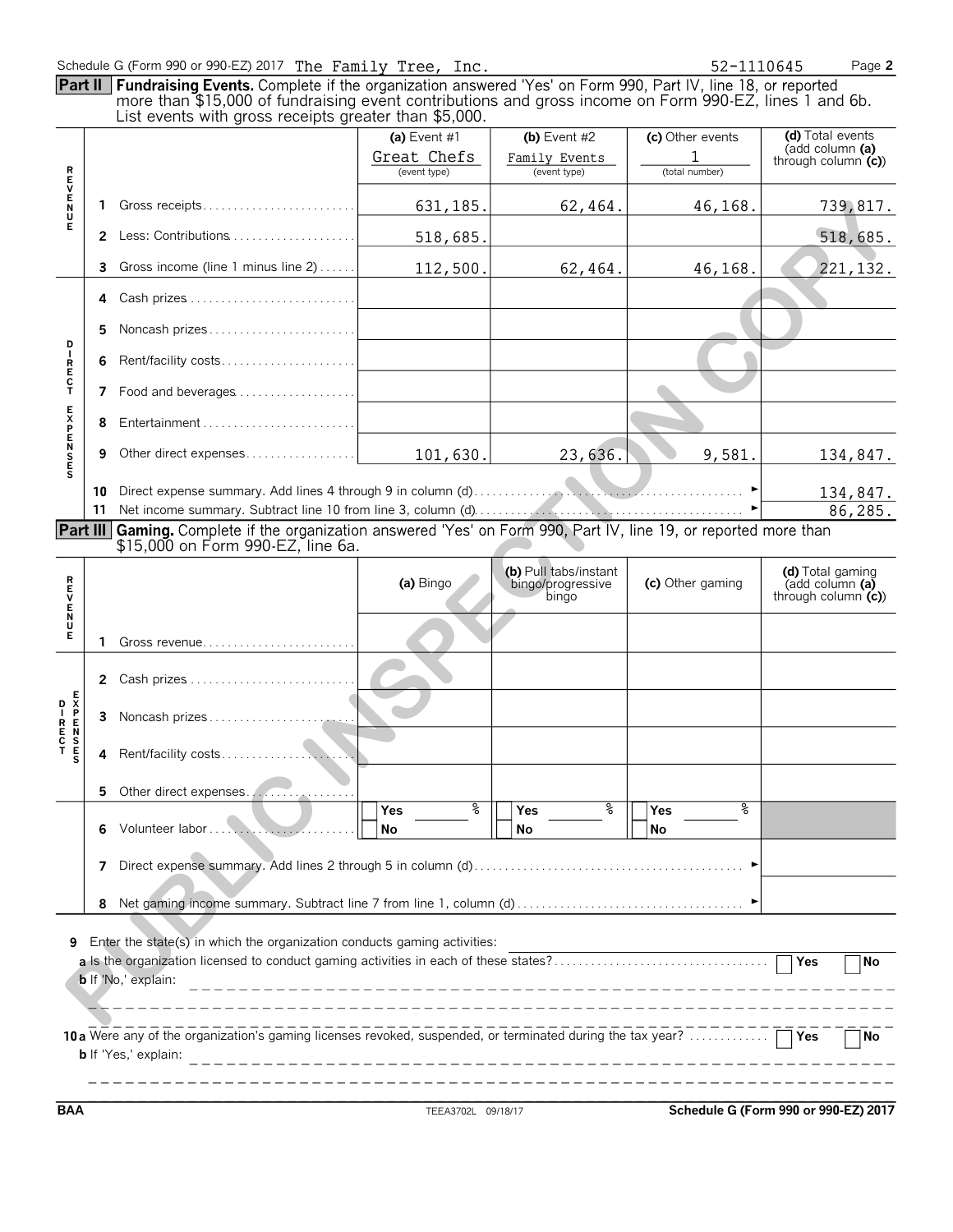| Schedule G (Form 990 or 990-EZ) 2017 The Family Tree, Inc. | 52-1110645                                                                                                                                                                                                                                                                                                                                                                                                                                             |                                                                                                                                                                                                                                                                                                                                                                                                                                                                                                                                        | Page 3                                                                                                                                                                                                                                                                                                                                                                   |
|------------------------------------------------------------|--------------------------------------------------------------------------------------------------------------------------------------------------------------------------------------------------------------------------------------------------------------------------------------------------------------------------------------------------------------------------------------------------------------------------------------------------------|----------------------------------------------------------------------------------------------------------------------------------------------------------------------------------------------------------------------------------------------------------------------------------------------------------------------------------------------------------------------------------------------------------------------------------------------------------------------------------------------------------------------------------------|--------------------------------------------------------------------------------------------------------------------------------------------------------------------------------------------------------------------------------------------------------------------------------------------------------------------------------------------------------------------------|
|                                                            |                                                                                                                                                                                                                                                                                                                                                                                                                                                        | Yes                                                                                                                                                                                                                                                                                                                                                                                                                                                                                                                                    | No                                                                                                                                                                                                                                                                                                                                                                       |
|                                                            |                                                                                                                                                                                                                                                                                                                                                                                                                                                        | Yes                                                                                                                                                                                                                                                                                                                                                                                                                                                                                                                                    | No                                                                                                                                                                                                                                                                                                                                                                       |
|                                                            |                                                                                                                                                                                                                                                                                                                                                                                                                                                        |                                                                                                                                                                                                                                                                                                                                                                                                                                                                                                                                        |                                                                                                                                                                                                                                                                                                                                                                          |
|                                                            | 13a                                                                                                                                                                                                                                                                                                                                                                                                                                                    |                                                                                                                                                                                                                                                                                                                                                                                                                                                                                                                                        | ៖                                                                                                                                                                                                                                                                                                                                                                        |
|                                                            | 13 <sub>b</sub>                                                                                                                                                                                                                                                                                                                                                                                                                                        |                                                                                                                                                                                                                                                                                                                                                                                                                                                                                                                                        | %                                                                                                                                                                                                                                                                                                                                                                        |
|                                                            |                                                                                                                                                                                                                                                                                                                                                                                                                                                        |                                                                                                                                                                                                                                                                                                                                                                                                                                                                                                                                        |                                                                                                                                                                                                                                                                                                                                                                          |
| Name $\blacktriangleright$                                 |                                                                                                                                                                                                                                                                                                                                                                                                                                                        |                                                                                                                                                                                                                                                                                                                                                                                                                                                                                                                                        |                                                                                                                                                                                                                                                                                                                                                                          |
| Address ▶<br>-------------------------------------         |                                                                                                                                                                                                                                                                                                                                                                                                                                                        |                                                                                                                                                                                                                                                                                                                                                                                                                                                                                                                                        |                                                                                                                                                                                                                                                                                                                                                                          |
|                                                            |                                                                                                                                                                                                                                                                                                                                                                                                                                                        |                                                                                                                                                                                                                                                                                                                                                                                                                                                                                                                                        | No                                                                                                                                                                                                                                                                                                                                                                       |
|                                                            |                                                                                                                                                                                                                                                                                                                                                                                                                                                        |                                                                                                                                                                                                                                                                                                                                                                                                                                                                                                                                        |                                                                                                                                                                                                                                                                                                                                                                          |
|                                                            |                                                                                                                                                                                                                                                                                                                                                                                                                                                        |                                                                                                                                                                                                                                                                                                                                                                                                                                                                                                                                        |                                                                                                                                                                                                                                                                                                                                                                          |
|                                                            |                                                                                                                                                                                                                                                                                                                                                                                                                                                        |                                                                                                                                                                                                                                                                                                                                                                                                                                                                                                                                        |                                                                                                                                                                                                                                                                                                                                                                          |
|                                                            |                                                                                                                                                                                                                                                                                                                                                                                                                                                        |                                                                                                                                                                                                                                                                                                                                                                                                                                                                                                                                        |                                                                                                                                                                                                                                                                                                                                                                          |
| Name $\blacktriangleright$                                 |                                                                                                                                                                                                                                                                                                                                                                                                                                                        |                                                                                                                                                                                                                                                                                                                                                                                                                                                                                                                                        |                                                                                                                                                                                                                                                                                                                                                                          |
|                                                            |                                                                                                                                                                                                                                                                                                                                                                                                                                                        |                                                                                                                                                                                                                                                                                                                                                                                                                                                                                                                                        |                                                                                                                                                                                                                                                                                                                                                                          |
| Address ▶<br>______________________                        |                                                                                                                                                                                                                                                                                                                                                                                                                                                        |                                                                                                                                                                                                                                                                                                                                                                                                                                                                                                                                        |                                                                                                                                                                                                                                                                                                                                                                          |
| Gaming manager information:                                |                                                                                                                                                                                                                                                                                                                                                                                                                                                        |                                                                                                                                                                                                                                                                                                                                                                                                                                                                                                                                        |                                                                                                                                                                                                                                                                                                                                                                          |
| Name $\blacktriangleright$<br>____________________         |                                                                                                                                                                                                                                                                                                                                                                                                                                                        |                                                                                                                                                                                                                                                                                                                                                                                                                                                                                                                                        |                                                                                                                                                                                                                                                                                                                                                                          |
| Gaming manager compensation $\triangleright$ \$            |                                                                                                                                                                                                                                                                                                                                                                                                                                                        |                                                                                                                                                                                                                                                                                                                                                                                                                                                                                                                                        |                                                                                                                                                                                                                                                                                                                                                                          |
| Description of services provided ▶                         |                                                                                                                                                                                                                                                                                                                                                                                                                                                        |                                                                                                                                                                                                                                                                                                                                                                                                                                                                                                                                        |                                                                                                                                                                                                                                                                                                                                                                          |
| Employee<br>Independent contractor<br>Director/officer     |                                                                                                                                                                                                                                                                                                                                                                                                                                                        |                                                                                                                                                                                                                                                                                                                                                                                                                                                                                                                                        |                                                                                                                                                                                                                                                                                                                                                                          |
| Mandatory distributions:                                   |                                                                                                                                                                                                                                                                                                                                                                                                                                                        |                                                                                                                                                                                                                                                                                                                                                                                                                                                                                                                                        |                                                                                                                                                                                                                                                                                                                                                                          |
| state gaming license?                                      |                                                                                                                                                                                                                                                                                                                                                                                                                                                        | Yes                                                                                                                                                                                                                                                                                                                                                                                                                                                                                                                                    | No                                                                                                                                                                                                                                                                                                                                                                       |
|                                                            |                                                                                                                                                                                                                                                                                                                                                                                                                                                        |                                                                                                                                                                                                                                                                                                                                                                                                                                                                                                                                        |                                                                                                                                                                                                                                                                                                                                                                          |
|                                                            |                                                                                                                                                                                                                                                                                                                                                                                                                                                        |                                                                                                                                                                                                                                                                                                                                                                                                                                                                                                                                        |                                                                                                                                                                                                                                                                                                                                                                          |
| information. See instructions.                             |                                                                                                                                                                                                                                                                                                                                                                                                                                                        |                                                                                                                                                                                                                                                                                                                                                                                                                                                                                                                                        |                                                                                                                                                                                                                                                                                                                                                                          |
|                                                            | <b>13</b> Indicate the percentage of gaming activity conducted in:<br><b>b</b> If 'Yes,' enter the amount of gaming revenue received by the organization $\triangleright$ \$<br>of gaming revenue retained by the third party $\triangleright$ $\uparrow$<br>c If 'Yes,' enter name and address of the third party:<br>_____________________________<br>organization's own exempt activities during the tax year $\triangleright$ \$<br><b>Part IV</b> | 12 Is the organization a grantor, beneficiary or trustee of a trust, or a member of a partnership or other entity formed to<br>14 Enter the name and address of the person who prepares the organization's gaming/special events books and records:<br>and the amount<br>a Is the organization required under state law to make charitable distributions from the gaming proceeds to retain the<br><b>b</b> Enter the amount of distributions required under state law to be distributed to other exempt organizations or spent in the | <b>15a</b> Does the organization have a contract with a third party from whom the organization receives gaming revenue?<br>Yes<br>________________<br><b>Supplemental Information.</b> Provide the explanations required by Part I, line 2b, columns (iii) and (v);<br>and Part III, lines 9, 9b, 10b, 15b, 15c, 16, and 17b, as applicable. Also provide any additional |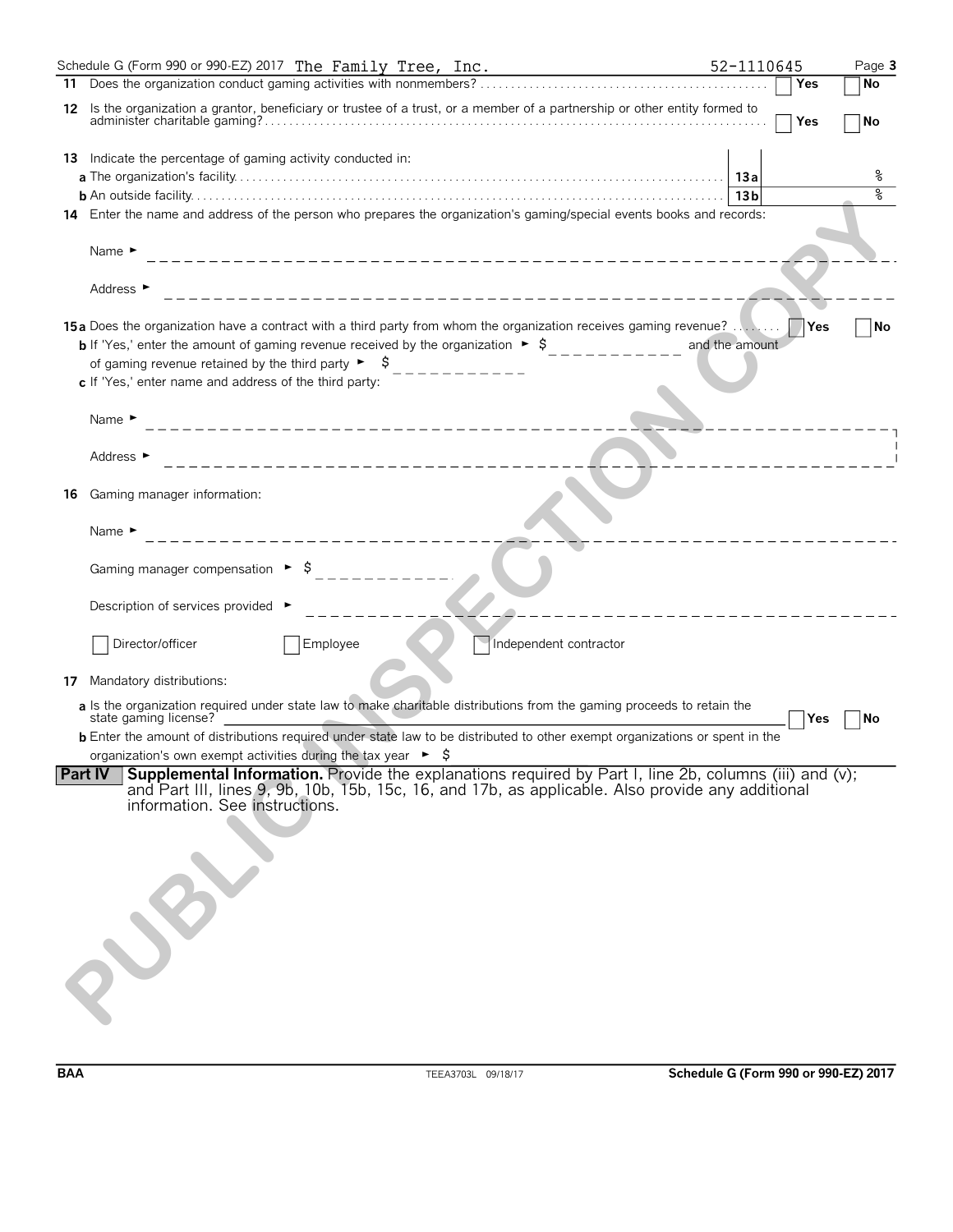| <b>SCHEDULE M</b> | <b>Noncash Contributions</b>                                                         | OMB No. 1545-0047 |
|-------------------|--------------------------------------------------------------------------------------|-------------------|
| (Form 990)        | ► Complete if the organizations answered 'Yes' on Form 990, Part IV, lines 29 or 30. | 2017              |
|                   |                                                                                      |                   |

Department of the Treasury **► Attach to Form 990.**<br>Internal Revenue Service ► Go to *www.irs.gov/Form990* for the latest information. Inspection Inspection

| Name of the organization                  |                | <b>Employer identification number</b> |                      |                        |
|-------------------------------------------|----------------|---------------------------------------|----------------------|------------------------|
| The Family Tree, Inc.                     |                | 52-1110645                            |                      |                        |
| <b>Part I</b><br><b>Types of Property</b> |                |                                       |                      |                        |
|                                           | (a<br>Check if | (b)<br>Number of                      | Noncash contribution | (d)<br>Method of deter |

| <b>raill</b>                                                                                                      | Types of Froperty                                                                                                                            |                               |                                                           |                                                                                       |    |                                                              |    |
|-------------------------------------------------------------------------------------------------------------------|----------------------------------------------------------------------------------------------------------------------------------------------|-------------------------------|-----------------------------------------------------------|---------------------------------------------------------------------------------------|----|--------------------------------------------------------------|----|
|                                                                                                                   |                                                                                                                                              | (a)<br>Check if<br>applicable | (b)<br>Number of<br>contributions or<br>items contributed | (c)<br>Noncash contribution<br>amounts reported<br>on Form 990,<br>Part VIII, line 1g |    | (d)<br>Method of determining<br>noncash contribution amounts |    |
| 1.                                                                                                                |                                                                                                                                              |                               |                                                           |                                                                                       |    |                                                              |    |
| 2                                                                                                                 |                                                                                                                                              |                               |                                                           |                                                                                       |    |                                                              |    |
| 3                                                                                                                 |                                                                                                                                              |                               |                                                           |                                                                                       |    |                                                              |    |
| 4                                                                                                                 | Books and publications                                                                                                                       |                               |                                                           |                                                                                       |    |                                                              |    |
| 5                                                                                                                 | Clothing and household goods                                                                                                                 |                               |                                                           |                                                                                       |    |                                                              |    |
| 6                                                                                                                 | Cars and other vehicles                                                                                                                      |                               |                                                           |                                                                                       |    |                                                              |    |
| 7                                                                                                                 |                                                                                                                                              |                               |                                                           |                                                                                       |    |                                                              |    |
| 8                                                                                                                 | Intellectual property                                                                                                                        |                               |                                                           |                                                                                       |    |                                                              |    |
| 9                                                                                                                 | Securities - Publicly traded                                                                                                                 | $\overline{\mathbf{x}}$       |                                                           | 39,288. FMV                                                                           |    |                                                              |    |
| 10                                                                                                                | Securities - Closely held stock                                                                                                              |                               |                                                           |                                                                                       |    |                                                              |    |
| 11                                                                                                                | Securities - Partnership, LLC, or trust interests                                                                                            |                               |                                                           |                                                                                       |    |                                                              |    |
| 12                                                                                                                | Securities - Miscellaneous                                                                                                                   |                               |                                                           |                                                                                       |    |                                                              |    |
|                                                                                                                   |                                                                                                                                              |                               |                                                           |                                                                                       |    |                                                              |    |
| 13                                                                                                                | Qualified conservation contribution -                                                                                                        |                               |                                                           |                                                                                       |    |                                                              |    |
| 14                                                                                                                | Qualified conservation contribution - Other                                                                                                  |                               |                                                           |                                                                                       |    |                                                              |    |
| 15                                                                                                                | Real estate $-$ Residential $\ldots \ldots \ldots \ldots \ldots \ldots$                                                                      |                               |                                                           |                                                                                       |    |                                                              |    |
| 16                                                                                                                | Real estate - Commercial                                                                                                                     |                               |                                                           |                                                                                       |    |                                                              |    |
| 17                                                                                                                |                                                                                                                                              |                               |                                                           |                                                                                       |    |                                                              |    |
| 18                                                                                                                |                                                                                                                                              |                               |                                                           |                                                                                       |    |                                                              |    |
| 19                                                                                                                |                                                                                                                                              |                               |                                                           |                                                                                       |    |                                                              |    |
| 20                                                                                                                |                                                                                                                                              |                               |                                                           |                                                                                       |    |                                                              |    |
| 21                                                                                                                |                                                                                                                                              |                               |                                                           |                                                                                       |    |                                                              |    |
| 22                                                                                                                |                                                                                                                                              |                               |                                                           |                                                                                       |    |                                                              |    |
| 23                                                                                                                |                                                                                                                                              |                               |                                                           |                                                                                       |    |                                                              |    |
| 24                                                                                                                |                                                                                                                                              |                               |                                                           |                                                                                       |    |                                                              |    |
| 25                                                                                                                | Other $\blacktriangleright$ (                                                                                                                |                               |                                                           |                                                                                       |    |                                                              |    |
| 26                                                                                                                | Other $\blacktriangleright$<br>$\left($<br>_________________                                                                                 |                               |                                                           |                                                                                       |    |                                                              |    |
| 27                                                                                                                | Other $\blacktriangleright$<br>).<br>$\left($<br>________ <b>______</b> __                                                                   |                               |                                                           |                                                                                       |    |                                                              |    |
| 28                                                                                                                | Other $\blacktriangleright$<br>). $\ldots$                                                                                                   |                               |                                                           |                                                                                       |    |                                                              |    |
| 29                                                                                                                | Number of Forms 8283 received by the organization during the tax year for contributions for which the                                        |                               |                                                           |                                                                                       |    |                                                              |    |
|                                                                                                                   | organization completed Form 8283, Part IV, Donee Acknowledgement                                                                             |                               |                                                           |                                                                                       | 29 |                                                              |    |
|                                                                                                                   |                                                                                                                                              |                               |                                                           |                                                                                       |    | Yes                                                          | No |
|                                                                                                                   | 30a During the year, did the organization receive by contribution any property reported in Part I, lines 1 through 28, that                  |                               |                                                           |                                                                                       |    |                                                              |    |
|                                                                                                                   | it must hold for at least three years from the date of the initial contribution, and which isn't required to be used                         |                               |                                                           |                                                                                       |    |                                                              |    |
|                                                                                                                   |                                                                                                                                              |                               |                                                           |                                                                                       |    | 30 a                                                         | Χ  |
|                                                                                                                   | <b>b</b> If 'Yes,' describe the arrangement in Part II.                                                                                      |                               |                                                           |                                                                                       |    |                                                              |    |
| 31 Does the organization have a gift acceptance policy that requires the review of any nonstandard contributions? | 31                                                                                                                                           | Χ                             |                                                           |                                                                                       |    |                                                              |    |
| 32a Does the organization hire or use third parties or related organizations to solicit, process, or sell         |                                                                                                                                              |                               |                                                           |                                                                                       |    |                                                              |    |
| <b>b</b> If 'Yes,' describe in Part II.                                                                           |                                                                                                                                              |                               |                                                           |                                                                                       |    | 32 a                                                         | Χ  |
|                                                                                                                   | 33 If the organization didn't report an amount in column (c) for a type of property for which column (a) is checked,<br>describe in Part II. |                               |                                                           |                                                                                       |    |                                                              |    |
|                                                                                                                   | <b>DAA</b> For Reparatively Reduction Act Notice, see the Instructions for Form 000                                                          |                               |                                                           |                                                                                       |    | Cohodule M (Fount 000) (2017)                                |    |

**BAA For Paperwork Reduction Act Notice, see the Instructions for Form 990. Schedule M (Form 990) (2017) BAA Form 990**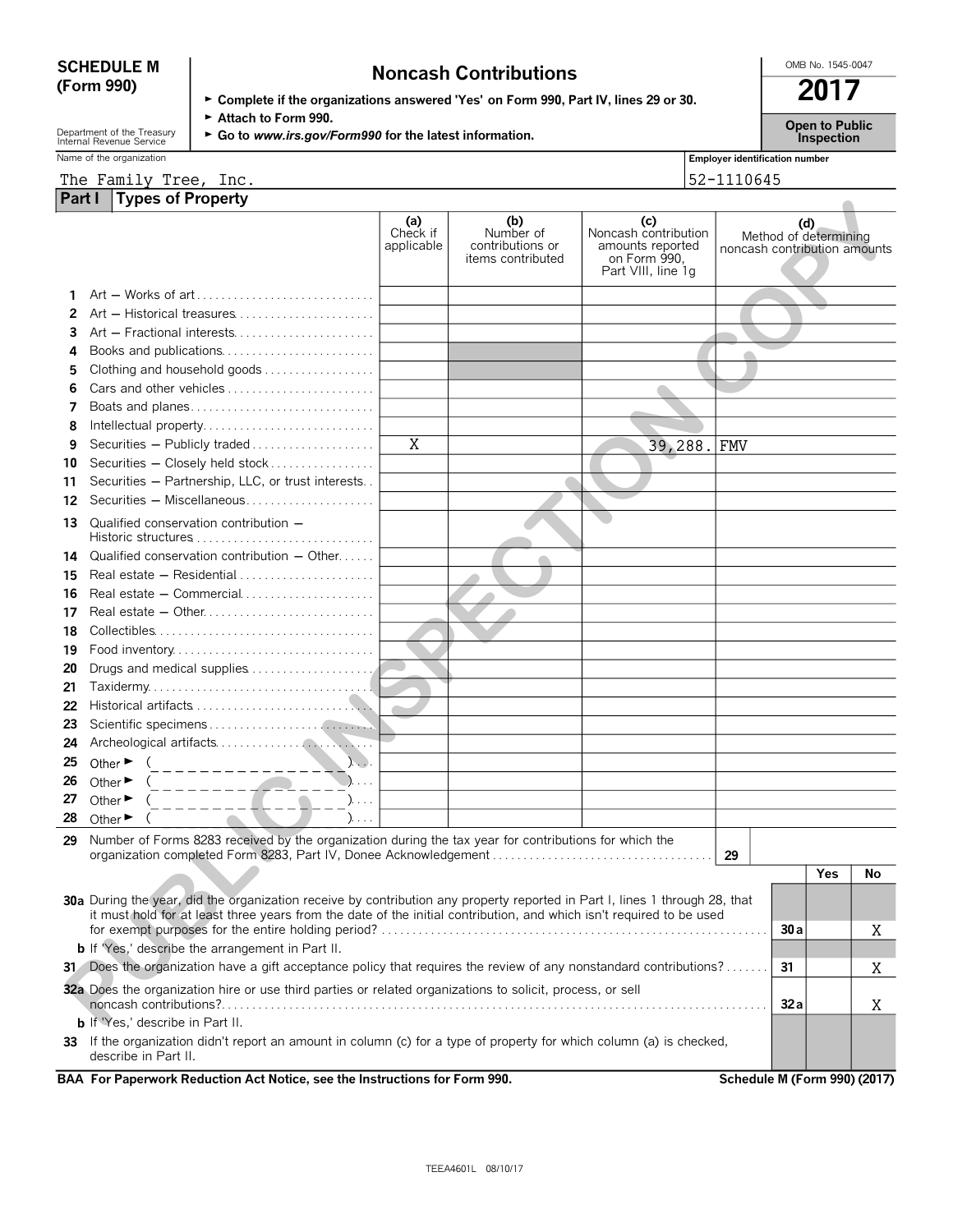**Part II Supplemental Information.** Provide the information required by Part I, lines 30b, 32b, and 33, and whether the organization is reporting in Part I, column (b), the number of contributions, the number of items received, or a combination of both. Also complete this part for any additional information.

PUBLIC INSPECTION COPY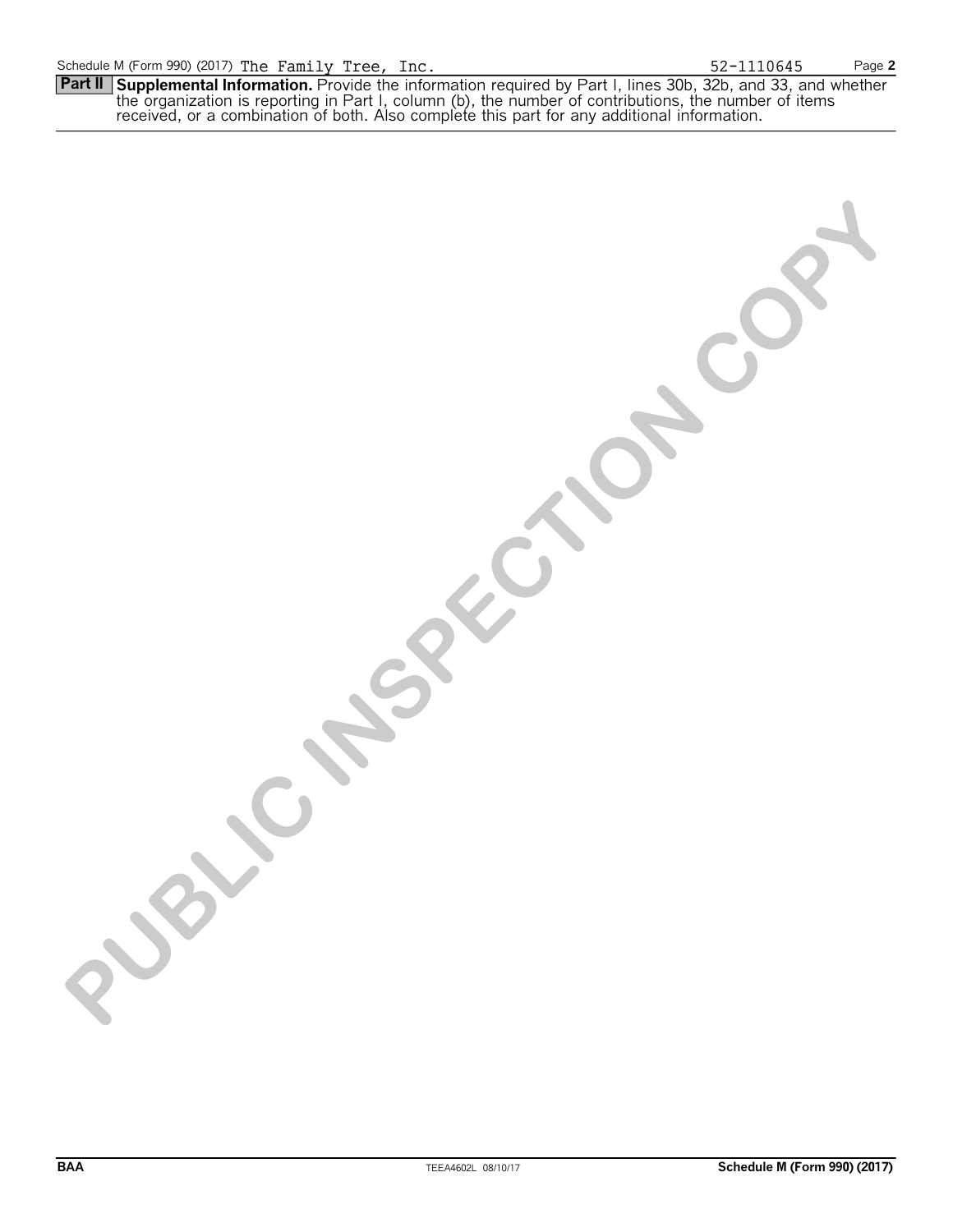## **SCHEDULE O Supplemental Information to Form 990 or 990-EZ** MB No. 1545-0047 **(Form 990 or 990-EZ) Complete to provide information for responses to specific questions on Form 990 or 990-EZ or to provide any additional information. 2017** Attach to Form 990 or 990-EZ.

**Open to Public** Department of the Treasury <sup>G</sup>**Go to** *www.irs.gov/Form990* **for the latest information.**

Department of the Treasury<br>Internal Revenue Service Name of the organization **Employer identification number Employer identification number** 

#### The Family Tree, Inc.  $\vert$  52-1110645

#### **Form 990, Part III, Line 1 - Organization Mission**

The Family Tree leads Maryland in preventing child abuse, connects caring communities, and builds strong families to improve society for generations. We educate and empower parents to make good decisions when raising their families. Every year, more than 21,000 people go through our evidence-based programs, parenting classes and parent helpline. In addition, we provide professional trainings, conduct community outreach, and advocate for legislation that prevents child abuse and neglect. The Family Tree is a 4 star rated charity by Charity Navigator, platinum rated on Guidestar, and is the Maryland Chapter for both Prevent Child Abuse America and Parents Anonymous. **Ponm 990, Partit, Line 1 - Organization Mission**<br>The Family Tree leads Maryland in preventing child abuse, connects caring<br>communities, and builds strong funnities to improve provide professions.<br>We<br>content and empower pe

#### **Form 990, Part VI, Line 11b - Form 990 Review Process**

Each year, prior to the submission of the Organization's Form 990 to the Internal Revenue Service, each voting member of the Board of Directors shall be provided with a copy of the final Form 990 as completed by the independent auditor. This notification shall occur electronically and the 990 will be located in the Board secured section of TFT's website. Board members shall be provided with at least five business days to review the Form and have an opportunity to raise questions, make suggestions, and address any potential problems or concerns with the Director of Finance or Audit Committee.

## **Form 990, Part VI, Line 12c - Explanation of Monitoring and Enforcement of Conflicts**

The Board of Directors fill out a conflict of interest statement. The nominating and governance committee of the Board is responsible for reviewing and determining if there are any conflicts.

## Form 990, Part VI, Line 15a - Compensation Review & Approval Process - CEO & Top Management

The Board of Directors systematically and routinely evaluates the performance of the

**BAA For Paperwork Reduction Act Notice, see the Instructions for Form 990 or 990-EZ.** TEEA4901L 08/09/17 Schedule **O** (Form 990 or 990-EZ) (2017) Executive Director. This evaluation may include recognizing accomplishments,